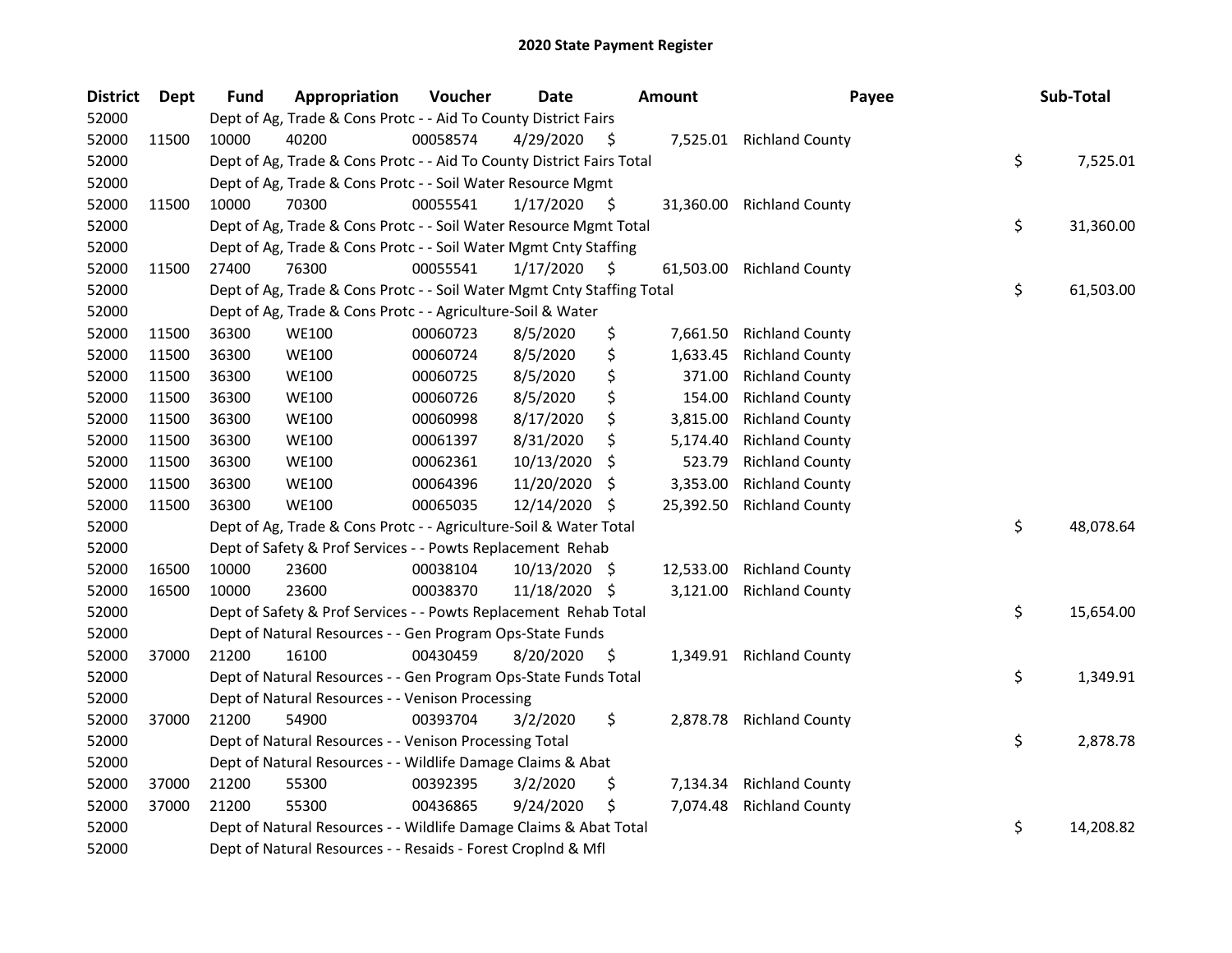| <b>District</b> | <b>Dept</b> | <b>Fund</b> | Appropriation                                                      | Voucher  | Date       |     | <b>Amount</b> | Payee                     | Sub-Total       |
|-----------------|-------------|-------------|--------------------------------------------------------------------|----------|------------|-----|---------------|---------------------------|-----------------|
| 52000           | 37000       | 21200       | 56600                                                              | 00436106 | 9/18/2020  | \$  | 27,423.08     | <b>Richland County</b>    |                 |
| 52000           |             |             | Dept of Natural Resources - - Resaids - Forest CropInd & Mfl Total |          |            |     |               |                           | \$<br>27,423.08 |
| 52000           |             |             | Dept of Natural Resources - - Ra- Cnty Snow Trail & Area Aid       |          |            |     |               |                           |                 |
| 52000           | 37000       | 21200       | 57400                                                              | 00382814 | 1/16/2020  | \$  | 20,219.96     | <b>Richland County</b>    |                 |
| 52000           | 37000       | 21200       | 57400                                                              | 00431952 | 8/26/2020  | \$  | 21,195.00     | <b>Richland County</b>    |                 |
| 52000           | 37000       | 21200       | 57400                                                              | 00452036 | 12/16/2020 | -\$ | 37,213.68     | <b>Richland County</b>    |                 |
| 52000           |             |             | Dept of Natural Resources - - Ra- Cnty Snow Trail & Area Aid Total |          |            |     |               |                           | \$<br>78,628.64 |
| 52000           |             |             | Dept of Natural Resources - - Fin Asst For Responsible Units       |          |            |     |               |                           |                 |
| 52000           | 37000       | 27400       | 67000                                                              | 00413331 | 5/29/2020  | \$  |               | 94,323.92 Richland County |                 |
| 52000           |             |             | Dept of Natural Resources - - Fin Asst For Responsible Units Total |          |            |     |               |                           | \$<br>94,323.92 |
| 52000           |             |             | Dept of Natural Resources - - Recycling Consolidation Grants       |          |            |     |               |                           |                 |
| 52000           | 37000       | 27400       | 67300                                                              | 00413331 | 5/29/2020  | \$  | 4,350.65      | <b>Richland County</b>    |                 |
| 52000           |             |             | Dept of Natural Resources - - Recycling Consolidation Grants Total |          |            |     |               |                           | \$<br>4,350.65  |
| 52000           |             |             | Dept of Natural Resources - - Land Acquisition                     |          |            |     |               |                           |                 |
| 52000           | 37000       | 36300       | <b>TA100</b>                                                       | 00415928 | 6/16/2020  | \$  | 3.00          | <b>Richland County</b>    |                 |
| 52000           |             |             | Dept of Natural Resources - - Land Acquisition Total               |          |            |     |               |                           | \$<br>3.00      |
| 52000           |             |             | WI Dept of Transportation - - Eldly&Disa Co/Aid Sf                 |          |            |     |               |                           |                 |
| 52000           | 39500       | 21100       | 16800                                                              | 00481728 | 1/16/2020  | \$  | 79,889.00     | <b>Richland County</b>    |                 |
| 52000           | 39500       | 21100       | 16800                                                              | 00513108 | 4/10/2020  | \$  | 351.00        | <b>Richland County</b>    |                 |
| 52000           |             |             | WI Dept of Transportation - - Eldly&Disa Co/Aid Sf Total           |          |            |     |               |                           | \$<br>80,240.00 |
| 52000           |             |             | WI Dept of Transportation - - Eldly&Disa Aid Fd Fd                 |          |            |     |               |                           |                 |
| 52000           | 39500       | 21100       | 18300                                                              | 00495422 | 2/24/2020  | \$  | 2,425.52      | <b>Richland County</b>    |                 |
| 52000           | 39500       | 21100       | 18300                                                              | 00551535 | 7/14/2020  | \$  | 3,340.82      | <b>Richland County</b>    |                 |
| 52000           | 39500       | 21100       | 18300                                                              | 00571719 | 8/21/2020  | \$  | 4,659.11      | <b>Richland County</b>    |                 |
| 52000           | 39500       | 21100       | 18300                                                              | 00624444 | 12/9/2020  | \$  | 2,761.37      | <b>Richland County</b>    |                 |
| 52000           |             |             | WI Dept of Transportation - - Eldly&Disa Aid Fd Fd Total           |          |            |     |               |                           | \$<br>13,186.82 |
| 52000           |             |             | WI Dept of Transportation - - Hwy Sfty Loc Aid Ffd                 |          |            |     |               |                           |                 |
| 52000           | 39500       | 21100       | 18500                                                              | 00491695 | 2/12/2020  | \$  | 1,530.64      | <b>Richland County</b>    |                 |
| 52000           | 39500       | 21100       | 18500                                                              | 00503310 | 3/17/2020  | \$  | 723.20        | <b>Richland County</b>    |                 |
| 52000           | 39500       | 21100       | 18500                                                              | 00583977 | 9/17/2020  | \$  | 7,069.68      | <b>Richland County</b>    |                 |
| 52000           | 39500       | 21100       | 18500                                                              | 00595652 | 10/7/2020  | \$  | 3,980.00      | <b>Richland County</b>    |                 |
| 52000           | 39500       | 21100       | 18500                                                              | 00604672 | 10/23/2020 | S   | 5,828.17      | <b>Richland County</b>    |                 |
| 52000           |             |             | WI Dept of Transportation - - Hwy Sfty Loc Aid Ffd Total           |          |            |     |               |                           | \$<br>19,131.69 |
| 52000           |             |             | WI Dept of Transportation - - Trans Aids To Co.-Sf                 |          |            |     |               |                           |                 |
| 52000           | 39500       | 21100       | 19000                                                              | 00475475 | 1/6/2020   | \$  | 155,539.36    | <b>Richland County</b>    |                 |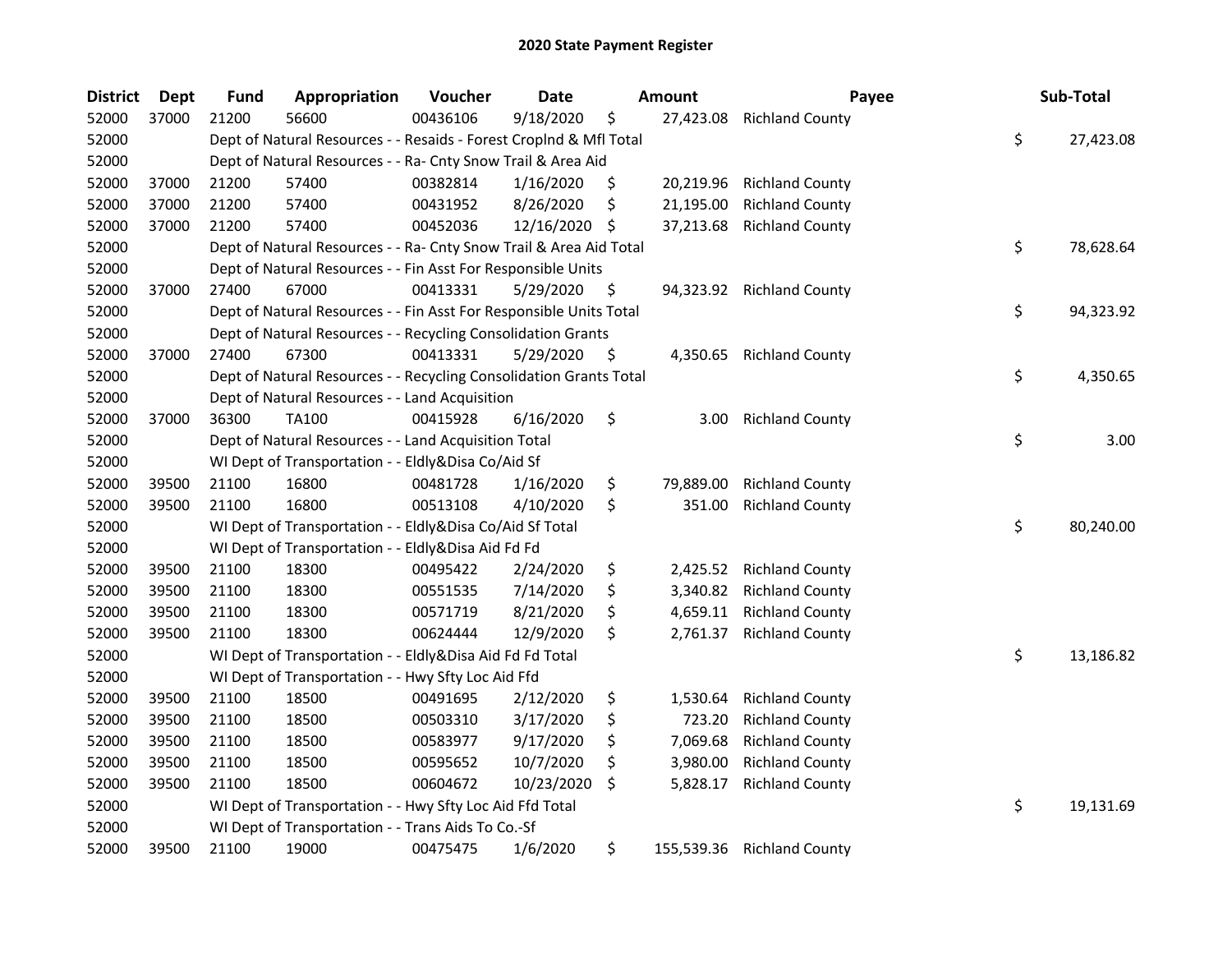| <b>District</b> | <b>Dept</b> | <b>Fund</b> | Appropriation                                            | Voucher  | <b>Date</b> | <b>Amount</b>    | Payee                  | Sub-Total        |
|-----------------|-------------|-------------|----------------------------------------------------------|----------|-------------|------------------|------------------------|------------------|
| 52000           | 39500       | 21100       | 19000                                                    | 00542322 | 7/6/2020    | \$<br>311,078.72 | <b>Richland County</b> |                  |
| 52000           | 39500       | 21100       | 19000                                                    | 00585148 | 10/5/2020   | \$<br>155,539.36 | <b>Richland County</b> |                  |
| 52000           |             |             | WI Dept of Transportation - - Trans Aids To Co.-Sf Total |          |             |                  |                        | \$<br>622,157.44 |
| 52000           |             |             | WI Dept of Transportation - - Local Rds, Grants Sf       |          |             |                  |                        |                  |
| 52000           | 39500       | 21100       | 27000                                                    | 00596174 | 10/7/2020   | \$<br>260,000.00 | <b>Richland County</b> |                  |
| 52000           |             |             | WI Dept of Transportation - - Local Rds, Grants Sf Total |          |             |                  |                        | \$<br>260,000.00 |
| 52000           |             |             | WI Dept of Transportation - - Loc Rd Imp Prg St Fd       |          |             |                  |                        |                  |
| 52000           | 39500       | 21100       | 27800                                                    | 00556560 | 7/31/2020   | \$<br>3,112.79   | <b>Richland County</b> |                  |
| 52000           | 39500       | 21100       | 27800                                                    | 00596175 | 10/7/2020   | \$<br>109,390.91 | <b>Richland County</b> |                  |
| 52000           | 39500       | 21100       | 27800                                                    | 00596266 | 10/9/2020   | \$<br>42,831.54  | <b>Richland County</b> |                  |
| 52000           |             |             | WI Dept of Transportation - - Loc Rd Imp Prg St Fd Total |          |             |                  |                        | \$<br>155,335.24 |
| 52000           |             |             | WI Dept of Transportation - - Loc Trns Facl Impffd       |          |             |                  |                        |                  |
| 52000           | 39500       | 21100       | 28600                                                    | 00523845 | 5/8/2020    | \$<br>13,660.31  | <b>Richland County</b> |                  |
| 52000           |             |             | WI Dept of Transportation - - Loc Trns Facl Impffd Total |          |             |                  |                        | \$<br>13,660.31  |
| 52000           |             |             | WI Dept of Transportation - - St Hwy Rehab, Sf           |          |             |                  |                        |                  |
| 52000           | 39500       | 21100       | 36300                                                    | 00624367 | 12/8/2020   | \$<br>14,000.00  | <b>Richland County</b> |                  |
| 52000           |             |             | WI Dept of Transportation - - St Hwy Rehab, Sf Total     |          |             |                  |                        | \$<br>14,000.00  |
| 52000           |             |             | WI Dept of Transportation - - Hwy Mgmt & Opers Sf        |          |             |                  |                        |                  |
| 52000           | 39500       | 21100       | 36500                                                    | 00484195 | 1/23/2020   | \$<br>9,576.85   | <b>Richland County</b> |                  |
| 52000           | 39500       | 21100       | 36500                                                    | 00488504 | 2/4/2020    | \$<br>645.79     | <b>Richland County</b> |                  |
| 52000           | 39500       | 21100       | 36500                                                    | 00504916 | 3/23/2020   | \$<br>56.46      | <b>Richland County</b> |                  |
| 52000           | 39500       | 21100       | 36500                                                    | 00516342 | 4/17/2020   | \$<br>189.00     | <b>Richland County</b> |                  |
| 52000           | 39500       | 21100       | 36500                                                    | 00522963 | 5/7/2020    | \$<br>189.00     | <b>Richland County</b> |                  |
| 52000           | 39500       | 21100       | 36500                                                    | 00530919 | 6/1/2020    | \$<br>162.00     | <b>Richland County</b> |                  |
| 52000           | 39500       | 21100       | 36500                                                    | 00537961 | 6/17/2020   | \$<br>162.00     | <b>Richland County</b> |                  |
| 52000           | 39500       | 21100       | 36500                                                    | 00557928 | 7/31/2020   | \$<br>162.00     | <b>Richland County</b> |                  |
| 52000           | 39500       | 21100       | 36500                                                    | 00570522 | 8/19/2020   | \$<br>162.00     | <b>Richland County</b> |                  |
| 52000           | 39500       | 21100       | 36500                                                    | 00606929 | 10/28/2020  | \$<br>162.00     | <b>Richland County</b> |                  |
| 52000           |             |             | WI Dept of Transportation - - Hwy Mgmt & Opers Sf Total  |          |             |                  |                        | \$<br>11,467.10  |
| 52000           |             |             | WI Dept of Transportation - - Routine Maint Sf           |          |             |                  |                        |                  |
| 52000           | 39500       | 21100       | 36800                                                    | 00484195 | 1/23/2020   | \$<br>215,729.91 | <b>Richland County</b> |                  |
| 52000           | 39500       | 21100       | 36800                                                    | 00484717 | 1/23/2020   | \$<br>74,015.63  | <b>Richland County</b> |                  |
| 52000           | 39500       | 21100       | 36800                                                    | 00488504 | 2/4/2020    | \$<br>82,894.27  | <b>Richland County</b> |                  |
| 52000           | 39500       | 21100       | 36800                                                    | 00492617 | 2/20/2020   | \$<br>75,698.09  | <b>Richland County</b> |                  |
| 52000           | 39500       | 21100       | 36800                                                    | 00492618 | 2/20/2020   | \$<br>11,739.98  | <b>Richland County</b> |                  |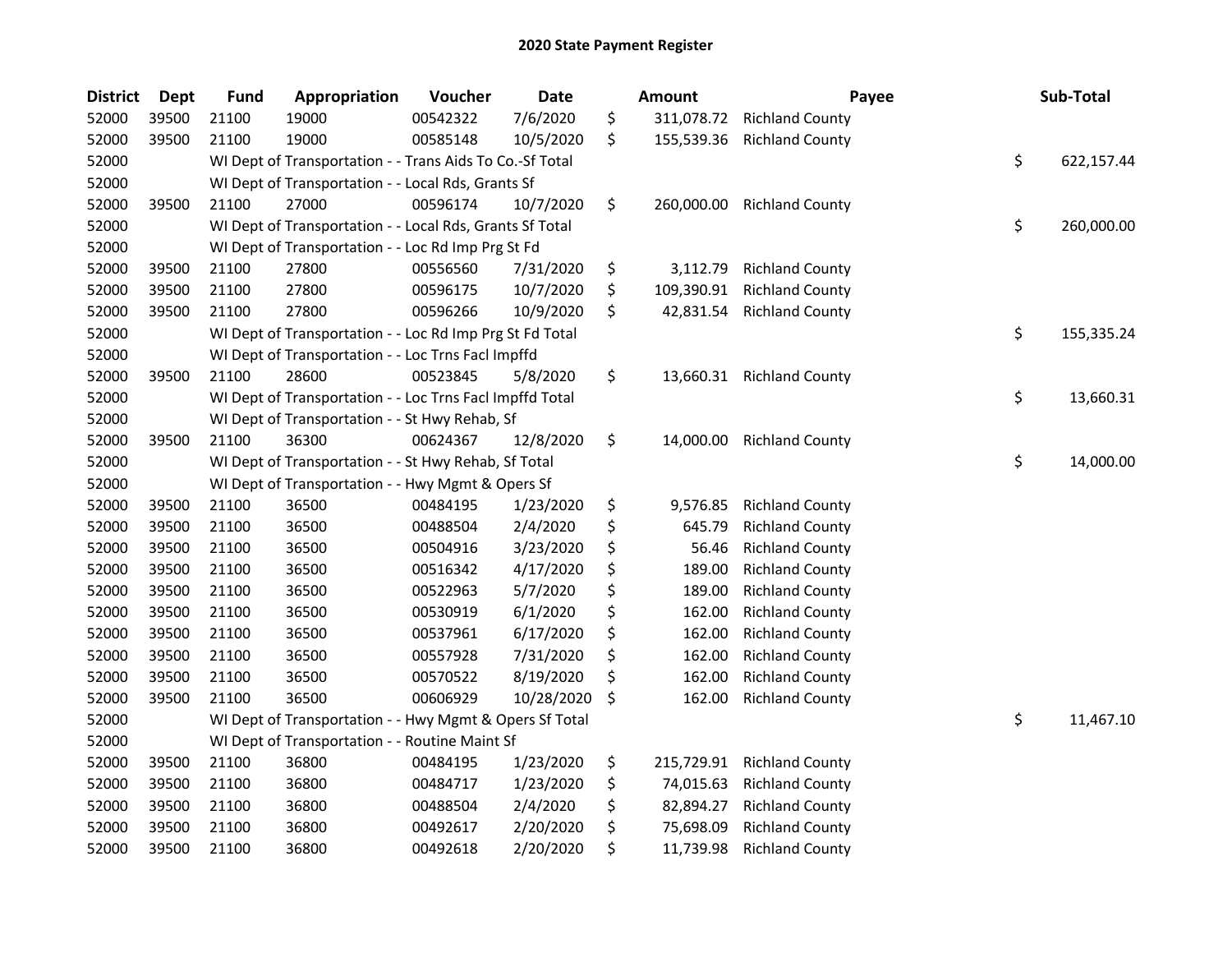| <b>District</b> | <b>Dept</b> | <b>Fund</b> | Appropriation                                                      | Voucher  | <b>Date</b> | Amount           | Payee                                                                                                         | Sub-Total          |
|-----------------|-------------|-------------|--------------------------------------------------------------------|----------|-------------|------------------|---------------------------------------------------------------------------------------------------------------|--------------------|
| 52000           | 39500       | 21100       | 36800                                                              | 00504586 | 3/20/2020   | \$<br>118,711.87 | <b>Richland County</b>                                                                                        |                    |
| 52000           | 39500       | 21100       | 36800                                                              | 00509755 | 3/31/2020   | \$<br>1,783.71   | <b>Richland County</b>                                                                                        |                    |
| 52000           | 39500       | 21100       | 36800                                                              | 00510302 | 4/1/2020    | \$<br>1,897.57   | <b>Richland County</b>                                                                                        |                    |
| 52000           | 39500       | 21100       | 36800                                                              | 00517915 | 4/22/2020   | \$<br>106,893.12 | <b>Richland County</b>                                                                                        |                    |
| 52000           | 39500       | 21100       | 36800                                                              | 00521955 | 5/4/2020    | \$<br>20,907.00  | <b>Richland County</b>                                                                                        |                    |
| 52000           | 39500       | 21100       | 36800                                                              | 00522963 | 5/7/2020    | \$<br>3,867.25   | <b>Richland County</b>                                                                                        |                    |
| 52000           | 39500       | 21100       | 36800                                                              | 00527572 | 5/18/2020   | \$<br>68,584.10  | <b>Richland County</b>                                                                                        |                    |
| 52000           | 39500       | 21100       | 36800                                                              | 00530919 | 6/1/2020    | \$<br>1,054.52   | <b>Richland County</b>                                                                                        |                    |
| 52000           | 39500       | 21100       | 36800                                                              | 00532401 | 6/2/2020    | \$<br>95,626.62  | <b>Richland County</b>                                                                                        |                    |
| 52000           | 39500       | 21100       | 36800                                                              | 00537961 | 6/17/2020   | \$<br>186.20     | <b>Richland County</b>                                                                                        |                    |
| 52000           | 39500       | 21100       | 36800                                                              | 00549771 | 7/9/2020    | \$<br>175,520.32 | <b>Richland County</b>                                                                                        |                    |
| 52000           | 39500       | 21100       | 36800                                                              | 00557104 | 7/30/2020   | \$<br>117,794.30 | <b>Richland County</b>                                                                                        |                    |
| 52000           | 39500       | 21100       | 36800                                                              | 00567034 | 8/17/2020   | \$<br>50,786.36  | <b>Richland County</b>                                                                                        |                    |
| 52000           | 39500       | 21100       | 36800                                                              | 00570522 | 8/19/2020   | \$<br>2,371.62   | <b>Richland County</b>                                                                                        |                    |
| 52000           | 39500       | 21100       | 36800                                                              | 00578260 | 9/4/2020    | \$<br>19,222.27  | <b>Richland County</b>                                                                                        |                    |
| 52000           | 39500       | 21100       | 36800                                                              | 00591847 | 9/28/2020   | \$<br>247.41     | <b>Richland County</b>                                                                                        |                    |
| 52000           | 39500       | 21100       | 36800                                                              | 00604806 | 10/23/2020  | \$<br>138,707.48 | <b>Richland County</b>                                                                                        |                    |
| 52000           | 39500       | 21100       | 36800                                                              | 00604813 | 10/23/2020  | \$<br>52,735.00  | <b>Richland County</b>                                                                                        |                    |
| 52000           | 39500       | 21100       | 36800                                                              | 00604814 | 10/23/2020  | \$<br>68,671.10  | <b>Richland County</b>                                                                                        |                    |
| 52000           | 39500       | 21100       | 36800                                                              | 00606929 | 10/28/2020  | \$<br>981.07     | <b>Richland County</b>                                                                                        |                    |
| 52000           | 39500       | 21100       | 36800                                                              | 00607802 | 10/29/2020  | \$<br>37,479.14  | <b>Richland County</b>                                                                                        |                    |
| 52000           | 39500       | 21100       | 36800                                                              | 00625689 | 12/11/2020  | \$<br>105,908.55 | <b>Richland County</b>                                                                                        |                    |
| 52000           |             |             | WI Dept of Transportation - - Routine Maint Sf Total               |          |             |                  |                                                                                                               | \$<br>1,650,014.46 |
| 52000           |             |             | Department of Corrections - - Corrections Contracts And Agre       |          |             |                  |                                                                                                               |                    |
| 52000           | 41000       | 10000       | 11400                                                              | 00355307 | 4/23/2020   | \$<br>463.14     | <b>Richland County</b>                                                                                        |                    |
| 52000           | 41000       | 10000       | 11400                                                              | 00360558 | 5/22/2020   | \$<br>2,933.22   | <b>Richland County</b>                                                                                        |                    |
| 52000           | 41000       | 10000       | 11400                                                              | 00366266 | 6/23/2020   | \$               | 3,190.52 Richland County                                                                                      |                    |
| 52000           |             |             | Department of Corrections - - Corrections Contracts And Agre Total |          |             |                  |                                                                                                               | \$<br>6,586.88     |
| 52000           |             |             |                                                                    |          |             |                  | Department of Corrections - - Reimbursing Counties For Probation, Extended Supervision And Parole Holds       |                    |
| 52000           | 41000       | 10000       | 11600                                                              | 00392770 | 11/5/2020   | \$               | 10,840.00 Richland County                                                                                     |                    |
| 52000           |             |             |                                                                    |          |             |                  | Department of Corrections - - Reimbursing Counties For Probation, Extended Supervision And Parole Holds Total | \$<br>10,840.00    |
| 52000           |             |             | Child Abuse & Neglect Prev Bd - - General Aids                     |          |             |                  |                                                                                                               |                    |
| 52000           | 43300       | 10000       | 99000                                                              | 00002388 | 4/24/2020   | \$<br>614.41     | <b>Richland County</b>                                                                                        |                    |
| 52000           |             |             | Child Abuse & Neglect Prev Bd - - General Aids Total               |          |             |                  |                                                                                                               | \$<br>614.41       |
| 52000           |             |             | Department of Health Services - - State/Federal Aids               |          |             |                  |                                                                                                               |                    |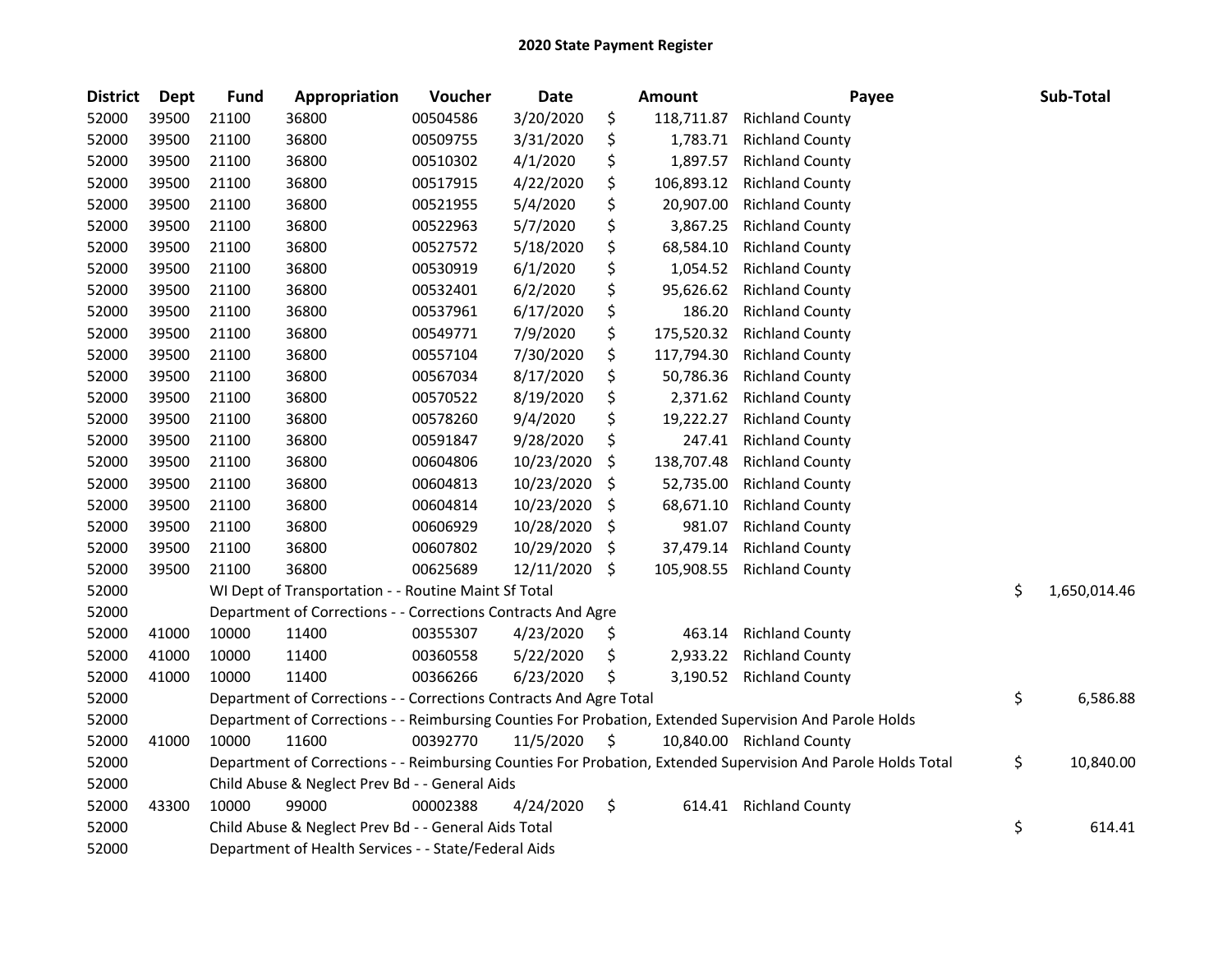| <b>District</b> | <b>Dept</b> | <b>Fund</b> | Appropriation                                                          | Voucher  | <b>Date</b>    |     | <b>Amount</b> | Payee                  | Sub-Total        |
|-----------------|-------------|-------------|------------------------------------------------------------------------|----------|----------------|-----|---------------|------------------------|------------------|
| 52000           | 43500       | 10000       | 00000                                                                  | 92008    | $2/1/2020$ \$  |     | 39,513.00     | <b>Richland County</b> |                  |
| 52000           | 43500       | 10000       | 00000                                                                  | 92009    | $3/1/2020$ \$  |     | 97,747.00     | <b>Richland County</b> |                  |
| 52000           | 43500       | 10000       | 00000                                                                  | 92011    | $5/1/2020$ \$  |     | 4,200.00      | <b>Richland County</b> |                  |
| 52000           | 43500       | 10000       | 00000                                                                  | 92013    | $6/1/2020$ \$  |     | 20,692.00     | <b>Richland County</b> |                  |
| 52000           | 43500       | 10000       | 00000                                                                  | 92101    | 8/1/2020 \$    |     | 60,064.00     | <b>Richland County</b> |                  |
| 52000           | 43500       | 10000       | 00000                                                                  | 92103    | 10/1/2020 \$   |     | 36,122.00     | <b>Richland County</b> |                  |
| 52000           | 43500       | 10000       | 00000                                                                  | 92104    | $11/1/2020$ \$ |     | 29,973.00     | <b>Richland County</b> |                  |
| 52000           | 43500       | 10000       | 00000                                                                  | 92105    | 12/1/2020 \$   |     | 1,500.00      | <b>Richland County</b> |                  |
| 52000           |             |             | Department of Health Services - - State/Federal Aids Total             |          |                |     |               |                        | \$<br>289,811.00 |
| 52000           |             |             | Department of Health Services - - Emergency Medical Services, Ai       |          |                |     |               |                        |                  |
| 52000           | 43500       | 10000       | 11900                                                                  | 00379120 | 9/15/2020      | \$, | 5,850.49      | <b>Richland County</b> |                  |
| 52000           |             |             | Department of Health Services - - Emergency Medical Services, Ai Total |          |                |     |               |                        | \$<br>5,850.49   |
| 52000           |             |             | Department of Health Services - - General Program Operations           |          |                |     |               |                        |                  |
| 52000           | 43500       | 10000       | 40100                                                                  | 00352939 | 4/7/2020       | \$  | 1.50          | <b>Richland County</b> |                  |
| 52000           | 43500       | 10000       | 40100                                                                  | 00360850 | 6/2/2020       | \$  | 1.50          | <b>Richland County</b> |                  |
| 52000           | 43500       | 10000       | 40100                                                                  | 00362077 | 6/9/2020       | \$  | 1.50          | <b>Richland County</b> |                  |
| 52000           | 43500       | 10000       | 40100                                                                  | 00368136 | 7/15/2020      | \$  | 1.50          | <b>Richland County</b> |                  |
| 52000           | 43500       | 10000       | 40100                                                                  | 00371256 | 8/5/2020       | \$  | 1.50          | <b>Richland County</b> |                  |
| 52000           | 43500       | 10000       | 40100                                                                  | 00381382 | 9/29/2020      | \$  | 1.50          | <b>Richland County</b> |                  |
| 52000           | 43500       | 10000       | 40100                                                                  | 00382454 | 10/6/2020      | \$  | 1.50          | <b>Richland County</b> |                  |
| 52000           |             |             | Department of Health Services - - General Program Operations Total     |          |                |     |               |                        | \$<br>10.50      |
| 52000           |             |             | Department of Health Services - - Medical Assistance State Admin       |          |                |     |               |                        |                  |
| 52000           | 43500       | 10000       | 44000                                                                  | 00352939 | 4/7/2020       | \$  | 1.50          | <b>Richland County</b> |                  |
| 52000           | 43500       | 10000       | 44000                                                                  | 00360850 | 6/2/2020       | \$  | 1.50          | <b>Richland County</b> |                  |
| 52000           | 43500       | 10000       | 44000                                                                  | 00362077 | 6/9/2020       | \$  | 1.50          | <b>Richland County</b> |                  |
| 52000           | 43500       | 10000       | 44000                                                                  | 00368136 | 7/15/2020      | \$  | 1.50          | <b>Richland County</b> |                  |
| 52000           | 43500       | 10000       | 44000                                                                  | 00371256 | 8/5/2020       | \$  | 1.50          | <b>Richland County</b> |                  |
| 52000           | 43500       | 10000       | 44000                                                                  | 00381382 | 9/29/2020      | \$  | 1.50          | <b>Richland County</b> |                  |
| 52000           | 43500       | 10000       | 44000                                                                  | 00382454 | 10/6/2020      | Ś   | 1.50          | <b>Richland County</b> |                  |
| 52000           |             |             | Department of Health Services - - Medical Assistance State Admin Total |          |                |     |               |                        | \$<br>10.50      |
| 52000           |             |             | Department of Health Services - - Nursing Facility Resident Prot       |          |                |     |               |                        |                  |
| 52000           | 43500       | 10000       | 62100                                                                  | 00388605 | 11/4/2020      | \$  | 2,994.00      | <b>Richland County</b> |                  |
| 52000           |             |             | Department of Health Services - - Nursing Facility Resident Prot Total |          |                |     |               |                        | \$<br>2,994.00   |
| 52000           |             |             | Dept of Children and Families - - Fees For Administrative Servic       |          |                |     |               |                        |                  |
| 52000           | 43700       | 10000       | 23100                                                                  | 00065129 | 1/27/2020      | \$  | 20.00         | <b>Richland County</b> |                  |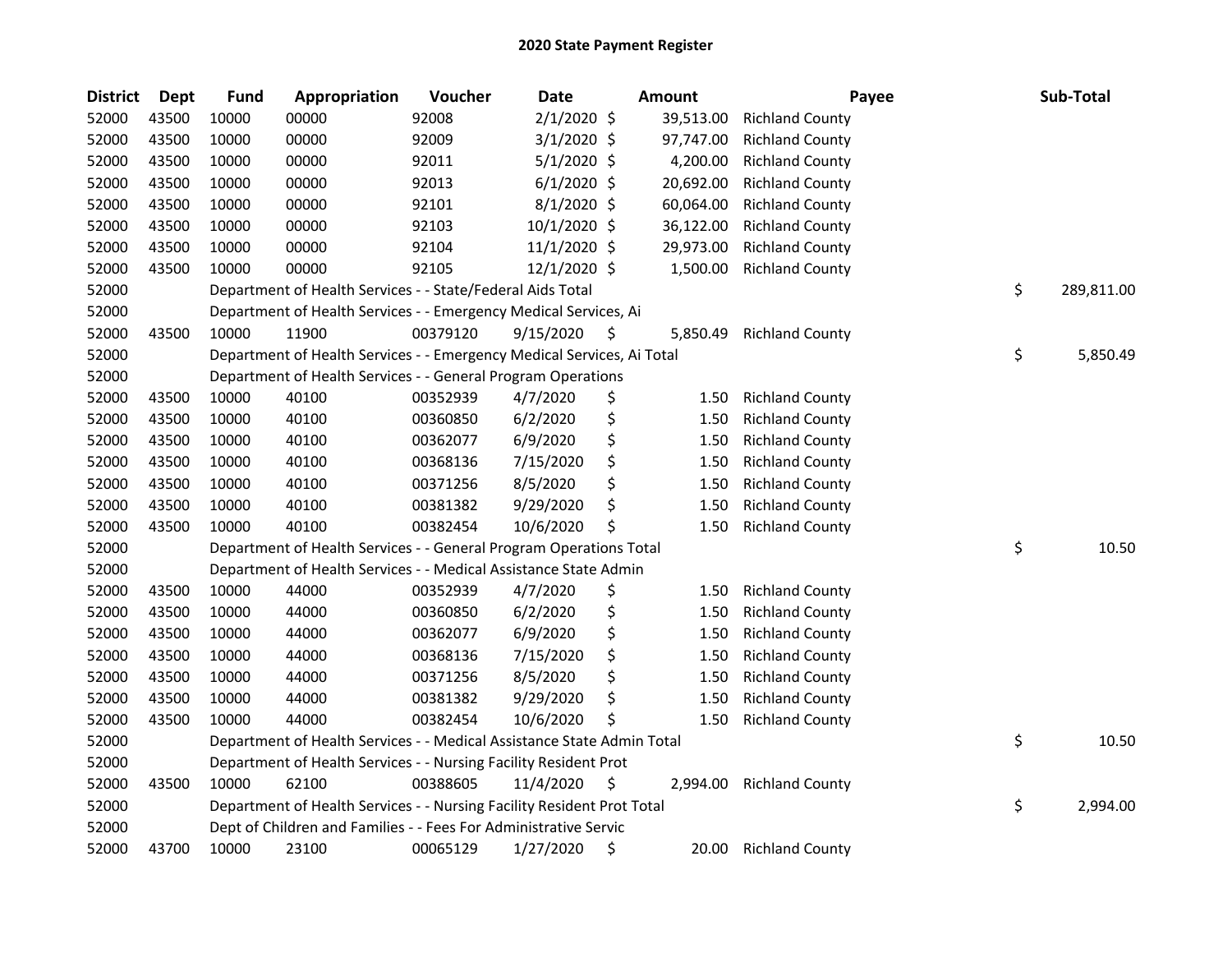| <b>District</b> | Dept  | <b>Fund</b> | Appropriation                                                          | Voucher  | <b>Date</b> | <b>Amount</b>    | Payee                  | Sub-Total   |
|-----------------|-------|-------------|------------------------------------------------------------------------|----------|-------------|------------------|------------------------|-------------|
| 52000           | 43700 | 10000       | 23100                                                                  | 00069740 | 5/1/2020    | \$<br>50.00      | <b>Richland County</b> |             |
| 52000           | 43700 | 10000       | 23100                                                                  | 00073025 | 7/23/2020   | \$<br>10.00      | <b>Richland County</b> |             |
| 52000           |       |             | Dept of Children and Families - - Fees For Administrative Servic Total |          |             |                  |                        | \$<br>80.00 |
| 52000           |       |             | Dept of Children and Families - - General Aids                         |          |             |                  |                        |             |
| 52000           | 43700 | 10000       | 99000                                                                  | 00064528 | 1/6/2020    | \$<br>47,548.90  | <b>Richland County</b> |             |
| 52000           | 43700 | 10000       | 99000                                                                  | 00065379 | 1/30/2020   | \$<br>46,403.04  | <b>Richland County</b> |             |
| 52000           | 43700 | 10000       | 99000                                                                  | 00065678 | 2/5/2020    | \$<br>12.75      | <b>Richland County</b> |             |
| 52000           | 43700 | 10000       | 99000                                                                  | 00065809 | 2/11/2020   | \$<br>108.00     | <b>Richland County</b> |             |
| 52000           | 43700 | 10000       | 99000                                                                  | 00066186 | 2/20/2020   | \$<br>21,158.92  | <b>Richland County</b> |             |
| 52000           | 43700 | 10000       | 99000                                                                  | 00066871 | 3/5/2020    | \$<br>59,377.90  | <b>Richland County</b> |             |
| 52000           | 43700 | 10000       | 99000                                                                  | 00066947 | 3/5/2020    | \$<br>18.75      | <b>Richland County</b> |             |
| 52000           | 43700 | 10000       | 99000                                                                  | 00068295 | 4/6/2020    | \$<br>53,924.13  | <b>Richland County</b> |             |
| 52000           | 43700 | 10000       | 99000                                                                  | 00068750 | 4/10/2020   | \$<br>7,577.67   | <b>Richland County</b> |             |
| 52000           | 43700 | 10000       | 99000                                                                  | 00069398 | 4/30/2020   | \$<br>51,878.73  | <b>Richland County</b> |             |
| 52000           | 43700 | 10000       | 99000                                                                  | 00069927 | 5/5/2020    | \$<br>54,949.60  | <b>Richland County</b> |             |
| 52000           | 43700 | 10000       | 99000                                                                  | 00070068 | 5/8/2020    | \$<br>1,500.00   | <b>Richland County</b> |             |
| 52000           | 43700 | 10000       | 99000                                                                  | 00070888 | 6/5/2020    | \$<br>57,555.86  | <b>Richland County</b> |             |
| 52000           | 43700 | 10000       | 99000                                                                  | 00071493 | 6/17/2020   | \$<br>8,587.34   | <b>Richland County</b> |             |
| 52000           | 43700 | 10000       | 99000                                                                  | 00072034 | 6/30/2020   | \$<br>1,183.00   | <b>Richland County</b> |             |
| 52000           | 43700 | 10000       | 99000                                                                  | 00072342 | 7/6/2020    | \$<br>14,098.89  | <b>Richland County</b> |             |
| 52000           | 43700 | 10000       | 99000                                                                  | 00073350 | 7/30/2020   | \$<br>39,258.74  | <b>Richland County</b> |             |
| 52000           | 43700 | 10000       | 99000                                                                  | 00073585 | 8/5/2020    | \$<br>10,148.80  | <b>Richland County</b> |             |
| 52000           | 43700 | 10000       | 99000                                                                  | 00073901 | 8/12/2020   | \$<br>10,706.00  | <b>Richland County</b> |             |
| 52000           | 43700 | 10000       | 99000                                                                  | 00074692 | 9/8/2020    | \$<br>15,482.22  | <b>Richland County</b> |             |
| 52000           | 43700 | 10000       | 99000                                                                  | 00074808 | 9/10/2020   | \$<br>168,820.24 | <b>Richland County</b> |             |
| 52000           | 43700 | 10000       | 99000                                                                  | 00075138 | 9/17/2020   | \$<br>1,170.00   | <b>Richland County</b> |             |
| 52000           | 43700 | 10000       | 99000                                                                  | 00075235 | 9/18/2020   | \$<br>10,776.98  | <b>Richland County</b> |             |
| 52000           | 43700 | 10000       | 99000                                                                  | 00075931 | 10/5/2020   | \$<br>52,072.49  | <b>Richland County</b> |             |
| 52000           | 43700 | 10000       | 99000                                                                  | 00076823 | 10/30/2020  | \$<br>32.25      | <b>Richland County</b> |             |
| 52000           | 43700 | 10000       | 99000                                                                  | 00076867 | 10/30/2020  | \$<br>44,361.16  | <b>Richland County</b> |             |
| 52000           | 43700 | 10000       | 99000                                                                  | 00077051 | 11/5/2020   | \$<br>50,308.25  | <b>Richland County</b> |             |
| 52000           | 43700 | 10000       | 99000                                                                  | 00077176 | 11/6/2020   | \$<br>4,076.00   | <b>Richland County</b> |             |
| 52000           | 43700 | 10000       | 99000                                                                  | 00077278 | 11/10/2020  | \$<br>1,485.00   | <b>Richland County</b> |             |
| 52000           | 43700 | 10000       | 99000                                                                  | 00078181 | 12/4/2020   | \$<br>2,480.00   | <b>Richland County</b> |             |
| 52000           | 43700 | 10000       | 99000                                                                  | 00078270 | 12/7/2020   | \$<br>52,759.95  | <b>Richland County</b> |             |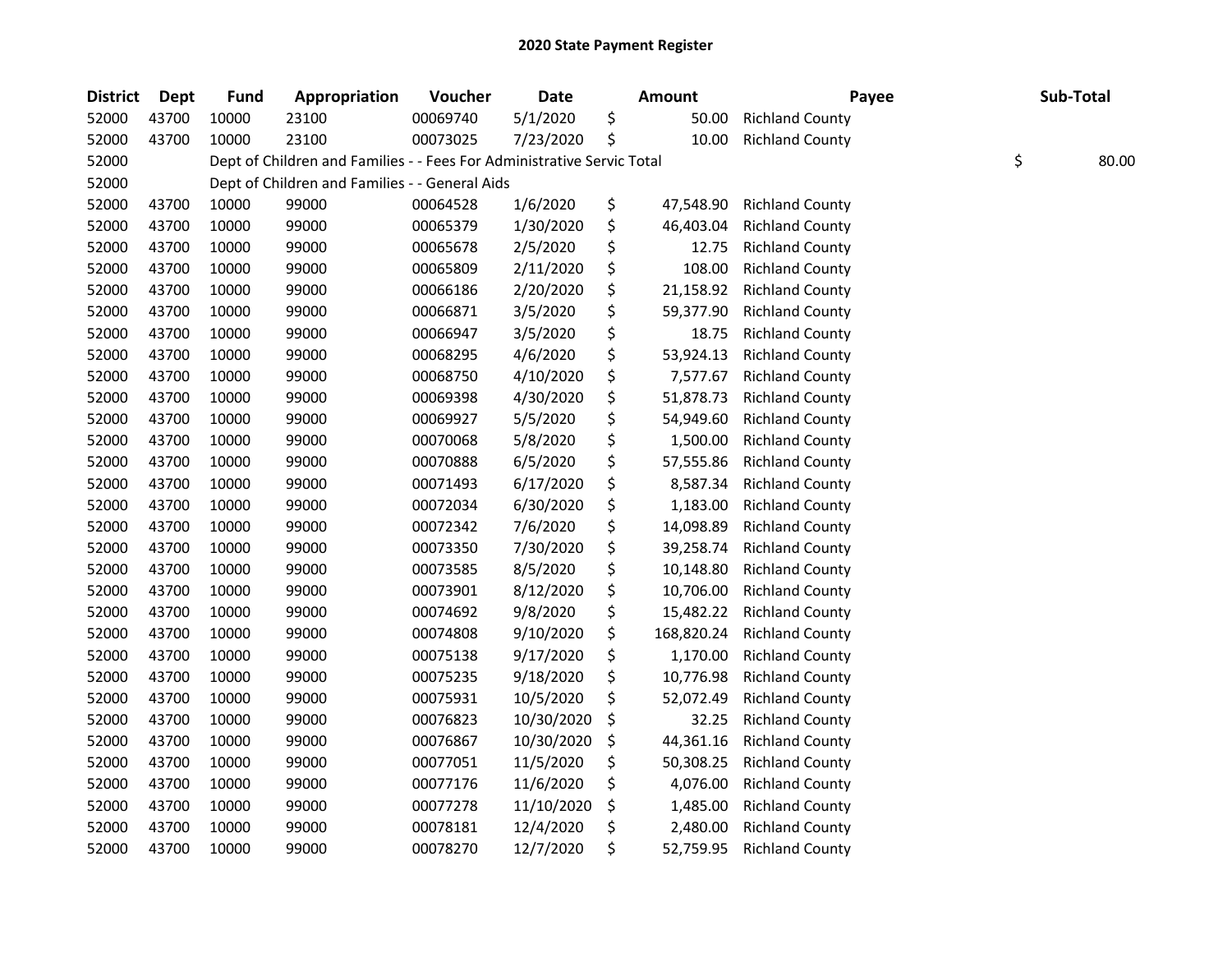| <b>District</b> | <b>Dept</b> | <b>Fund</b> | Appropriation                                                         | Voucher  | <b>Date</b> | Amount          | Payee                  | Sub-Total        |
|-----------------|-------------|-------------|-----------------------------------------------------------------------|----------|-------------|-----------------|------------------------|------------------|
| 52000           |             |             | Dept of Children and Families - - General Aids Total                  |          |             |                 |                        | \$<br>889,821.56 |
| 52000           |             |             | Dept of Workforce Development - - Auxiliary Services                  |          |             |                 |                        |                  |
| 52000           | 44500       | 10000       | 13000                                                                 | 00307417 | 12/2/2020   | \$<br>15.00     | <b>Richland County</b> |                  |
| 52000           |             |             | Dept of Workforce Development - - Auxiliary Services Total            |          |             |                 |                        | \$<br>15.00      |
| 52000           |             |             | Dept of Workforce Development - - Ui Admin Fed                        |          |             |                 |                        |                  |
| 52000           | 44500       | 10000       | 15100                                                                 | 00267661 | 1/14/2020   | \$<br>20.00     | <b>Richland County</b> |                  |
| 52000           | 44500       | 10000       | 15100                                                                 | 00275632 | 3/3/2020    | \$<br>10.00     | <b>Richland County</b> |                  |
| 52000           | 44500       | 10000       | 15100                                                                 | 00280616 | 4/2/2020    | \$<br>15.00     | <b>Richland County</b> |                  |
| 52000           | 44500       | 10000       | 15100                                                                 | 00284510 | 5/4/2020    | \$<br>15.00     | <b>Richland County</b> |                  |
| 52000           | 44500       | 10000       | 15100                                                                 | 00287358 | 6/2/2020    | \$<br>20.00     | <b>Richland County</b> |                  |
| 52000           | 44500       | 10000       | 15100                                                                 | 00290179 | 7/2/2020    | \$<br>5.00      | <b>Richland County</b> |                  |
| 52000           | 44500       | 10000       | 15100                                                                 | 00296654 | 9/2/2020    | \$<br>5.00      | <b>Richland County</b> |                  |
| 52000           | 44500       | 10000       | 15100                                                                 | 00300324 | 10/2/2020   | \$<br>5.00      | <b>Richland County</b> |                  |
| 52000           |             |             | Dept of Workforce Development - - Ui Admin Fed Total                  |          |             |                 |                        | \$<br>95.00      |
| 52000           |             |             | Dept of Workforce Development - - Wc Ops Uninsured Emplyr Admin       |          |             |                 |                        |                  |
| 52000           | 44500       | 22700       | 17700                                                                 | 00288645 | 6/17/2020   | \$<br>10.00     | <b>Richland County</b> |                  |
| 52000           | 44500       | 22700       | 17700                                                                 | 00288646 | 6/17/2020   | \$<br>25.00     | <b>Richland County</b> |                  |
| 52000           | 44500       | 22700       | 17700                                                                 | 00291189 | 7/14/2020   | \$<br>10.00     | <b>Richland County</b> |                  |
| 52000           | 44500       | 22700       | 17700                                                                 | 00291190 | 7/14/2020   | \$<br>35.00     | <b>Richland County</b> |                  |
| 52000           |             |             | Dept of Workforce Development - - Wc Ops Uninsured Emplyr Admin Total |          |             |                 |                        | \$<br>80.00      |
| 52000           |             |             | Department of Justice - - Drug Courts                                 |          |             |                 |                        |                  |
| 52000           | 45500       | 10000       | 21700                                                                 | 00081341 | 3/20/2020   | \$<br>43,678.42 | <b>Richland County</b> |                  |
| 52000           | 45500       | 10000       | 21700                                                                 | 00084022 | 6/24/2020   | \$<br>27,726.14 | <b>Richland County</b> |                  |
| 52000           | 45500       | 10000       | 21700                                                                 | 00086966 | 8/6/2020    | \$<br>23,883.91 | <b>Richland County</b> |                  |
| 52000           | 45500       | 10000       | 21700                                                                 | 00089701 | 11/4/2020   | \$<br>22,020.59 | <b>Richland County</b> |                  |
| 52000           |             |             | Department of Justice - - Drug Courts Total                           |          |             |                 |                        | \$<br>117,309.06 |
| 52000           |             |             | Department of Justice - - Crime Laboratories, Dna                     |          |             |                 |                        |                  |
| 52000           | 45500       | 10000       | 22100                                                                 | 00085872 | 7/16/2020   | \$<br>550.00    | <b>Richland County</b> |                  |
| 52000           |             |             | Department of Justice - - Crime Laboratories, Dna Total               |          |             |                 |                        | \$<br>550.00     |
| 52000           |             |             | Department of Justice - - Law Enforcement Train, Local                |          |             |                 |                        |                  |
| 52000           | 45500       | 10000       | 23100                                                                 | 00091644 | 12/8/2020   | \$<br>4,000.00  | <b>Richland County</b> |                  |
| 52000           | 45500       | 10000       | 23100                                                                 | 00092532 | 12/21/2020  | \$<br>636.42    | <b>Richland County</b> |                  |
| 52000           |             |             | Department of Justice - - Law Enforcement Train, Local Total          |          |             |                 |                        | \$<br>4,636.42   |
| 52000           |             |             | Department of Justice - - Crime Victim Witness Assist                 |          |             |                 |                        |                  |
| 52000           | 45500       | 10000       | 53200                                                                 | 00080506 | 2/26/2020   | \$<br>11,212.03 | <b>Richland County</b> |                  |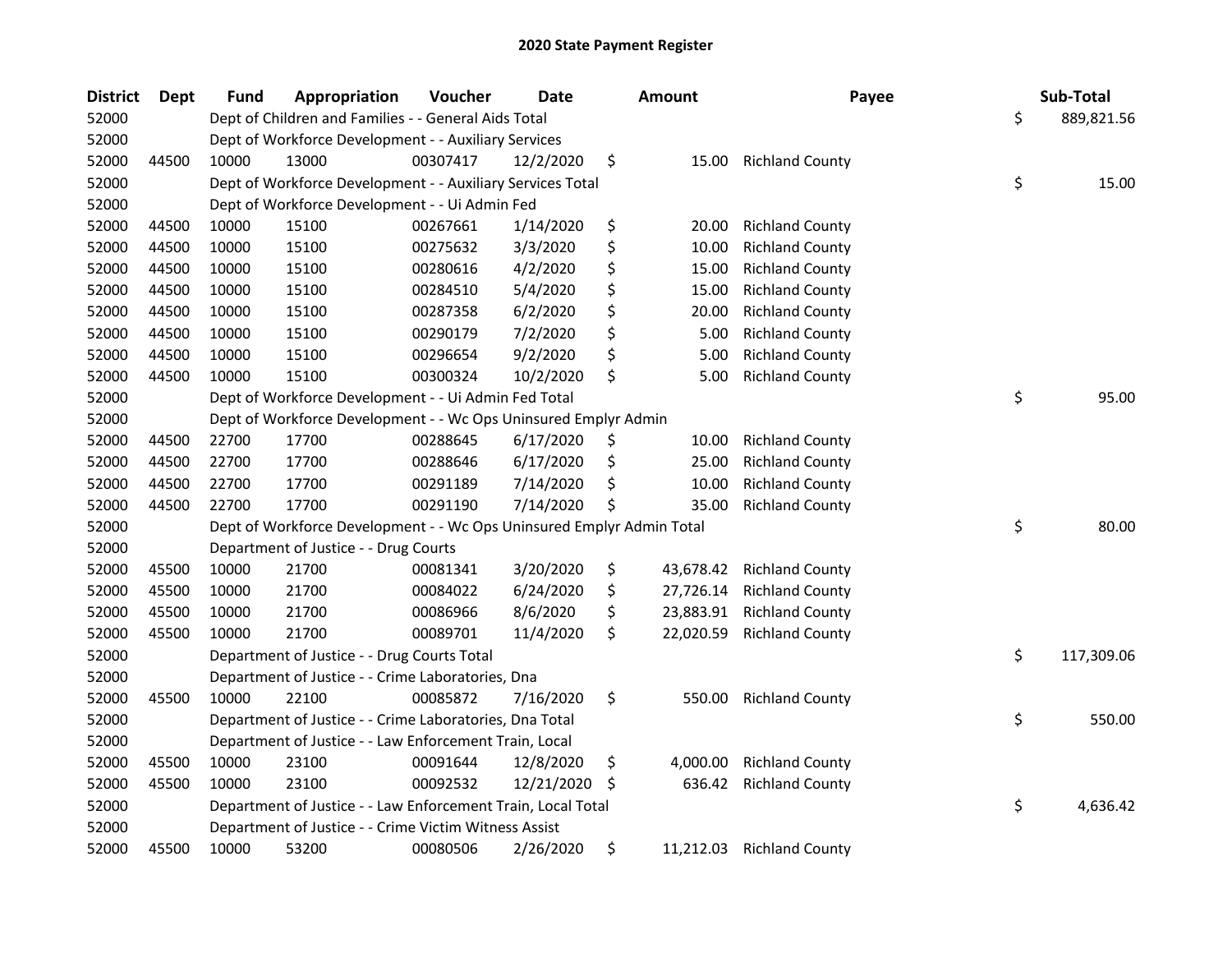| <b>District</b> | <b>Dept</b> | <b>Fund</b> | Appropriation                                                          | Voucher  | <b>Date</b> |     | <b>Amount</b> | Payee                  | Sub-Total        |
|-----------------|-------------|-------------|------------------------------------------------------------------------|----------|-------------|-----|---------------|------------------------|------------------|
| 52000           | 45500       | 10000       | 53200                                                                  | 00086052 | 7/17/2020   | \$  | 9,730.30      | <b>Richland County</b> |                  |
| 52000           |             |             | Department of Justice - - Crime Victim Witness Assist Total            |          |             |     |               |                        | \$<br>20,942.33  |
| 52000           |             |             | Department of Military Affairs - - Disaster Recovery Aid               |          |             |     |               |                        |                  |
| 52000           | 46500       | 10000       | 30500                                                                  | 00073787 | 2/10/2020   | \$  | 2,103.31      | <b>Richland County</b> |                  |
| 52000           | 46500       | 10000       | 30500                                                                  | 00081509 | 8/12/2020   | \$  | 5,672.05      | <b>Richland County</b> |                  |
| 52000           | 46500       | 10000       | 30500                                                                  | 00081513 | 8/12/2020   | \$  | 19,698.54     | <b>Richland County</b> |                  |
| 52000           | 46500       | 10000       | 30500                                                                  | 00086174 | 12/3/2020   | \$  | 438.75        | <b>Richland County</b> |                  |
| 52000           |             |             | Department of Military Affairs - - Disaster Recovery Aid Total         |          |             |     |               |                        | \$<br>27,912.65  |
| 52000           |             |             | Department of Military Affairs - - Emergency Response Equipment        |          |             |     |               |                        |                  |
| 52000           | 46500       | 10000       | 30800                                                                  | 00072095 | 1/17/2020   | \$. | 7,475.13      | <b>Richland County</b> |                  |
| 52000           |             |             | Department of Military Affairs - - Emergency Response Equipment Total  |          |             |     |               |                        | \$<br>7,475.13   |
| 52000           |             |             | Department of Military Affairs - - Local Emer Planning Grants          |          |             |     |               |                        |                  |
| 52000           | 46500       | 10000       | 33700                                                                  | 00073579 | 2/4/2020    | \$  | 7,857.17      | <b>Richland County</b> |                  |
| 52000           |             |             | Department of Military Affairs - - Local Emer Planning Grants Total    |          |             |     |               |                        | \$<br>7,857.17   |
| 52000           |             |             | Department of Military Affairs - - Federal Aid, Local Assistance       |          |             |     |               |                        |                  |
| 52000           | 46500       | 10000       | 34200                                                                  | 00073787 | 2/10/2020   | \$  | 12,619.82     | <b>Richland County</b> |                  |
| 52000           | 46500       | 10000       | 34200                                                                  | 00074276 | 2/19/2020   | \$  | 28,167.99     | <b>Richland County</b> |                  |
| 52000           | 46500       | 10000       | 34200                                                                  | 00081513 | 8/12/2020   | \$  | 118,191.20    | <b>Richland County</b> |                  |
| 52000           | 46500       | 10000       | 34200                                                                  | 00086174 | 12/3/2020   | \$  | 2,632.50      | <b>Richland County</b> |                  |
| 52000           |             |             | Department of Military Affairs - - Federal Aid, Local Assistance Total |          |             |     |               |                        | \$<br>161,611.51 |
| 52000           |             |             | Department of Veterans Affairs - - County Grants                       |          |             |     |               |                        |                  |
| 52000           | 48500       | 58200       | 26700                                                                  | 00077481 | 2/24/2020   | \$  | 8,500.00      | <b>Richland County</b> |                  |
| 52000           |             |             | Department of Veterans Affairs - - County Grants Total                 |          |             |     |               |                        | \$<br>8,500.00   |
| 52000           |             |             | Department of Administration - - Federal Aid                           |          |             |     |               |                        |                  |
| 52000           | 50500       | 10000       | 14200                                                                  | 00126726 | 8/12/2020   | \$  | 49,624.06     | <b>Richland County</b> |                  |
| 52000           | 50500       | 10000       | 14200                                                                  | 00130136 | 10/2/2020   | \$  | 110,193.86    | <b>Richland County</b> |                  |
| 52000           | 50500       | 10000       | 14200                                                                  | 00135020 | 12/10/2020  | \$  | 155,994.75    | <b>Richland County</b> |                  |
| 52000           | 50500       | 10000       | 14200                                                                  | 00136487 | 12/17/2020  | \$  | 1,465.97      | <b>Richland County</b> |                  |
| 52000           |             |             | Department of Administration - - Federal Aid Total                     |          |             |     |               |                        | \$<br>317,278.64 |
| 52000           |             |             | Department of Administration - - Federal Aid, Local Assistance         |          |             |     |               |                        |                  |
| 52000           | 50500       | 10000       | 74300                                                                  | 00115524 | 1/13/2020   | \$  | 1,120.06      | <b>Richland County</b> |                  |
| 52000           | 50500       | 10000       | 74300                                                                  | 00122529 | 5/20/2020   | \$  | 36,609.10     | <b>Richland County</b> |                  |
| 52000           | 50500       | 10000       | 74300                                                                  | 00124967 | 7/7/2020    | \$  | 8,252.00      | <b>Richland County</b> |                  |
| 52000           | 50500       | 10000       | 74300                                                                  | 00127404 | 8/19/2020   | \$  | 3,365.32      | <b>Richland County</b> |                  |
| 52000           |             |             | Department of Administration - - Federal Aid, Local Assistance Total   |          |             |     |               |                        | \$<br>49,346.48  |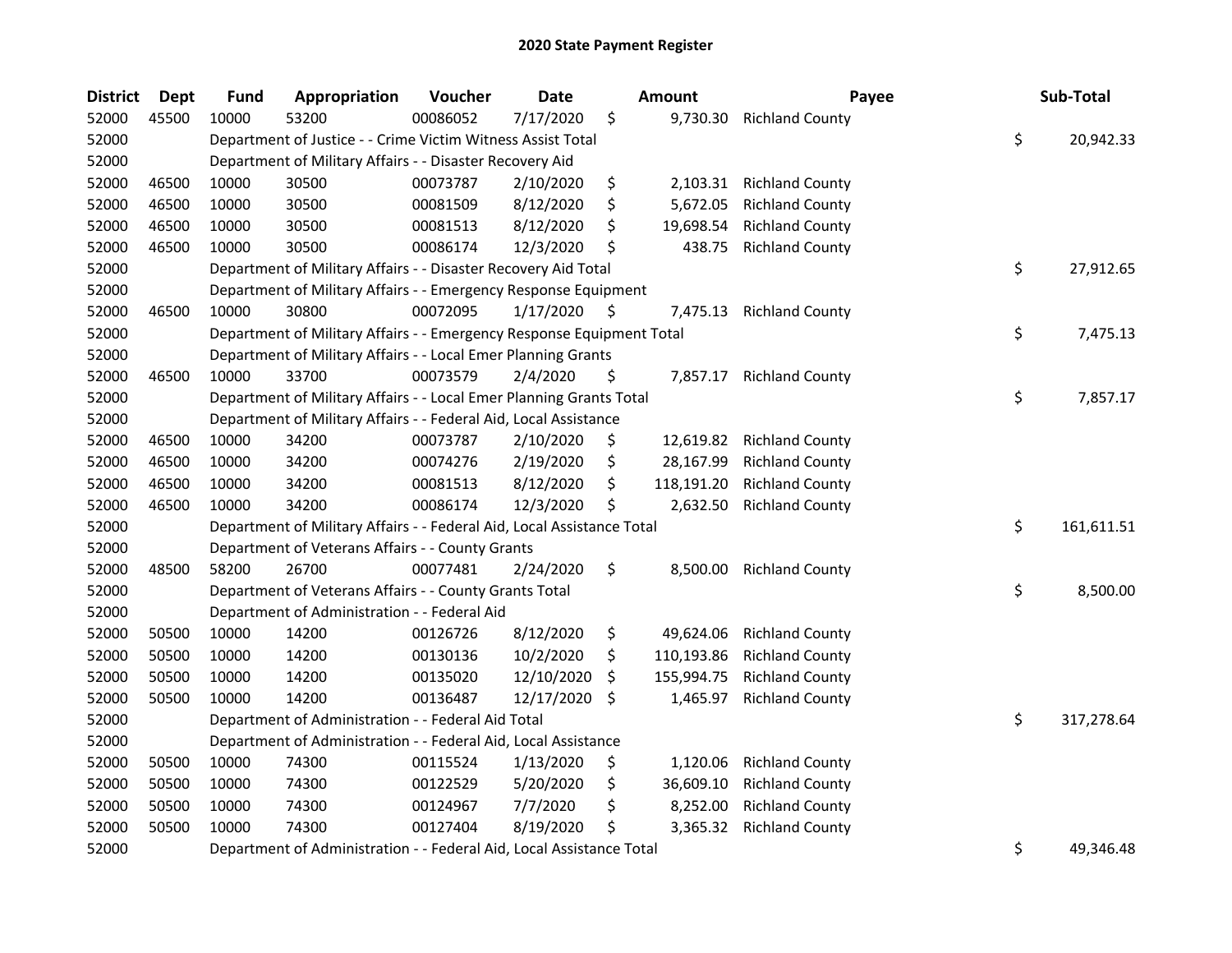| <b>District</b> | <b>Dept</b> | <b>Fund</b> | Appropriation                                                                                     | Voucher  | <b>Date</b> | <b>Amount</b>   | Payee                                                                                                   | Sub-Total        |
|-----------------|-------------|-------------|---------------------------------------------------------------------------------------------------|----------|-------------|-----------------|---------------------------------------------------------------------------------------------------------|------------------|
| 52000           |             |             | Department of Administration - - Low-Income Assistance Grants                                     |          |             |                 |                                                                                                         |                  |
| 52000           | 50500       | 23500       | 37100                                                                                             | 00116703 | 1/29/2020   | \$<br>3,157.01  | <b>Richland County</b>                                                                                  |                  |
| 52000           | 50500       | 23500       | 37100                                                                                             | 00118370 | 3/2/2020    | \$<br>11,879.27 | <b>Richland County</b>                                                                                  |                  |
| 52000           | 50500       | 23500       | 37100                                                                                             | 00120274 | 3/31/2020   | \$<br>9,339.35  | <b>Richland County</b>                                                                                  |                  |
| 52000           | 50500       | 23500       | 37100                                                                                             | 00121861 | 4/29/2020   | \$<br>3,143.35  | <b>Richland County</b>                                                                                  |                  |
| 52000           | 50500       | 23500       | 37100                                                                                             | 00123935 | 6/16/2020   | \$<br>67.02     | <b>Richland County</b>                                                                                  |                  |
| 52000           | 50500       | 23500       | 37100                                                                                             | 00125573 | 7/15/2020   | \$<br>1,783.68  | <b>Richland County</b>                                                                                  |                  |
| 52000           | 50500       | 23500       | 37100                                                                                             | 00127232 | 8/17/2020   | \$<br>8,685.32  | <b>Richland County</b>                                                                                  |                  |
| 52000           | 50500       | 23500       | 37100                                                                                             | 00133599 | 12/1/2020   | \$<br>2,557.31  | <b>Richland County</b>                                                                                  |                  |
| 52000           | 50500       | 23500       | 37100                                                                                             | 00137486 | 12/29/2020  | \$<br>1,860.39  | <b>Richland County</b>                                                                                  |                  |
| 52000           |             |             | Department of Administration - - Low-Income Assistance Grants Total                               |          |             |                 |                                                                                                         | \$<br>42,472.70  |
| 52000           |             |             | Department of Administration - - Land Information Program; Loca                                   |          |             |                 |                                                                                                         |                  |
| 52000           | 50500       | 26900       | 17300                                                                                             | 00117368 | 2/26/2020   | \$<br>1,000.00  | <b>Richland County</b>                                                                                  |                  |
| 52000           | 50500       | 26900       | 17300                                                                                             | 00119446 | 4/2/2020    | \$<br>77,736.00 | <b>Richland County</b>                                                                                  |                  |
| 52000           | 50500       | 26900       | 17300                                                                                             | 00122450 | 5/14/2020   | \$<br>20,000.00 | <b>Richland County</b>                                                                                  |                  |
| 52000           | 50500       | 26900       | 17300                                                                                             | 00128808 | 9/22/2020   | \$<br>20,000.00 | <b>Richland County</b>                                                                                  |                  |
| 52000           |             |             | Department of Administration - - Land Information Program; Loca Total                             |          |             |                 |                                                                                                         | \$<br>118,736.00 |
| 52000           |             |             | Public Defender Board - - Transcript, Discovery and Records Provided to the Public Defender Board |          |             |                 |                                                                                                         |                  |
| 52000           | 55000       | 10000       | 10600                                                                                             | 00234886 | 2/14/2020   | \$<br>35.00     | <b>Richland County</b>                                                                                  |                  |
| 52000           | 55000       | 10000       | 10600                                                                                             | 00241298 | 4/1/2020    | \$<br>5.00      | <b>Richland County</b>                                                                                  |                  |
| 52000           | 55000       | 10000       | 10600                                                                                             | 00241299 | 4/1/2020    | \$<br>30.00     | <b>Richland County</b>                                                                                  |                  |
| 52000           | 55000       | 10000       | 10600                                                                                             | 00250129 | 6/8/2020    | \$<br>5.00      | <b>Richland County</b>                                                                                  |                  |
| 52000           | 55000       | 10000       | 10600                                                                                             | 00255965 | 7/15/2020   | \$<br>35.00     | <b>Richland County</b>                                                                                  |                  |
| 52000           | 55000       | 10000       | 10600                                                                                             | 00264754 | 10/19/2020  | \$<br>5.00      | <b>Richland County</b>                                                                                  |                  |
| 52000           | 55000       | 10000       | 10600                                                                                             | 00264755 | 10/19/2020  | \$<br>25.00     | <b>Richland County</b>                                                                                  |                  |
| 52000           | 55000       | 10000       | 10600                                                                                             | 00270680 | 12/11/2020  | \$<br>35.00     | <b>Richland County</b>                                                                                  |                  |
| 52000           |             |             |                                                                                                   |          |             |                 | Public Defender Board - - Transcript, Discovery and Records Provided to the Public Defender Board Total | \$<br>175.00     |
| 52000           |             |             | Department of Revenue - - Warrants and Satisfactions                                              |          |             |                 |                                                                                                         |                  |
| 52000           | 56600       | 10000       | 10100                                                                                             | 00155944 | 2/7/2020    | \$<br>440.00    | <b>Richland County</b>                                                                                  |                  |
| 52000           | 56600       | 10000       | 10100                                                                                             | 00156459 | 2/6/2020    | \$<br>415.00    | <b>Richland County</b>                                                                                  |                  |
| 52000           | 56600       | 10000       | 10100                                                                                             | 00180981 | 9/18/2020   | \$<br>215.00    | <b>Richland County</b>                                                                                  |                  |
| 52000           |             |             | Department of Revenue - - Warrants and Satisfactions Total                                        |          |             |                 |                                                                                                         | \$<br>1,070.00   |
| 52000           |             |             | Department of Revenue - - General Program Operations                                              |          |             |                 |                                                                                                         |                  |
| 52000           | 56600       | 10000       | 20100                                                                                             | 00163362 | 3/6/2020    | \$<br>33.00     | <b>Richland County</b>                                                                                  |                  |
| 52000           |             |             | Department of Revenue - - General Program Operations Total                                        |          |             |                 |                                                                                                         | \$<br>33.00      |
|                 |             |             |                                                                                                   |          |             |                 |                                                                                                         |                  |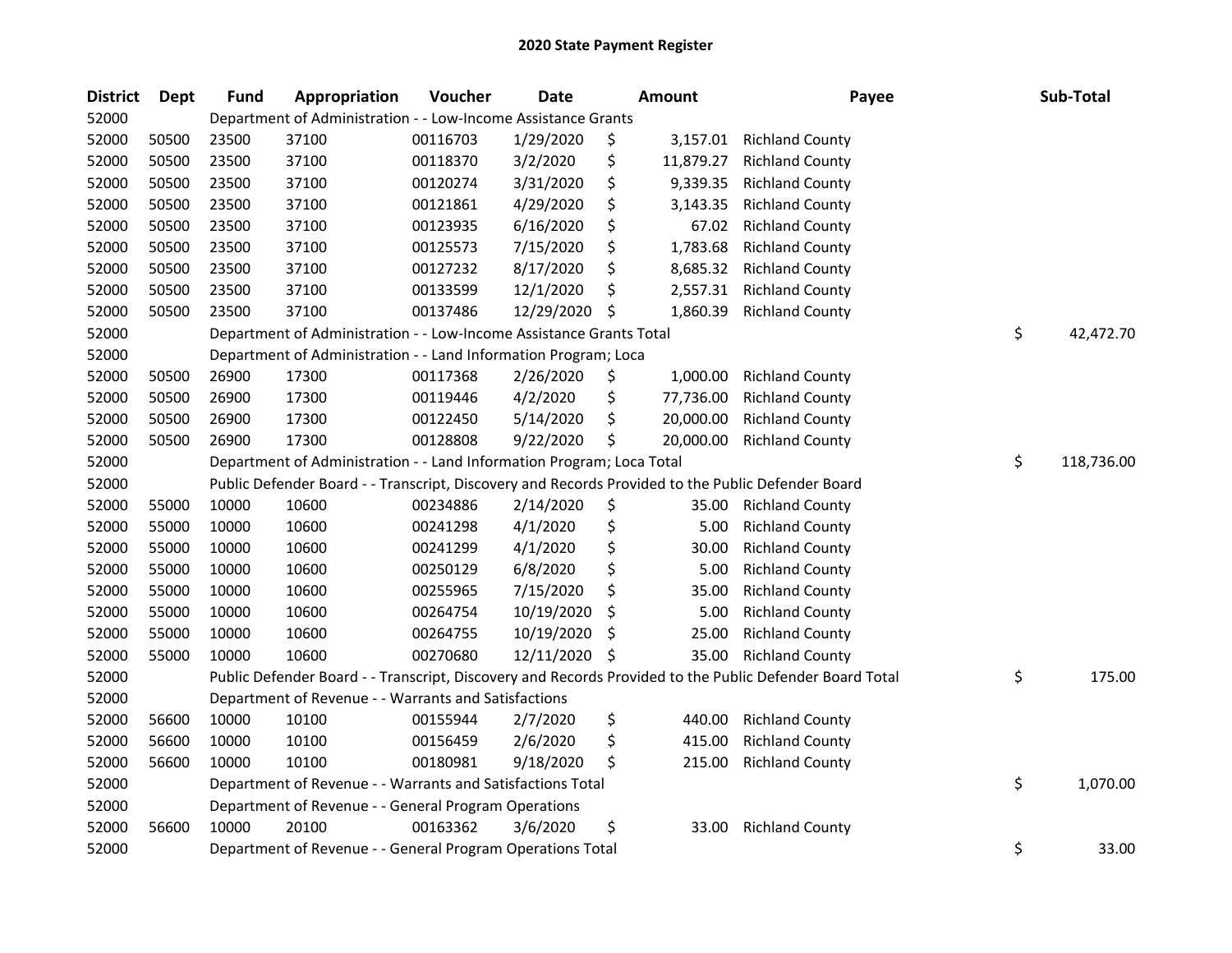| <b>District</b> | Dept  | Fund  | Appropriation                                                         | Voucher  | Date       |     | <b>Amount</b> | Payee                  | Sub-Total           |
|-----------------|-------|-------|-----------------------------------------------------------------------|----------|------------|-----|---------------|------------------------|---------------------|
| 52000           |       |       | Circuit Courts - - Circuit Court Costs                                |          |            |     |               |                        |                     |
| 52000           | 62500 | 10000 | 10500                                                                 | 00001787 | 1/17/2020  | \$  | 29,539.00     | <b>Richland County</b> |                     |
| 52000           | 62500 | 10000 | 10500                                                                 | 00001981 | 7/17/2020  | \$  | 55,059.00     | <b>Richland County</b> |                     |
| 52000           |       |       | Circuit Courts - - Circuit Court Costs Total                          |          |            |     |               |                        | \$<br>84,598.00     |
| 52000           |       |       | Shared Revenue and Tax Relief - - County And Municipal Aid            |          |            |     |               |                        |                     |
| 52000           | 83500 | 10000 | 10500                                                                 | 00068794 | 7/27/2020  | \$. | 175,862.78    | <b>Richland County</b> |                     |
| 52000           | 83500 | 10000 | 10500                                                                 | 00072762 | 11/16/2020 | \$. | 957,788.05    | <b>Richland County</b> |                     |
| 52000           |       |       | Shared Revenue and Tax Relief - - County And Municipal Aid Total      |          |            |     |               |                        | \$<br>1,133,650.83  |
| 52000           |       |       | Shared Revenue and Tax Relief - - Exempt Computer Aid                 |          |            |     |               |                        |                     |
| 52000           | 83500 | 10000 | 10900                                                                 | 00064624 | 7/27/2020  | \$  | 10,866.45     | <b>Richland County</b> |                     |
| 52000           |       |       | Shared Revenue and Tax Relief - - Exempt Computer Aid Total           |          |            |     |               |                        | \$<br>10,866.45     |
| 52000           |       |       | Shared Revenue and Tax Relief - - Utility Aid                         |          |            |     |               |                        |                     |
| 52000           | 83500 | 10000 | 11000                                                                 | 00068794 | 7/27/2020  | \$. | 7,253.47      | <b>Richland County</b> |                     |
| 52000           | 83500 | 10000 | 11000                                                                 | 00072762 | 11/16/2020 | \$  | 42,657.61     | <b>Richland County</b> |                     |
| 52000           |       |       | Shared Revenue and Tax Relief - - Utility Aid Total                   |          |            |     |               |                        | \$<br>49,911.08     |
| 52000           |       |       | Shared Revenue and Tax Relief - - Personal Property Aid               |          |            |     |               |                        |                     |
| 52000           | 83500 | 10000 | 11100                                                                 | 00059987 | 5/4/2020   | \$  | 18,783.88     | <b>Richland County</b> |                     |
| 52000           |       |       | Shared Revenue and Tax Relief - - Personal Property Aid Total         |          |            |     |               |                        | \$<br>18,783.88     |
| 52000           |       |       | Shared Revenue and Tax Relief - - School Lvy Tx/First Dollar Cr       |          |            |     |               |                        |                     |
| 52000           | 83500 | 10000 | 30200                                                                 | 00064010 | 7/27/2020  | \$  | 559,328.64    | <b>Richland County</b> |                     |
| 52000           | 83500 | 10000 | 30200                                                                 | 00067402 | 7/27/2020  | Ś   | 1,993,606.00  | <b>Richland County</b> |                     |
| 52000           |       |       | Shared Revenue and Tax Relief - - School Lvy Tx/First Dollar Cr Total |          |            |     |               |                        | \$<br>2,552,934.64  |
| 52000           |       |       | Shared Revenue and Tax Relief - - Lottery & Gaming Credit             |          |            |     |               |                        |                     |
| 52000           | 83500 | 52100 | 36300                                                                 | 00055733 | 3/23/2020  | \$  | 894,819.36    | <b>Richland County</b> |                     |
| 52000           |       |       | Shared Revenue and Tax Relief - - Lottery & Gaming Credit Total       |          |            |     |               |                        | \$<br>894,819.36    |
| 52000 Total     |       |       |                                                                       |          |            |     |               |                        | \$<br>10,064,760.18 |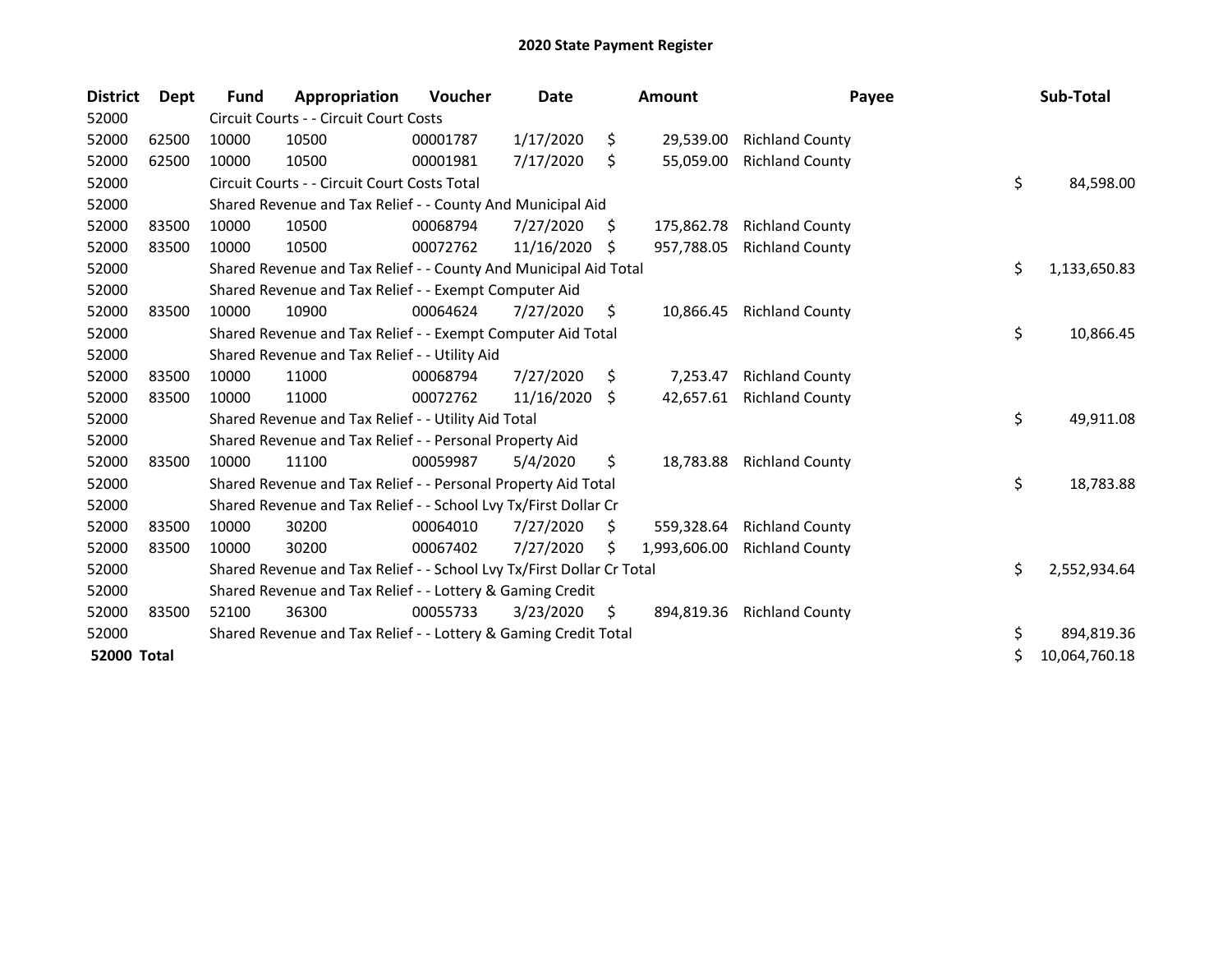| <b>District</b>    | Dept  | <b>Fund</b> | Appropriation                                                      | Voucher  | Date          |     | <b>Amount</b> |                        | Payee | Sub-Total        |
|--------------------|-------|-------------|--------------------------------------------------------------------|----------|---------------|-----|---------------|------------------------|-------|------------------|
| 52002              |       |             | Dept of Safety & Prof Services - - Fire Dues Distribution          |          |               |     |               |                        |       |                  |
| 52002              | 16500 | 10000       | 22500                                                              | 00036836 | 7/20/2020     | \$  |               | 1,231.35 Town of Akan  |       |                  |
| 52002              |       |             | Dept of Safety & Prof Services - - Fire Dues Distribution Total    |          |               |     |               |                        |       | \$<br>1,231.35   |
| 52002              |       |             | Dept of Natural Resources - - Aids In Lieu Of Taxes - Gener        |          |               |     |               |                        |       |                  |
| 52002              | 37000 | 10000       | 50300                                                              | 00386826 | 1/31/2020     | \$  | 406.75        | Town of Akan           |       |                  |
| 52002              | 37000 | 10000       | 50300                                                              | 00405284 | 4/21/2020     | \$  | 1.54          | Town of Akan           |       |                  |
| 52002              |       |             | Dept of Natural Resources - - Aids In Lieu Of Taxes - Gener Total  |          |               |     |               |                        |       | \$<br>408.29     |
| 52002              |       |             | Dept of Natural Resources - - Resaids - Cnty Forst, Cl & Mfl       |          |               |     |               |                        |       |                  |
| 52002              | 37000 | 21200       | 57100                                                              | 00417624 | 6/18/2020     | \$  |               | 988.91 Town of Akan    |       |                  |
| 52002              |       |             | Dept of Natural Resources - - Resaids - Cnty Forst, Cl & Mfl Total |          |               |     |               |                        |       | \$<br>988.91     |
| 52002              |       |             | WI Dept of Transportation - - Trns Aids To Mnc.-Sf                 |          |               |     |               |                        |       |                  |
| 52002              | 39500 | 21100       | 19100                                                              | 00476783 | 1/6/2020      | \$  |               | 27,429.75 Town of Akan |       |                  |
| 52002              | 39500 | 21100       | 19100                                                              | 00506638 | 4/6/2020      | \$  |               | 27,429.75 Town of Akan |       |                  |
| 52002              | 39500 | 21100       | 19100                                                              | 00543630 | 7/6/2020      | \$  |               | 27,429.75 Town of Akan |       |                  |
| 52002              | 39500 | 21100       | 19100                                                              | 00586456 | 10/5/2020     | \$  |               | 27,429.75 Town of Akan |       |                  |
| 52002              |       |             | WI Dept of Transportation - - Trns Aids To Mnc.-Sf Total           |          |               |     |               |                        |       | \$<br>109,719.00 |
| 52002              |       |             | Department of Administration - - Federal Aid                       |          |               |     |               |                        |       |                  |
| 52002              | 50500 | 10000       | 14200                                                              | 00135021 | 12/10/2020 \$ |     |               | 4,580.72 Town of Akan  |       |                  |
| 52002              |       |             | Department of Administration - - Federal Aid Total                 |          |               |     |               |                        |       | \$<br>4,580.72   |
| 52002              |       |             | Shared Revenue and Tax Relief - - County And Municipal Aid         |          |               |     |               |                        |       |                  |
| 52002              | 83500 | 10000       | 10500                                                              | 00068772 | 7/27/2020     | \$. |               | 4,533.18 Town of Akan  |       |                  |
| 52002              | 83500 | 10000       | 10500                                                              | 00072740 | 11/16/2020    | S   | 25,688.00     | Town of Akan           |       |                  |
| 52002              |       |             | Shared Revenue and Tax Relief - - County And Municipal Aid Total   |          |               |     |               |                        |       | \$<br>30,221.18  |
| 52002              |       |             | Shared Revenue and Tax Relief - - Exempt Computer Aid              |          |               |     |               |                        |       |                  |
| 52002              | 83500 | 10000       | 10900                                                              | 00065859 | 7/27/2020     | \$  | 4.16          | Town of Akan           |       |                  |
| 52002              |       |             | Shared Revenue and Tax Relief - - Exempt Computer Aid Total        |          |               |     |               |                        |       | \$<br>4.16       |
| 52002              |       |             | Shared Revenue and Tax Relief - - Personal Property Aid            |          |               |     |               |                        |       |                  |
| 52002              | 83500 | 10000       | 11100                                                              | 00061265 | 5/4/2020      | \$  |               | 42.24 Town of Akan     |       |                  |
| 52002              |       |             | Shared Revenue and Tax Relief - - Personal Property Aid Total      |          |               |     |               |                        |       | \$<br>42.24      |
| <b>52002 Total</b> |       |             |                                                                    |          |               |     |               |                        |       | \$<br>147,195.85 |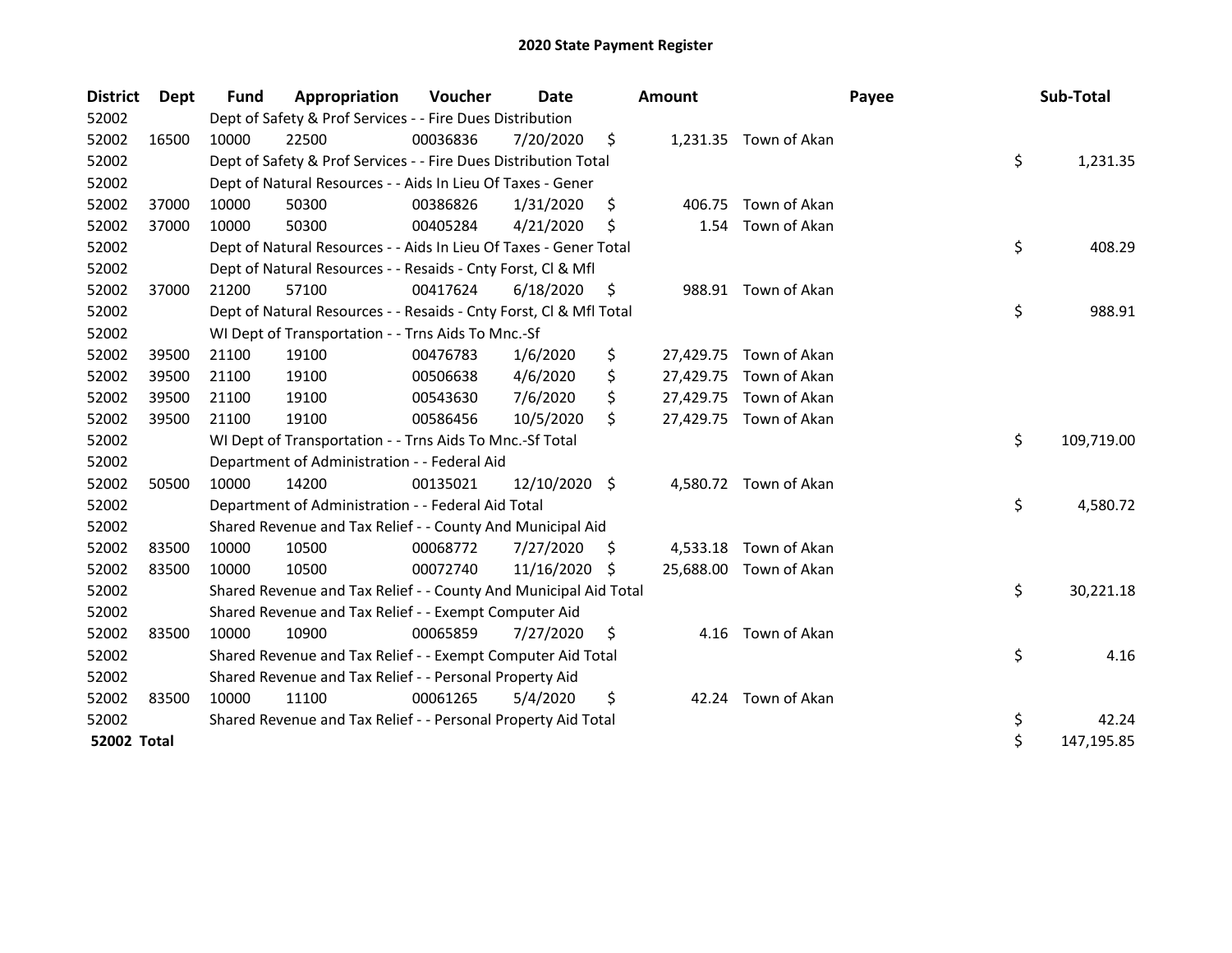| <b>District</b> | Dept  | Fund  | Appropriation                                                          | Voucher  | Date          |    | <b>Amount</b> | Payee                   | Sub-Total        |
|-----------------|-------|-------|------------------------------------------------------------------------|----------|---------------|----|---------------|-------------------------|------------------|
| 52004           |       |       | Dept of Safety & Prof Services - - Fire Dues Distribution              |          |               |    |               |                         |                  |
| 52004           | 16500 | 10000 | 22500                                                                  | 00036837 | 7/20/2020     | \$ |               | 1,297.08 Town Of Bloom  |                  |
| 52004           |       |       | Dept of Safety & Prof Services - - Fire Dues Distribution Total        |          |               |    |               |                         | \$<br>1,297.08   |
| 52004           |       |       | Dept of Natural Resources - - Resaids - Cnty Forst, Cl & Mfl           |          |               |    |               |                         |                  |
| 52004           | 37000 | 21200 | 57100                                                                  | 00417625 | 6/18/2020     | \$ |               | 468.35 Town Of Bloom    |                  |
| 52004           |       |       | Dept of Natural Resources - - Resaids - Cnty Forst, Cl & Mfl Total     |          |               |    |               |                         | \$<br>468.35     |
| 52004           |       |       | WI Dept of Transportation - - Trns Aids To Mnc.-Sf                     |          |               |    |               |                         |                  |
| 52004           | 39500 | 21100 | 19100                                                                  | 00476784 | 1/6/2020      | \$ |               | 31,516.29 Town Of Bloom |                  |
| 52004           | 39500 | 21100 | 19100                                                                  | 00506639 | 4/6/2020      | \$ |               | 31,516.29 Town Of Bloom |                  |
| 52004           | 39500 | 21100 | 19100                                                                  | 00543631 | 7/6/2020      | \$ |               | 31,516.29 Town Of Bloom |                  |
| 52004           | 39500 | 21100 | 19100                                                                  | 00586457 | 10/5/2020     | \$ |               | 31,516.29 Town Of Bloom |                  |
| 52004           |       |       | WI Dept of Transportation - - Trns Aids To Mnc.-Sf Total               |          |               |    |               |                         | \$<br>126,065.16 |
| 52004           |       |       | WI Dept of Transportation - - Loc Rd Imp Prg St Fd                     |          |               |    |               |                         |                  |
| 52004           | 39500 | 21100 | 27800                                                                  | 00613988 | 11/12/2020 \$ |    |               | 11,520.00 Town Of Bloom |                  |
| 52004           |       |       | WI Dept of Transportation - - Loc Rd Imp Prg St Fd Total               |          |               |    |               |                         | \$<br>11,520.00  |
| 52004           |       |       | Department of Military Affairs - - Disaster Recovery Aid               |          |               |    |               |                         |                  |
| 52004           | 46500 | 10000 | 30500                                                                  | 00074969 | 3/6/2020      | \$ |               | 747.90 Town Of Bloom    |                  |
| 52004           |       |       | Department of Military Affairs - - Disaster Recovery Aid Total         |          |               |    |               |                         | \$<br>747.90     |
| 52004           |       |       | Department of Military Affairs - - Federal Aid, Local Assistance       |          |               |    |               |                         |                  |
| 52004           | 46500 | 10000 | 34200                                                                  | 00074969 | 3/6/2020      | \$ |               | 4,487.40 Town Of Bloom  |                  |
| 52004           |       |       | Department of Military Affairs - - Federal Aid, Local Assistance Total |          |               |    |               |                         | \$<br>4,487.40   |
| 52004           |       |       | Department of Administration - - Federal Aid                           |          |               |    |               |                         |                  |
| 52004           | 50500 | 10000 | 14200                                                                  | 00135022 | 12/10/2020 \$ |    |               | 7,887.27 Town Of Bloom  |                  |
| 52004           |       |       | Department of Administration - - Federal Aid Total                     |          |               |    |               |                         | \$<br>7,887.27   |
| 52004           |       |       | Shared Revenue and Tax Relief - - County And Municipal Aid             |          |               |    |               |                         |                  |
| 52004           | 83500 | 10000 | 10500                                                                  | 00068773 | 7/27/2020     | -S |               | 7,068.91 Town Of Bloom  |                  |
| 52004           | 83500 | 10000 | 10500                                                                  | 00072741 | 11/16/2020    | \$ |               | 40,057.14 Town Of Bloom |                  |
| 52004           |       |       | Shared Revenue and Tax Relief - - County And Municipal Aid Total       |          |               |    |               |                         | \$<br>47,126.05  |
| 52004           |       |       | Shared Revenue and Tax Relief - - Exempt Computer Aid                  |          |               |    |               |                         |                  |
| 52004           | 83500 | 10000 | 10900                                                                  | 00065860 | 7/27/2020     | \$ |               | 1.03 Town Of Bloom      |                  |
| 52004           |       |       | Shared Revenue and Tax Relief - - Exempt Computer Aid Total            |          |               |    |               |                         | \$<br>1.03       |
| 52004           |       |       | Shared Revenue and Tax Relief - - Utility Aid                          |          |               |    |               |                         |                  |
| 52004           | 83500 | 10000 | 11000                                                                  | 00068773 | 7/27/2020     | \$ | 82.83         | Town Of Bloom           |                  |
| 52004           | 83500 | 10000 | 11000                                                                  | 00072741 | 11/16/2020    | \$ | 481.46        | Town Of Bloom           |                  |
| 52004           |       |       | Shared Revenue and Tax Relief - - Utility Aid Total                    |          |               |    |               |                         | \$<br>564.29     |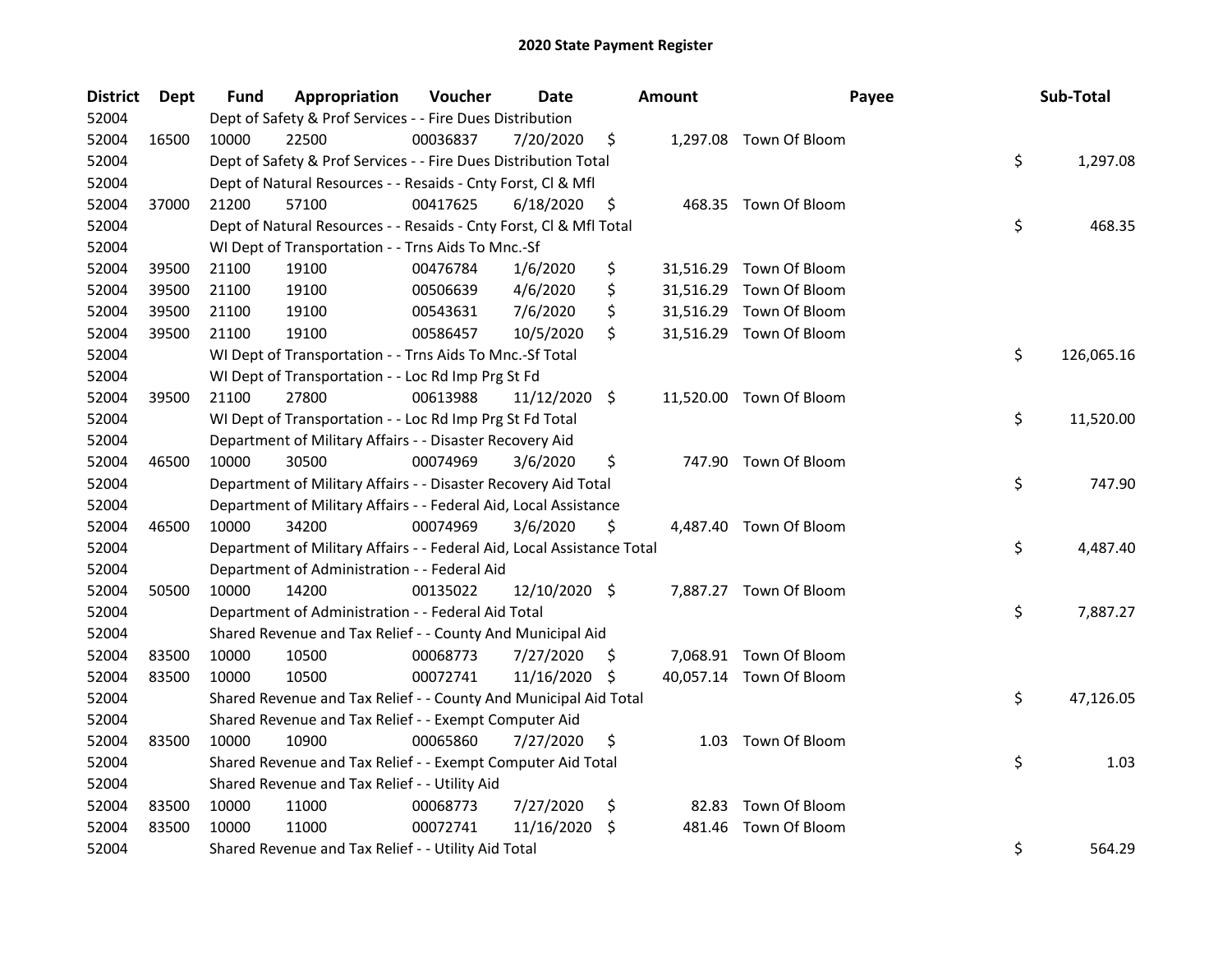| <b>District</b> | Dept  | <b>Fund</b> | Appropriation                                                       | <b>Voucher</b> | Date        | Amount |       | Pavee         | Sub-Total  |
|-----------------|-------|-------------|---------------------------------------------------------------------|----------------|-------------|--------|-------|---------------|------------|
| 52004           |       |             | Shared Revenue and Tax Relief - - Payments For Municipal Svcs       |                |             |        |       |               |            |
| 52004           | 83500 | 10000       | 50100                                                               | 00054936       | 2/3/2020 \$ |        | 74.77 | Town Of Bloom |            |
| 52004           |       |             | Shared Revenue and Tax Relief - - Payments For Municipal Svcs Total |                |             |        |       |               | 74.77      |
| 52004 Total     |       |             |                                                                     |                |             |        |       |               | 200,239.30 |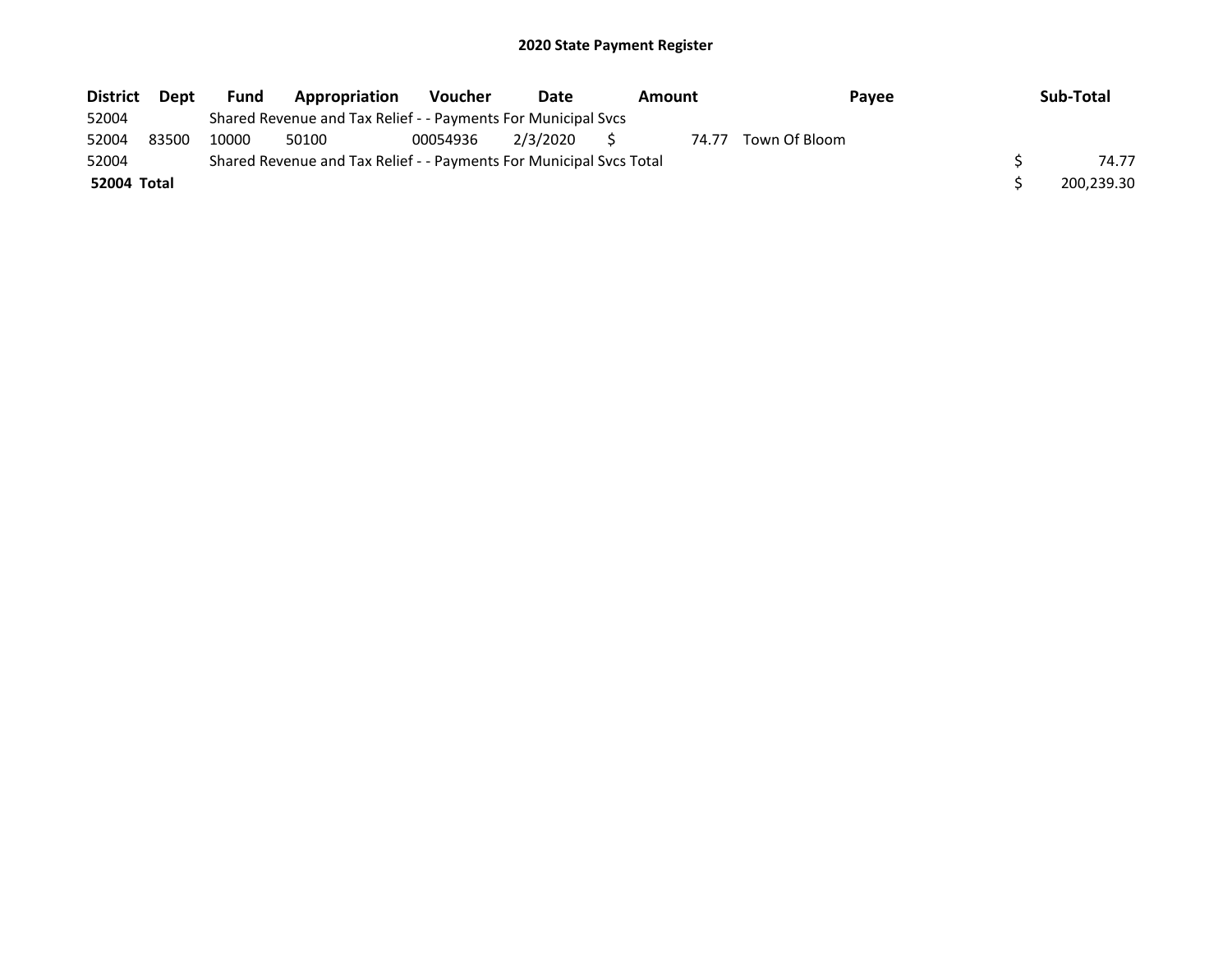| <b>District</b> | <b>Dept</b> | Fund  | Appropriation                                                        | Voucher  | <b>Date</b> |     | <b>Amount</b> | Payee                         | Sub-Total       |
|-----------------|-------------|-------|----------------------------------------------------------------------|----------|-------------|-----|---------------|-------------------------------|-----------------|
| 52006           |             |       | Dept of Safety & Prof Services - - Fire Dues Distribution            |          |             |     |               |                               |                 |
| 52006           | 16500       | 10000 | 22500                                                                | 00036838 | 7/20/2020   | \$  |               | 5,086.46 Town Of Buena Vista  |                 |
| 52006           |             |       | Dept of Safety & Prof Services - - Fire Dues Distribution Total      |          |             |     |               |                               | \$<br>5,086.46  |
| 52006           |             |       | Dept of Natural Resources - - Aids In Lieu Of Taxes - Gener          |          |             |     |               |                               |                 |
| 52006           | 37000       | 10000 | 50300                                                                | 00386761 | 1/31/2020   | \$  | 3,385.05      | Town Of Buena Vista           |                 |
| 52006           | 37000       | 10000 | 50300                                                                | 00386762 | 1/31/2020   | \$  | 2,346.39      | Town Of Buena Vista           |                 |
| 52006           | 37000       | 10000 | 50300                                                                | 00386763 | 1/31/2020   | \$  | 24,785.25     | Town Of Buena Vista           |                 |
| 52006           | 37000       | 10000 | 50300                                                                | 00403879 | 4/21/2020   | \$  | 260.23        | Town Of Buena Vista           |                 |
| 52006           | 37000       | 10000 | 50300                                                                | 00403880 | 4/21/2020   | \$  | 25.50         | Town Of Buena Vista           |                 |
| 52006           |             |       | Dept of Natural Resources - - Aids In Lieu Of Taxes - Gener Total    |          |             |     |               |                               | \$<br>30,802.42 |
| 52006           |             |       | Dept of Natural Resources - - Gen Program Ops-State Funds            |          |             |     |               |                               |                 |
| 52006           | 37000       | 21200 | 16100                                                                | 00427111 | 8/28/2020   | \$  | 939.00        | Town Of Buena Vista           |                 |
| 52006           |             |       | Dept of Natural Resources - - Gen Program Ops-State Funds Total      |          |             |     |               |                               | \$<br>939.00    |
| 52006           |             |       | Dept of Natural Resources - - Resaids - Cnty Forst, Cl & Mfl         |          |             |     |               |                               |                 |
| 52006           | 37000       | 21200 | 57100                                                                | 00417626 | 6/18/2020   | \$  |               | 556.35 Town Of Buena Vista    |                 |
| 52006           |             |       | Dept of Natural Resources - - Resaids - Cnty Forst, Cl & Mfl Total   |          |             |     |               |                               | \$<br>556.35    |
| 52006           |             |       | Dept of Natural Resources - - Aids In Lieu Of Taxes - Sum S          |          |             |     |               |                               |                 |
| 52006           | 37000       | 21200 | 57900                                                                | 00403878 | 4/21/2020   | \$  |               | 582.11 Town Of Buena Vista    |                 |
| 52006           |             |       | Dept of Natural Resources - - Aids In Lieu Of Taxes - Sum S Total    |          |             |     |               |                               | \$<br>582.11    |
| 52006           |             |       | WI Dept of Transportation - - Trns Aids To Mnc.-Sf                   |          |             |     |               |                               |                 |
| 52006           | 39500       | 21100 | 19100                                                                | 00476785 | 1/6/2020    | \$  |               | 20,319.74 Town Of Buena Vista |                 |
| 52006           | 39500       | 21100 | 19100                                                                | 00506640 | 4/6/2020    | \$  |               | 20,319.74 Town Of Buena Vista |                 |
| 52006           | 39500       | 21100 | 19100                                                                | 00543632 | 7/6/2020    | \$  |               | 20,319.74 Town Of Buena Vista |                 |
| 52006           | 39500       | 21100 | 19100                                                                | 00586458 | 10/5/2020   | \$  |               | 20,319.76 Town Of Buena Vista |                 |
| 52006           |             |       | WI Dept of Transportation - - Trns Aids To Mnc.-Sf Total             |          |             |     |               |                               | \$<br>81,278.98 |
| 52006           |             |       | WI Dept of Transportation - - Supplemental Transportation Aids       |          |             |     |               |                               |                 |
| 52006           | 39500       | 21100 | 19600                                                                | 00477558 | 1/6/2020    | \$  |               | 12,594.47 Town Of Buena Vista |                 |
| 52006           |             |       | WI Dept of Transportation - - Supplemental Transportation Aids Total |          |             |     |               |                               | \$<br>12,594.47 |
| 52006           |             |       | WI Dept of Transportation - - Hwy Mgmt & Opers Sf                    |          |             |     |               |                               |                 |
| 52006           | 39500       | 21100 | 36500                                                                | 00508269 | 4/9/2020    | \$  | 500.00        | Town Of Buena Vista           |                 |
| 52006           | 39500       | 21100 | 36500                                                                | 00508651 | 4/9/2020    | \$  | 500.00        | Town Of Buena Vista           |                 |
| 52006           |             |       | WI Dept of Transportation - - Hwy Mgmt & Opers Sf Total              |          |             |     |               |                               | \$<br>1,000.00  |
| 52006           |             |       | Shared Revenue and Tax Relief - - County And Municipal Aid           |          |             |     |               |                               |                 |
| 52006           | 83500       | 10000 | 10500                                                                | 00068774 | 7/27/2020   | \$. | 9,122.83      | Town Of Buena Vista           |                 |
| 52006           | 83500       | 10000 | 10500                                                                | 00072742 | 11/16/2020  | \$  |               | 51,696.03 Town Of Buena Vista |                 |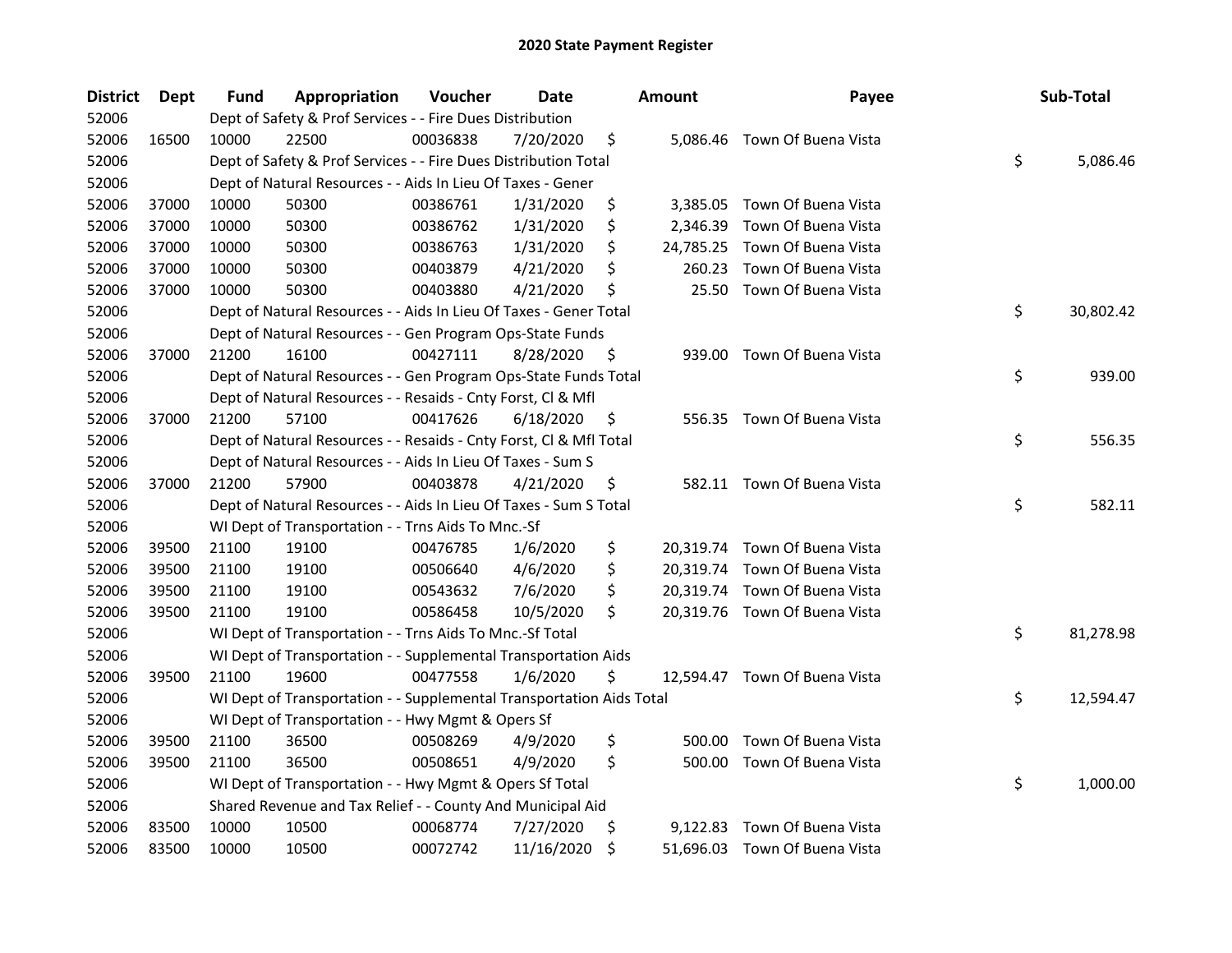| <b>District</b> | <b>Dept</b> | <b>Fund</b> | Appropriation                                                    | <b>Voucher</b> | Date       |    | <b>Amount</b> | Payee               | Sub-Total        |
|-----------------|-------------|-------------|------------------------------------------------------------------|----------------|------------|----|---------------|---------------------|------------------|
| 52006           |             |             | Shared Revenue and Tax Relief - - County And Municipal Aid Total |                |            |    |               |                     | \$<br>60,818.86  |
| 52006           |             |             | Shared Revenue and Tax Relief - - Exempt Computer Aid            |                |            |    |               |                     |                  |
| 52006           | 83500       | 10000       | 10900                                                            | 00065861       | 7/27/2020  | S. | 11.43         | Town Of Buena Vista |                  |
| 52006           |             |             | Shared Revenue and Tax Relief - - Exempt Computer Aid Total      |                |            |    |               |                     | \$<br>11.43      |
| 52006           |             |             | Shared Revenue and Tax Relief - - Utility Aid                    |                |            |    |               |                     |                  |
| 52006           | 83500       | 10000       | 11000                                                            | 00068774       | 7/27/2020  | S  | 2.097.45      | Town Of Buena Vista |                  |
| 52006           | 83500       | 10000       | 11000                                                            | 00072742       | 11/16/2020 | S  | 12,085.88     | Town Of Buena Vista |                  |
| 52006           |             |             | Shared Revenue and Tax Relief - - Utility Aid Total              |                |            |    |               |                     | \$<br>14,183.33  |
| 52006           |             |             | Shared Revenue and Tax Relief - - Personal Property Aid          |                |            |    |               |                     |                  |
| 52006           | 83500       | 10000       | 11100                                                            | 00061266       | 5/4/2020   | Ś. | 145.32        | Town Of Buena Vista |                  |
| 52006           |             |             | Shared Revenue and Tax Relief - - Personal Property Aid Total    |                |            |    |               |                     | \$<br>145.32     |
| 52006           |             |             | Shared Revenue and Tax Relief - - Lottery & Gaming Credit        |                |            |    |               |                     |                  |
| 52006           | 83500       | 52100       | 36300                                                            | 00055485       | 3/23/2020  | S  | 4.277.81      | Town Of Buena Vista |                  |
| 52006           |             |             | Shared Revenue and Tax Relief - - Lottery & Gaming Credit Total  |                |            |    |               |                     | \$<br>4,277.81   |
| 52006 Total     |             |             |                                                                  |                |            |    |               |                     | \$<br>212,276.54 |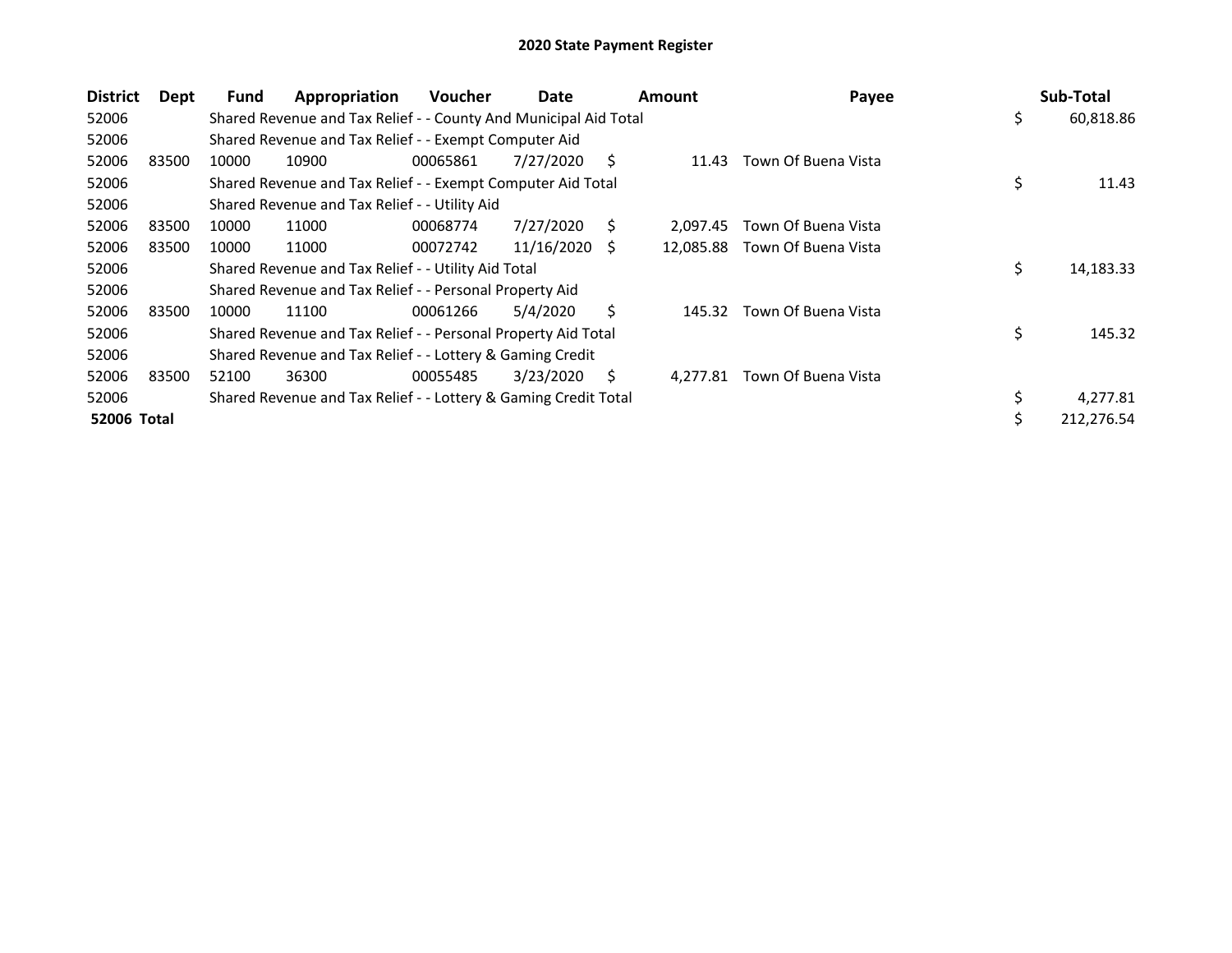| <b>District</b>    | Dept  | <b>Fund</b> | Appropriation                                                      | Voucher  | Date          |    | <b>Amount</b> | Payee                   | Sub-Total        |
|--------------------|-------|-------------|--------------------------------------------------------------------|----------|---------------|----|---------------|-------------------------|------------------|
| 52008              |       |             | Dept of Safety & Prof Services - - Fire Dues Distribution          |          |               |    |               |                         |                  |
| 52008              | 16500 | 10000       | 22500                                                              | 00036839 | 7/20/2020     | \$ |               | 2,090.35 Town Of Dayton |                  |
| 52008              |       |             | Dept of Safety & Prof Services - - Fire Dues Distribution Total    |          |               |    |               |                         | \$<br>2,090.35   |
| 52008              |       |             | Dept of Natural Resources - - Resaids - Cnty Forst, Cl & Mfl       |          |               |    |               |                         |                  |
| 52008              | 37000 | 21200       | 57100                                                              | 00417627 | 6/18/2020     | \$ | 947.20        | Town Of Dayton          |                  |
| 52008              |       |             | Dept of Natural Resources - - Resaids - Cnty Forst, Cl & Mfl Total |          |               |    |               |                         | \$<br>947.20     |
| 52008              |       |             | WI Dept of Transportation - - Trns Aids To Mnc.-Sf                 |          |               |    |               |                         |                  |
| 52008              | 39500 | 21100       | 19100                                                              | 00476786 | 1/6/2020      | \$ | 26,096.04     | Town Of Dayton          |                  |
| 52008              | 39500 | 21100       | 19100                                                              | 00506641 | 4/6/2020      | \$ | 26,096.04     | Town Of Dayton          |                  |
| 52008              | 39500 | 21100       | 19100                                                              | 00543633 | 7/6/2020      | \$ | 26,096.04     | Town Of Dayton          |                  |
| 52008              | 39500 | 21100       | 19100                                                              | 00586459 | 10/5/2020     | \$ | 26,096.04     | Town Of Dayton          |                  |
| 52008              |       |             | WI Dept of Transportation - - Trns Aids To Mnc.-Sf Total           |          |               |    |               |                         | \$<br>104,384.16 |
| 52008              |       |             | Department of Administration - - Federal Aid                       |          |               |    |               |                         |                  |
| 52008              | 50500 | 10000       | 14200                                                              | 00135023 | 12/10/2020 \$ |    | 5,104.99      | Town Of Dayton          |                  |
| 52008              |       |             | Department of Administration - - Federal Aid Total                 |          |               |    |               |                         | \$<br>5,104.99   |
| 52008              |       |             | Shared Revenue and Tax Relief - - County And Municipal Aid         |          |               |    |               |                         |                  |
| 52008              | 83500 | 10000       | 10500                                                              | 00068775 | 7/27/2020     | S. | 6,997.41      | Town Of Dayton          |                  |
| 52008              | 83500 | 10000       | 10500                                                              | 00072743 | 11/16/2020    | S  | 39,651.99     | Town Of Dayton          |                  |
| 52008              |       |             | Shared Revenue and Tax Relief - - County And Municipal Aid Total   |          |               |    |               |                         | \$<br>46,649.40  |
| 52008              |       |             | Shared Revenue and Tax Relief - - Exempt Computer Aid              |          |               |    |               |                         |                  |
| 52008              | 83500 | 10000       | 10900                                                              | 00065862 | 7/27/2020     | \$ | 97.69         | Town Of Dayton          |                  |
| 52008              |       |             | Shared Revenue and Tax Relief - - Exempt Computer Aid Total        |          |               |    |               |                         | \$<br>97.69      |
| 52008              |       |             | Shared Revenue and Tax Relief - - Utility Aid                      |          |               |    |               |                         |                  |
| 52008              | 83500 | 10000       | 11000                                                              | 00068775 | 7/27/2020     | \$ | 311.52        | Town Of Dayton          |                  |
| 52008              | 83500 | 10000       | 11000                                                              | 00072743 | 11/16/2020    | \$ | 1,810.78      | Town Of Dayton          |                  |
| 52008              |       |             | Shared Revenue and Tax Relief - - Utility Aid Total                |          |               |    |               |                         | \$<br>2,122.30   |
| 52008              |       |             | Shared Revenue and Tax Relief - - Personal Property Aid            |          |               |    |               |                         |                  |
| 52008              | 83500 | 10000       | 11100                                                              | 00061267 | 5/4/2020      | \$ | 175.27        | Town Of Dayton          |                  |
| 52008              |       |             | Shared Revenue and Tax Relief - - Personal Property Aid Total      |          |               |    |               |                         | \$<br>175.27     |
| <b>52008 Total</b> |       |             |                                                                    |          |               |    |               |                         | \$<br>161,571.36 |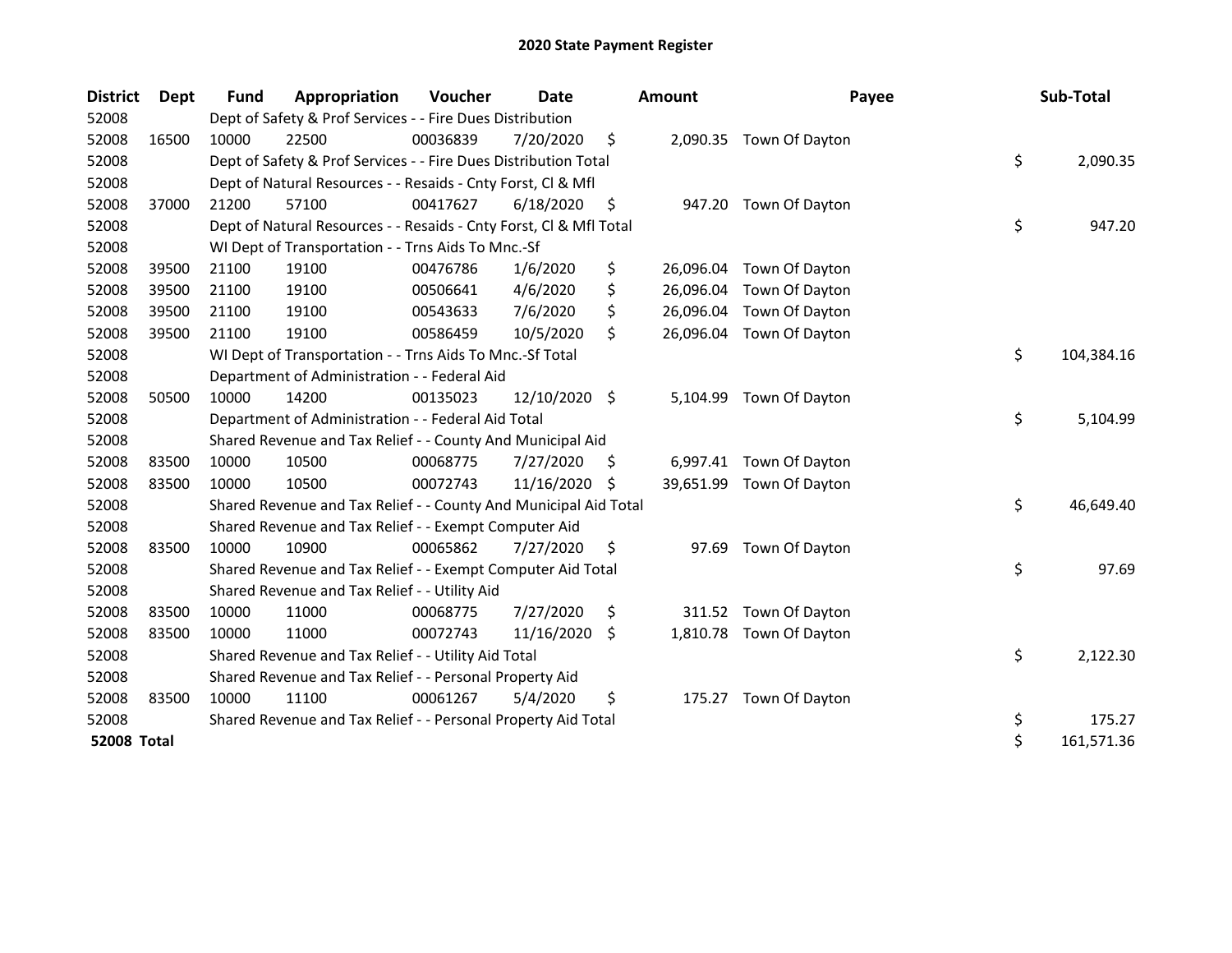| <b>District</b>    | Dept  | Fund  | Appropriation                                                      | Voucher  | <b>Date</b> | <b>Amount</b> | Payee                   | Sub-Total        |
|--------------------|-------|-------|--------------------------------------------------------------------|----------|-------------|---------------|-------------------------|------------------|
| 52010              |       |       | Dept of Safety & Prof Services - - Fire Dues Distribution          |          |             |               |                         |                  |
| 52010              | 16500 | 10000 | 22500                                                              | 00036840 | 7/20/2020   | \$            | 1,762.30 Town Of Eagle  |                  |
| 52010              |       |       | Dept of Safety & Prof Services - - Fire Dues Distribution Total    |          |             |               |                         | \$<br>1,762.30   |
| 52010              |       |       | Dept of Natural Resources - - Aids In Lieu Of Taxes - Gener        |          |             |               |                         |                  |
| 52010              | 37000 | 10000 | 50300                                                              | 00386758 | 1/31/2020   | \$            | 9,724.59 Town Of Eagle  |                  |
| 52010              | 37000 | 10000 | 50300                                                              | 00389122 | 2/12/2020   | \$            | 5,471.99 Town Of Eagle  |                  |
| 52010              |       |       | Dept of Natural Resources - - Aids In Lieu Of Taxes - Gener Total  |          |             |               |                         | \$<br>15,196.58  |
| 52010              |       |       | Dept of Natural Resources - - Resaids - Cnty Forst, Cl & Mfl       |          |             |               |                         |                  |
| 52010              | 37000 | 21200 | 57100                                                              | 00417628 | 6/18/2020   | \$<br>402.83  | Town Of Eagle           |                  |
| 52010              |       |       | Dept of Natural Resources - - Resaids - Cnty Forst, Cl & Mfl Total |          |             |               |                         | \$<br>402.83     |
| 52010              |       |       | WI Dept of Transportation - - Trns Aids To Mnc.-Sf                 |          |             |               |                         |                  |
| 52010              | 39500 | 21100 | 19100                                                              | 00476787 | 1/6/2020    | \$            | 21,102.84 Town Of Eagle |                  |
| 52010              | 39500 | 21100 | 19100                                                              | 00506642 | 4/6/2020    | \$            | 21,102.84 Town Of Eagle |                  |
| 52010              | 39500 | 21100 | 19100                                                              | 00543634 | 7/6/2020    | \$            | 21,102.84 Town Of Eagle |                  |
| 52010              | 39500 | 21100 | 19100                                                              | 00586460 | 10/5/2020   | \$            | 21,102.84 Town Of Eagle |                  |
| 52010              |       |       | WI Dept of Transportation - - Trns Aids To Mnc.-Sf Total           |          |             |               |                         | \$<br>84,411.36  |
| 52010              |       |       | Department of Administration - - Federal Aid                       |          |             |               |                         |                  |
| 52010              | 50500 | 10000 | 14200                                                              | 00130137 | 10/2/2020   | \$            | 8,519.00 Town Of Eagle  |                  |
| 52010              |       |       | Department of Administration - - Federal Aid Total                 |          |             |               |                         | \$<br>8,519.00   |
| 52010              |       |       | Shared Revenue and Tax Relief - - County And Municipal Aid         |          |             |               |                         |                  |
| 52010              | 83500 | 10000 | 10500                                                              | 00068776 | 7/27/2020   | \$            | 5,128.85 Town Of Eagle  |                  |
| 52010              | 83500 | 10000 | 10500                                                              | 00072744 | 11/16/2020  | \$            | 29,063.49 Town Of Eagle |                  |
| 52010              |       |       | Shared Revenue and Tax Relief - - County And Municipal Aid Total   |          |             |               |                         | \$<br>34,192.34  |
| 52010              |       |       | Shared Revenue and Tax Relief - - Exempt Computer Aid              |          |             |               |                         |                  |
| 52010              | 83500 | 10000 | 10900                                                              | 00065863 | 7/27/2020   | \$<br>1.03    | Town Of Eagle           |                  |
| 52010              |       |       | Shared Revenue and Tax Relief - - Exempt Computer Aid Total        |          |             |               |                         | \$<br>1.03       |
| 52010              |       |       | Shared Revenue and Tax Relief - - Utility Aid                      |          |             |               |                         |                  |
| 52010              | 83500 | 10000 | 11000                                                              | 00068776 | 7/27/2020   | \$<br>72.59   | Town Of Eagle           |                  |
| 52010              | 83500 | 10000 | 11000                                                              | 00072744 | 11/16/2020  | \$<br>421.94  | Town Of Eagle           |                  |
| 52010              |       |       | Shared Revenue and Tax Relief - - Utility Aid Total                |          |             |               |                         | \$<br>494.53     |
| 52010              |       |       | Shared Revenue and Tax Relief - - Personal Property Aid            |          |             |               |                         |                  |
| 52010              | 83500 | 10000 | 11100                                                              | 00061268 | 5/4/2020    | \$            | 37.56 Town Of Eagle     |                  |
| 52010              |       |       | Shared Revenue and Tax Relief - - Personal Property Aid Total      |          |             |               |                         | \$<br>37.56      |
| <b>52010 Total</b> |       |       |                                                                    |          |             |               |                         | \$<br>145,017.53 |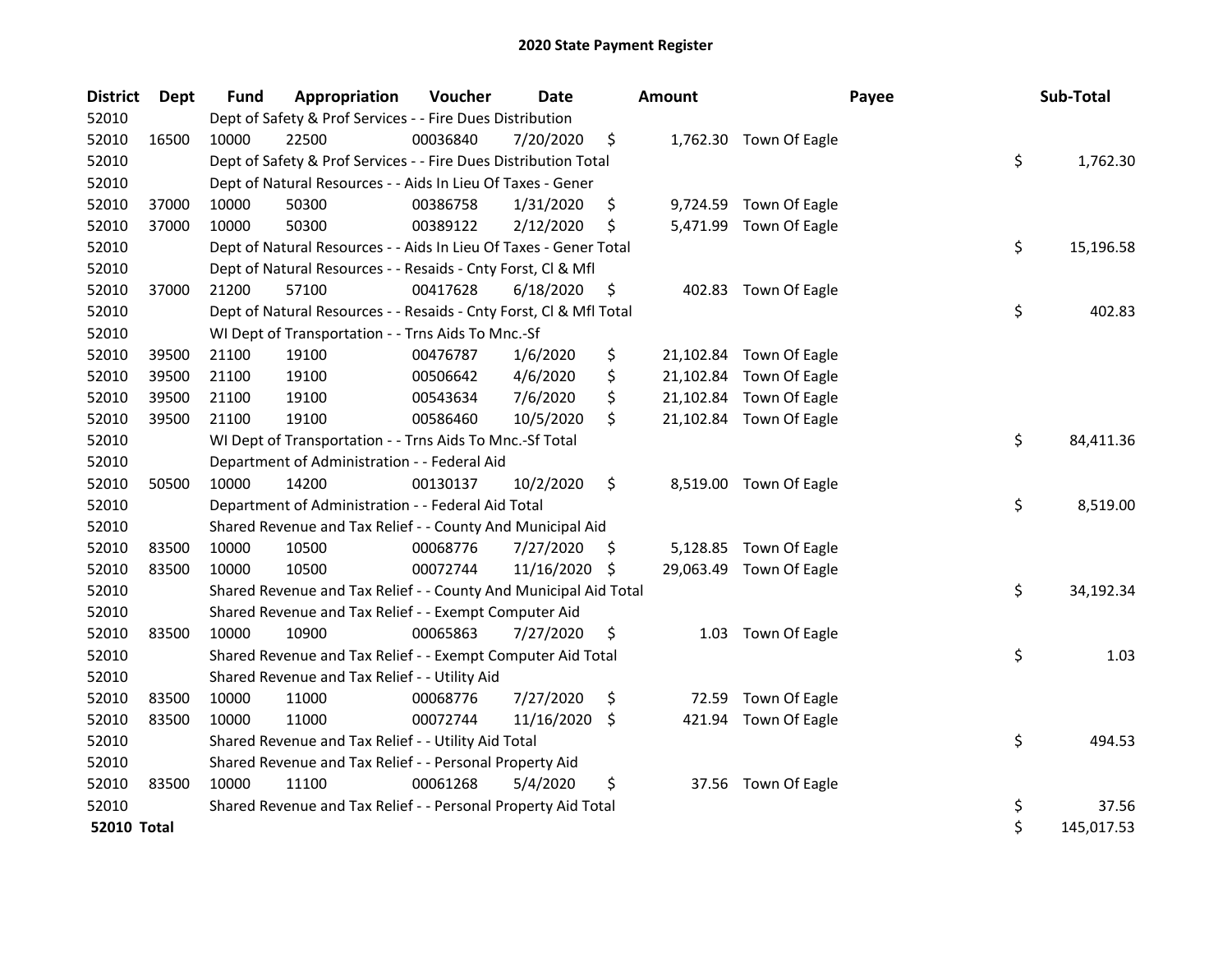| <b>District</b> | <b>Dept</b> | Fund  | Appropriation                                                       | Voucher  | Date          |     | <b>Amount</b> | Payee                    | Sub-Total        |
|-----------------|-------------|-------|---------------------------------------------------------------------|----------|---------------|-----|---------------|--------------------------|------------------|
| 52012           |             |       | Dept of Safety & Prof Services - - Fire Dues Distribution           |          |               |     |               |                          |                  |
| 52012           | 16500       | 10000 | 22500                                                               | 00036841 | 7/20/2020     | \$  |               | 1,166.78 Town Of Forest  |                  |
| 52012           |             |       | Dept of Safety & Prof Services - - Fire Dues Distribution Total     |          |               |     |               |                          | \$<br>1,166.78   |
| 52012           |             |       | Dept of Natural Resources - - Aids In Lieu Of Taxes - Gener         |          |               |     |               |                          |                  |
| 52012           | 37000       | 10000 | 50300                                                               | 00386810 | 1/31/2020     | \$  |               | 7,183.66 Town Of Forest  |                  |
| 52012           | 37000       | 10000 | 50300                                                               | 00404763 | 4/21/2020     | \$  | 99.68         | Town Of Forest           |                  |
| 52012           |             |       | Dept of Natural Resources - - Aids In Lieu Of Taxes - Gener Total   |          |               |     |               |                          | \$<br>7,283.34   |
| 52012           |             |       | Dept of Natural Resources - - Resaids - Cnty Forst, Cl & Mfl        |          |               |     |               |                          |                  |
| 52012           | 37000       | 21200 | 57100                                                               | 00333099 | 5/21/2020     | \$  |               | 945.35 Town Of Forest    |                  |
| 52012           | 37000       | 21200 | 57100                                                               | 00417629 | 6/18/2020     | \$  |               | 964.33 Town Of Forest    |                  |
| 52012           |             |       | Dept of Natural Resources - - Resaids - Cnty Forst, Cl & Mfl Total  |          |               |     |               |                          | \$<br>1,909.68   |
| 52012           |             |       | WI Dept of Transportation - - Disastr Damag Aid Sf                  |          |               |     |               |                          |                  |
| 52012           | 39500       | 21100 | 17400                                                               | 00480213 | 1/10/2020     | \$  |               | 9,022.28 Town Of Forest  |                  |
| 52012           |             |       | WI Dept of Transportation - - Disastr Damag Aid Sf Total            |          |               |     |               |                          | \$<br>9,022.28   |
| 52012           |             |       | WI Dept of Transportation - - Trns Aids To Mnc.-Sf                  |          |               |     |               |                          |                  |
| 52012           | 39500       | 21100 | 19100                                                               | 00476788 | 1/6/2020      | \$  |               | 25,714.98 Town Of Forest |                  |
| 52012           | 39500       | 21100 | 19100                                                               | 00506643 | 4/6/2020      | \$  |               | 25,714.98 Town Of Forest |                  |
| 52012           | 39500       | 21100 | 19100                                                               | 00543635 | 7/6/2020      | \$  |               | 25,714.98 Town Of Forest |                  |
| 52012           | 39500       | 21100 | 19100                                                               | 00586461 | 10/5/2020     | \$  |               | 25,714.98 Town Of Forest |                  |
| 52012           |             |       | WI Dept of Transportation - - Trns Aids To Mnc.-Sf Total            |          |               |     |               |                          | \$<br>102,859.92 |
| 52012           |             |       | Department of Military Affairs - - Major Disaster Assist; Pif       |          |               |     |               |                          |                  |
| 52012           | 46500       | 27200 | 36500                                                               | 00075178 | 3/12/2020     | \$. |               | 14,326.97 Town Of Forest |                  |
| 52012           |             |       | Department of Military Affairs - - Major Disaster Assist; Pif Total |          |               |     |               |                          | \$<br>14,326.97  |
| 52012           |             |       | Department of Administration - - Federal Aid                        |          |               |     |               |                          |                  |
| 52012           | 50500       | 10000 | 14200                                                               | 00135024 | 12/10/2020 \$ |     |               | 6,337.73 Town Of Forest  |                  |
| 52012           |             |       | Department of Administration - - Federal Aid Total                  |          |               |     |               |                          | \$<br>6,337.73   |
| 52012           |             |       | Elections Commission - - 2018 Hava Election Security                |          |               |     |               |                          |                  |
| 52012           | 51000       | 22000 | 18200                                                               | 00004783 | 10/14/2020 \$ |     |               | 432.10 Town Of Forest    |                  |
| 52012           |             |       | Elections Commission - - 2018 Hava Election Security Total          |          |               |     |               |                          | \$<br>432.10     |
| 52012           |             |       | Shared Revenue and Tax Relief - - County And Municipal Aid          |          |               |     |               |                          |                  |
| 52012           | 83500       | 10000 | 10500                                                               | 00068777 | 7/27/2020     | \$  |               | 2,834.37 Town Of Forest  |                  |
| 52012           | 83500       | 10000 | 10500                                                               | 00072745 | 11/16/2020    | -S  |               | 16,061.42 Town Of Forest |                  |
| 52012           |             |       | Shared Revenue and Tax Relief - - County And Municipal Aid Total    |          |               |     |               |                          | \$<br>18,895.79  |
| 52012           |             |       | Shared Revenue and Tax Relief - - Exempt Computer Aid               |          |               |     |               |                          |                  |
| 52012           | 83500       | 10000 | 10900                                                               | 00065864 | 7/27/2020     | \$  |               | 1,076.67 Town Of Forest  |                  |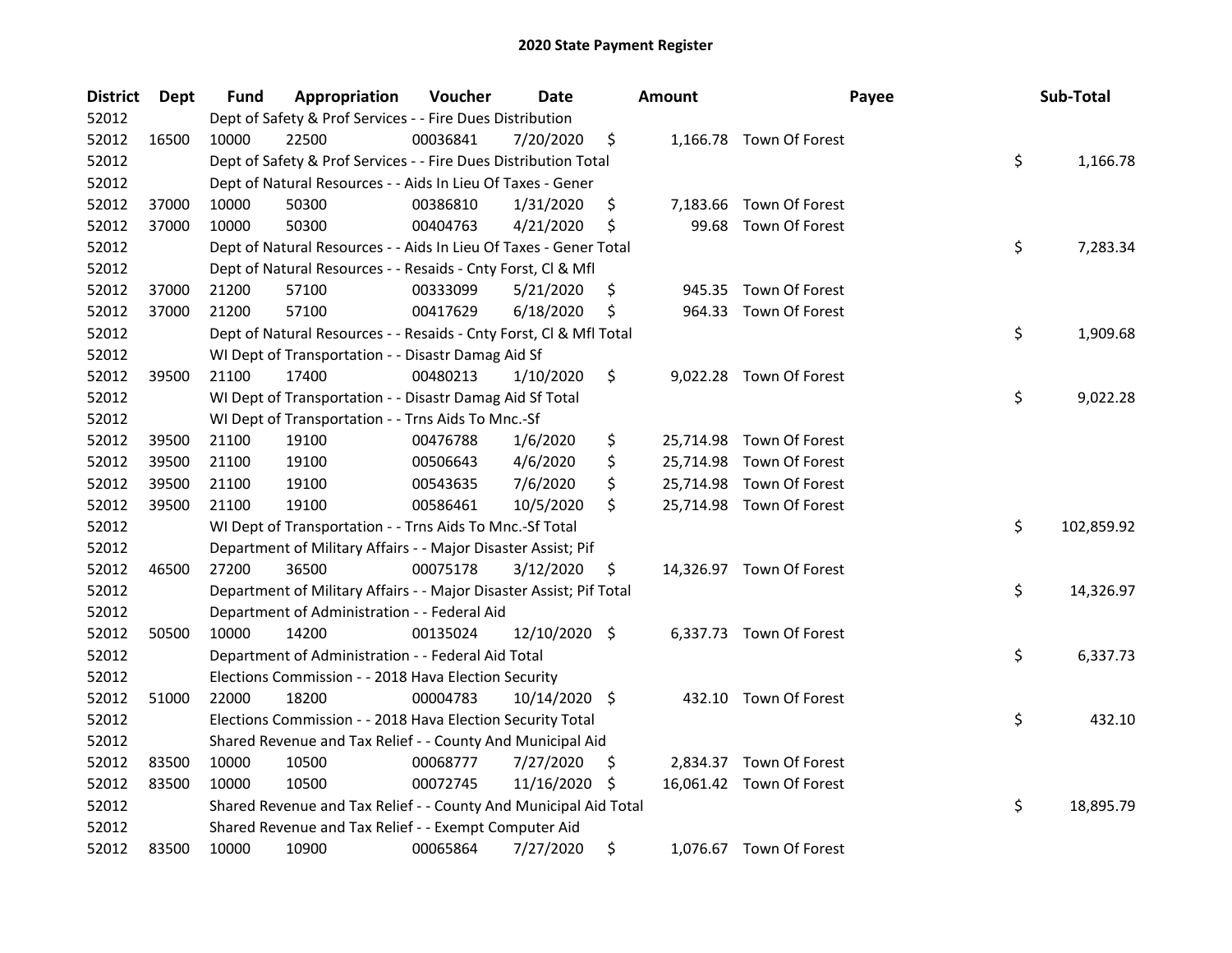| <b>District</b>    | Dept  | <b>Fund</b> | Appropriation                                                 | <b>Voucher</b> | Date       |     | <b>Amount</b> | Payee          | Sub-Total  |
|--------------------|-------|-------------|---------------------------------------------------------------|----------------|------------|-----|---------------|----------------|------------|
| 52012              |       |             | Shared Revenue and Tax Relief - - Exempt Computer Aid Total   |                |            |     |               |                | 1,076.67   |
| 52012              |       |             | Shared Revenue and Tax Relief - - Utility Aid                 |                |            |     |               |                |            |
| 52012              | 83500 | 10000       | 11000                                                         | 00068777       | 7/27/2020  |     | 156.57        | Town Of Forest |            |
| 52012              | 83500 | 10000       | 11000                                                         | 00072745       | 11/16/2020 | - S | 910.10        | Town Of Forest |            |
| 52012              |       |             | Shared Revenue and Tax Relief - - Utility Aid Total           |                |            |     |               |                | 1,066.67   |
| 52012              |       |             | Shared Revenue and Tax Relief - - Personal Property Aid       |                |            |     |               |                |            |
| 52012              | 83500 | 10000       | 11100                                                         | 00061269       | 5/4/2020   |     | 2.22          | Town Of Forest |            |
| 52012              |       |             | Shared Revenue and Tax Relief - - Personal Property Aid Total |                |            |     |               |                | 2.22       |
| <b>52012 Total</b> |       |             |                                                               |                |            |     |               |                | 164,380.15 |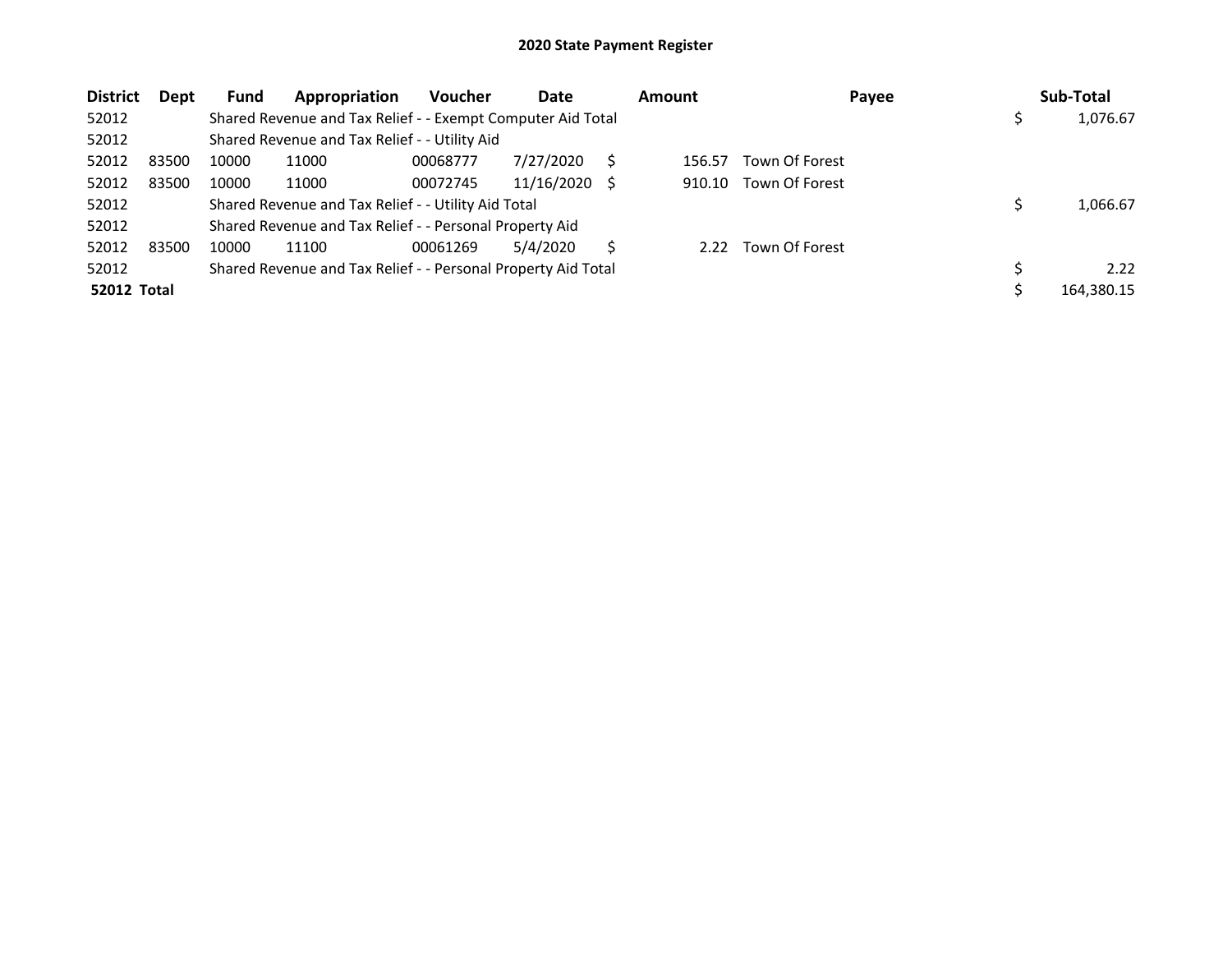| <b>District</b> | <b>Dept</b> | Fund  | Appropriation                                                          | Voucher  | <b>Date</b>   |     | <b>Amount</b> | Payee                       | Sub-Total        |
|-----------------|-------------|-------|------------------------------------------------------------------------|----------|---------------|-----|---------------|-----------------------------|------------------|
| 52014           |             |       | Dept of Safety & Prof Services - - Fire Dues Distribution              |          |               |     |               |                             |                  |
| 52014           | 16500       | 10000 | 22500                                                                  | 00036842 | 7/20/2020     | \$  |               | 1,234.14 Town Of Henrietta  |                  |
| 52014           |             |       | Dept of Safety & Prof Services - - Fire Dues Distribution Total        |          |               |     |               |                             | \$<br>1,234.14   |
| 52014           |             |       | Dept of Natural Resources - - Aids In Lieu Of Taxes - Gener            |          |               |     |               |                             |                  |
| 52014           | 37000       | 10000 | 50300                                                                  | 00386765 | 1/31/2020     | \$  | 273.49        | Town Of Henrietta           |                  |
| 52014           | 37000       | 10000 | 50300                                                                  | 00403919 | 4/21/2020     | \$  | 291.56        | Town Of Henrietta           |                  |
| 52014           |             |       | Dept of Natural Resources - - Aids In Lieu Of Taxes - Gener Total      |          |               |     |               |                             | \$<br>565.05     |
| 52014           |             |       | Dept of Natural Resources - - Resaids - Cnty Forst, Cl & Mfl           |          |               |     |               |                             |                  |
| 52014           | 37000       | 21200 | 57100                                                                  | 00417630 | 6/18/2020     | \$  |               | 1,268.80 Town Of Henrietta  |                  |
| 52014           |             |       | Dept of Natural Resources - - Resaids - Cnty Forst, Cl & Mfl Total     |          |               |     |               |                             | \$<br>1,268.80   |
| 52014           |             |       | WI Dept of Transportation - - Trns Aids To Mnc.-Sf                     |          |               |     |               |                             |                  |
| 52014           | 39500       | 21100 | 19100                                                                  | 00476789 | 1/6/2020      | \$  |               | 29,604.42 Town Of Henrietta |                  |
| 52014           | 39500       | 21100 | 19100                                                                  | 00506644 | 4/6/2020      | \$  |               | 29,604.42 Town Of Henrietta |                  |
| 52014           | 39500       | 21100 | 19100                                                                  | 00543636 | 7/6/2020      | \$  |               | 29,604.42 Town Of Henrietta |                  |
| 52014           | 39500       | 21100 | 19100                                                                  | 00586462 | 10/5/2020     | \$  |               | 29,604.42 Town Of Henrietta |                  |
| 52014           |             |       | WI Dept of Transportation - - Trns Aids To Mnc.-Sf Total               |          |               |     |               |                             | \$<br>118,417.68 |
| 52014           |             |       | WI Dept of Transportation - - Loc Rd Imp Prg St Fd                     |          |               |     |               |                             |                  |
| 52014           | 39500       | 21100 | 27800                                                                  | 00614460 | 11/12/2020 \$ |     |               | 30,994.00 Town Of Henrietta |                  |
| 52014           |             |       | WI Dept of Transportation - - Loc Rd Imp Prg St Fd Total               |          |               |     |               |                             | \$<br>30,994.00  |
| 52014           |             |       | Department of Military Affairs - - Disaster Recovery Aid               |          |               |     |               |                             |                  |
| 52014           | 46500       | 10000 | 30500                                                                  | 00075220 | 3/11/2020     | \$  |               | 12,495.17 Town Of Henrietta |                  |
| 52014           |             |       | Department of Military Affairs - - Disaster Recovery Aid Total         |          |               |     |               |                             | \$<br>12,495.17  |
| 52014           |             |       | Department of Military Affairs - - Federal Aid, Local Assistance       |          |               |     |               |                             |                  |
| 52014           | 46500       | 10000 | 34200                                                                  | 00075220 | 3/11/2020     | \$  |               | 74,971.03 Town Of Henrietta |                  |
| 52014           |             |       | Department of Military Affairs - - Federal Aid, Local Assistance Total |          |               |     |               |                             | \$<br>74,971.03  |
| 52014           |             |       | Department of Administration - - Federal Aid                           |          |               |     |               |                             |                  |
| 52014           | 50500       | 10000 | 14200                                                                  | 00135025 | 12/10/2020 \$ |     |               | 7,550.00 Town Of Henrietta  |                  |
| 52014           |             |       | Department of Administration - - Federal Aid Total                     |          |               |     |               |                             | \$<br>7,550.00   |
| 52014           |             |       | Shared Revenue and Tax Relief - - County And Municipal Aid             |          |               |     |               |                             |                  |
| 52014           | 83500       | 10000 | 10500                                                                  | 00068778 | 7/27/2020     | \$. |               | 9,226.82 Town Of Henrietta  |                  |
| 52014           | 83500       | 10000 | 10500                                                                  | 00072746 | 11/16/2020    | \$. |               | 52,285.30 Town Of Henrietta |                  |
| 52014           |             |       | Shared Revenue and Tax Relief - - County And Municipal Aid Total       |          |               |     |               |                             | \$<br>61,512.12  |
| 52014           |             |       | Shared Revenue and Tax Relief - - Exempt Computer Aid                  |          |               |     |               |                             |                  |
| 52014           | 83500       | 10000 | 10900                                                                  | 00065865 | 7/27/2020     | \$  | 2.08          | Town Of Henrietta           |                  |
| 52014           |             |       | Shared Revenue and Tax Relief - - Exempt Computer Aid Total            |          |               |     |               |                             | \$<br>2.08       |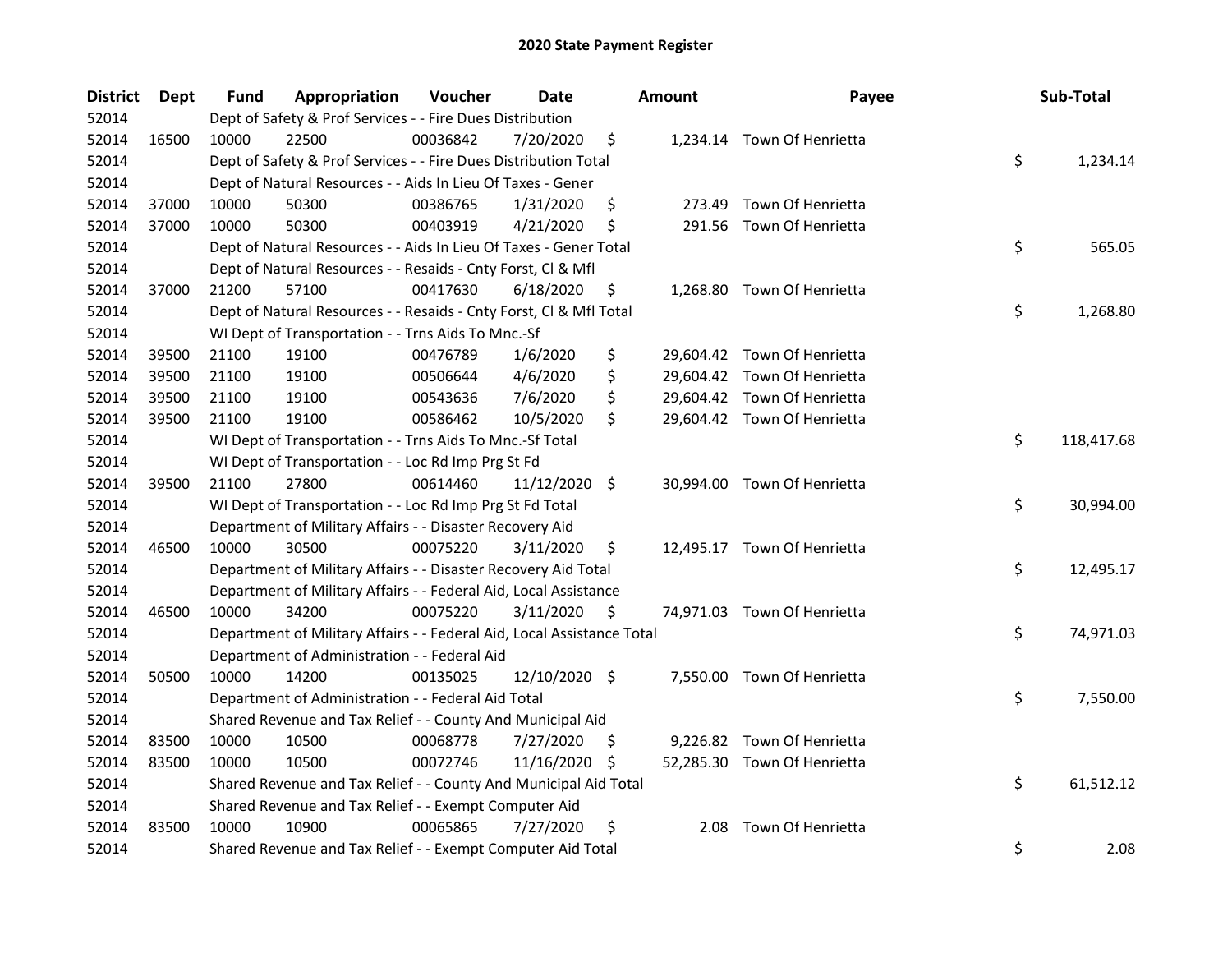| <b>District</b>    | <b>Dept</b> | <b>Fund</b>                                             | Appropriation                                                 | <b>Voucher</b> | Date     | Amount |       | Pavee             |  | Sub-Total  |
|--------------------|-------------|---------------------------------------------------------|---------------------------------------------------------------|----------------|----------|--------|-------|-------------------|--|------------|
| 52014              |             | Shared Revenue and Tax Relief - - Personal Property Aid |                                                               |                |          |        |       |                   |  |            |
| 52014              | 83500       | 10000                                                   | 11100                                                         | 00061270       | 5/4/2020 |        | 67.61 | Town Of Henrietta |  |            |
| 52014              |             |                                                         | Shared Revenue and Tax Relief - - Personal Property Aid Total |                |          |        |       |                   |  | 67.61      |
| <b>52014 Total</b> |             |                                                         |                                                               |                |          |        |       |                   |  | 309,077.68 |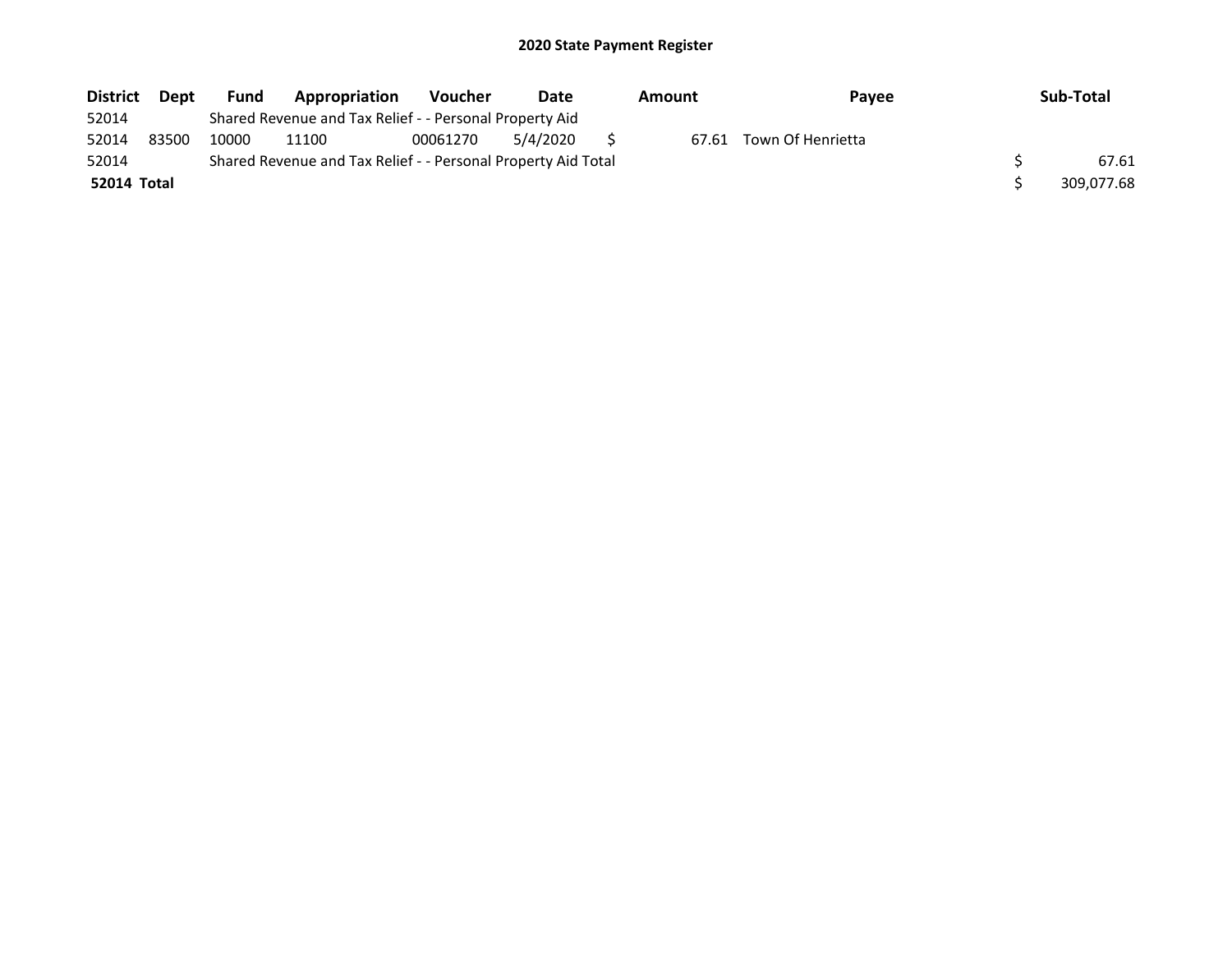| <b>District</b> | Dept  | Fund  | Appropriation                                                      | Voucher  | Date          |     | <b>Amount</b> | Payee                    | Sub-Total       |
|-----------------|-------|-------|--------------------------------------------------------------------|----------|---------------|-----|---------------|--------------------------|-----------------|
| 52016           |       |       | Dept of Safety & Prof Services - - Fire Dues Distribution          |          |               |     |               |                          |                 |
| 52016           | 16500 | 10000 | 22500                                                              | 00036843 | 7/20/2020     | \$  |               | 1,974.97 Town Of Ithaca  |                 |
| 52016           |       |       | Dept of Safety & Prof Services - - Fire Dues Distribution Total    |          |               |     |               |                          | \$<br>1,974.97  |
| 52016           |       |       | Dept of Natural Resources - - Aids In Lieu Of Taxes - Gener        |          |               |     |               |                          |                 |
| 52016           | 37000 | 10000 | 50300                                                              | 00386759 | 1/31/2020     | \$  |               | 2,297.24 Town Of Ithaca  |                 |
| 52016           | 37000 | 10000 | 50300                                                              | 00403826 | 4/21/2020     | \$  | 354.30        | Town Of Ithaca           |                 |
| 52016           |       |       | Dept of Natural Resources - - Aids In Lieu Of Taxes - Gener Total  |          |               |     |               |                          | \$<br>2,651.54  |
| 52016           |       |       | Dept of Natural Resources - - Resaids - Cnty Forst, Cl & Mfl       |          |               |     |               |                          |                 |
| 52016           | 37000 | 21200 | 57100                                                              | 00417631 | 6/18/2020     | \$  |               | 892.61 Town Of Ithaca    |                 |
| 52016           |       |       | Dept of Natural Resources - - Resaids - Cnty Forst, Cl & Mfl Total |          |               |     |               |                          | \$<br>892.61    |
| 52016           |       |       | WI Dept of Transportation - - Trns Aids To Mnc.-Sf                 |          |               |     |               |                          |                 |
| 52016           | 39500 | 21100 | 19100                                                              | 00476790 | 1/6/2020      | \$  | 23,546.88     | Town Of Ithaca           |                 |
| 52016           | 39500 | 21100 | 19100                                                              | 00506645 | 4/6/2020      | \$  | 23,546.88     | Town Of Ithaca           |                 |
| 52016           | 39500 | 21100 | 19100                                                              | 00543637 | 7/6/2020      | \$  | 23,546.88     | Town Of Ithaca           |                 |
| 52016           | 39500 | 21100 | 19100                                                              | 00586463 | 10/5/2020     | \$  |               | 23,546.88 Town Of Ithaca |                 |
| 52016           |       |       | WI Dept of Transportation - - Trns Aids To Mnc.-Sf Total           |          |               |     |               |                          | \$<br>94,187.52 |
| 52016           |       |       | WI Dept of Transportation - - Loc Rd Imp Prg St Fd                 |          |               |     |               |                          |                 |
| 52016           | 39500 | 21100 | 27800                                                              | 00479295 | 1/8/2020      | \$  |               | 19,800.00 Town Of Ithaca |                 |
| 52016           |       |       | WI Dept of Transportation - - Loc Rd Imp Prg St Fd Total           |          |               |     |               |                          | \$<br>19,800.00 |
| 52016           |       |       | Department of Administration - - Federal Aid                       |          |               |     |               |                          |                 |
| 52016           | 50500 | 10000 | 14200                                                              | 00135026 | 12/10/2020 \$ |     |               | 4,896.88 Town Of Ithaca  |                 |
| 52016           |       |       | Department of Administration - - Federal Aid Total                 |          |               |     |               |                          | \$<br>4,896.88  |
| 52016           |       |       | Elections Commission - - 2018 Hava Election Security               |          |               |     |               |                          |                 |
| 52016           | 51000 | 22000 | 18200                                                              | 00004760 | 10/7/2020     | \$  |               | 580.60 Town Of Ithaca    |                 |
| 52016           |       |       | Elections Commission - - 2018 Hava Election Security Total         |          |               |     |               |                          | \$<br>580.60    |
| 52016           |       |       | Shared Revenue and Tax Relief - - County And Municipal Aid         |          |               |     |               |                          |                 |
| 52016           | 83500 | 10000 | 10500                                                              | 00068779 | 7/27/2020     | \$. |               | 6,292.33 Town Of Ithaca  |                 |
| 52016           | 83500 | 10000 | 10500                                                              | 00072747 | 11/16/2020    | \$  |               | 35,656.53 Town Of Ithaca |                 |
| 52016           |       |       | Shared Revenue and Tax Relief - - County And Municipal Aid Total   |          |               |     |               |                          | \$<br>41,948.86 |
| 52016           |       |       | Shared Revenue and Tax Relief - - Exempt Computer Aid              |          |               |     |               |                          |                 |
| 52016           | 83500 | 10000 | 10900                                                              | 00065866 | 7/27/2020     | \$  |               | 7.27 Town Of Ithaca      |                 |
| 52016           |       |       | Shared Revenue and Tax Relief - - Exempt Computer Aid Total        |          |               |     |               |                          | \$<br>7.27      |
| 52016           |       |       | Shared Revenue and Tax Relief - - Personal Property Aid            |          |               |     |               |                          |                 |
| 52016           | 83500 | 10000 | 11100                                                              | 00061271 | 5/4/2020      | \$  |               | 136.91 Town Of Ithaca    |                 |
| 52016           |       |       | Shared Revenue and Tax Relief - - Personal Property Aid Total      |          |               |     |               |                          | \$<br>136.91    |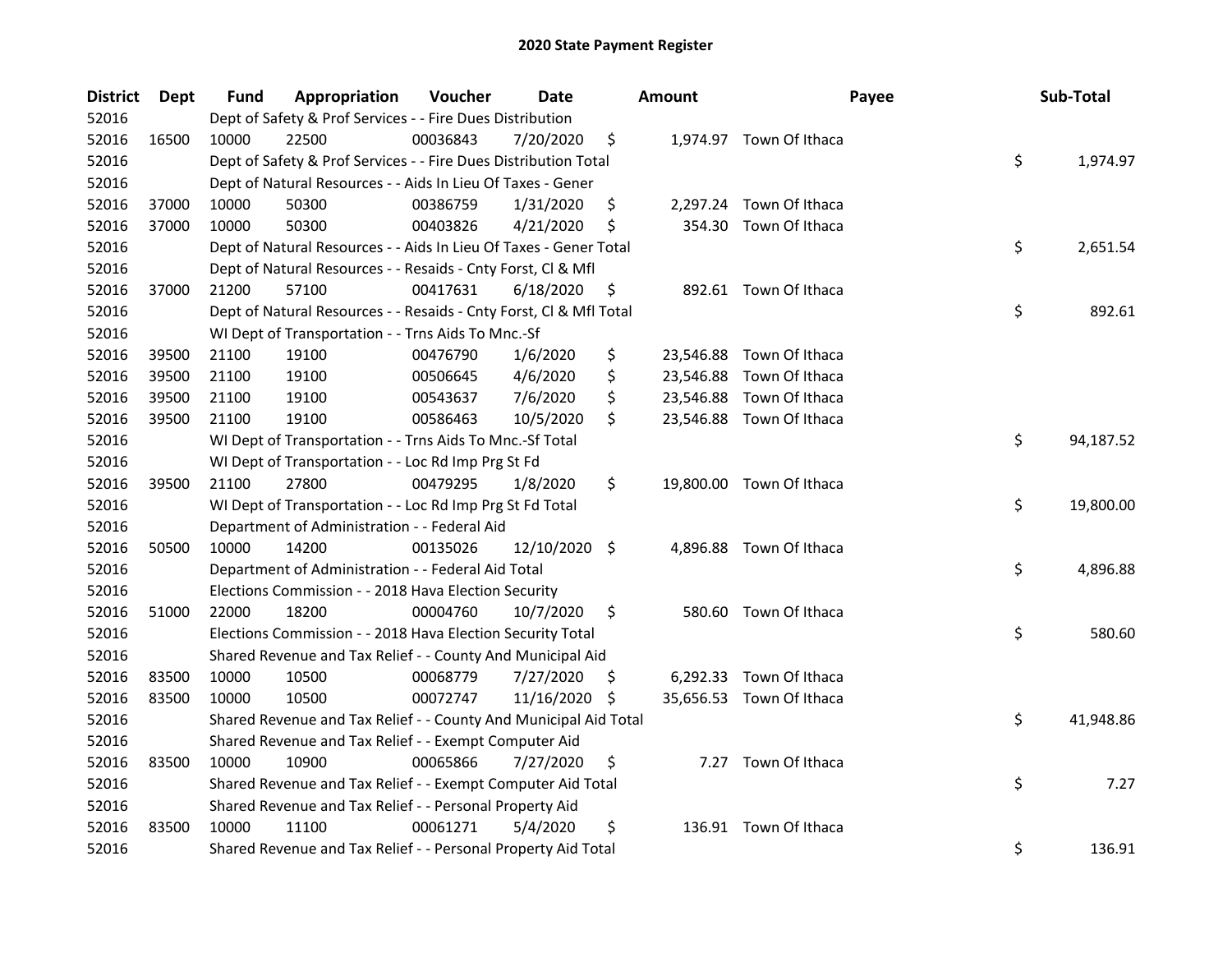| District Dept | <b>Fund Appropriation</b> | Voucher | Date | Amount | Payee | Sub-Total  |
|---------------|---------------------------|---------|------|--------|-------|------------|
| 52016 Total   |                           |         |      |        |       | 167,077.16 |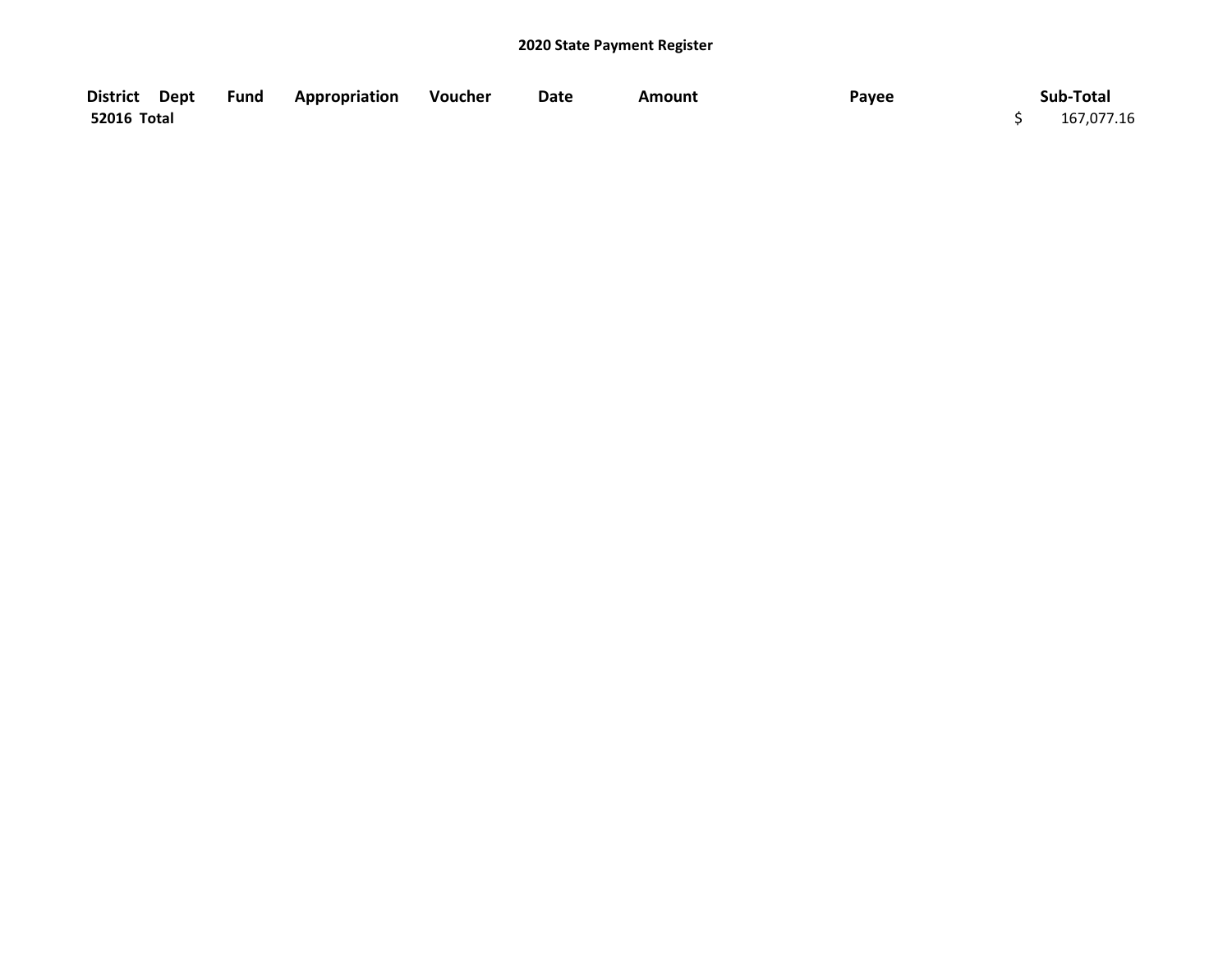| <b>District</b>    | Dept  | <b>Fund</b> | Appropriation                                                      | Voucher  | <b>Date</b> |     | <b>Amount</b> | Payee                      | Sub-Total        |
|--------------------|-------|-------------|--------------------------------------------------------------------|----------|-------------|-----|---------------|----------------------------|------------------|
| 52018              |       |             | Dept of Safety & Prof Services - - Fire Dues Distribution          |          |             |     |               |                            |                  |
| 52018              | 16500 | 10000       | 22500                                                              | 00036844 | 7/20/2020   | \$  |               | 1,593.46 Town Of Marshall  |                  |
| 52018              |       |             | Dept of Safety & Prof Services - - Fire Dues Distribution Total    |          |             |     |               |                            | \$<br>1,593.46   |
| 52018              |       |             | Dept of Natural Resources - - Resaids - Cnty Forst, Cl & Mfl       |          |             |     |               |                            |                  |
| 52018              | 37000 | 21200       | 57100                                                              | 00417632 | 6/18/2020   | \$  |               | 1,376.37 Town Of Marshall  |                  |
| 52018              |       |             | Dept of Natural Resources - - Resaids - Cnty Forst, Cl & Mfl Total |          |             |     |               |                            | \$<br>1,376.37   |
| 52018              |       |             | Dept of Natural Resources - - Aids In Lieu Of Taxes - Sum S        |          |             |     |               |                            |                  |
| 52018              | 37000 | 21200       | 57900                                                              | 00403830 | 4/21/2020   | \$  |               | 4.36 Town Of Marshall      |                  |
| 52018              |       |             | Dept of Natural Resources - - Aids In Lieu Of Taxes - Sum S Total  |          |             |     |               |                            | \$<br>4.36       |
| 52018              |       |             | WI Dept of Transportation - - Trns Aids To Mnc.-Sf                 |          |             |     |               |                            |                  |
| 52018              | 39500 | 21100       | 19100                                                              | 00476791 | 1/6/2020    | \$  |               | 27,850.23 Town Of Marshall |                  |
| 52018              | 39500 | 21100       | 19100                                                              | 00506646 | 4/6/2020    | \$  |               | 27,850.23 Town Of Marshall |                  |
| 52018              | 39500 | 21100       | 19100                                                              | 00543638 | 7/6/2020    | \$  |               | 27,850.23 Town Of Marshall |                  |
| 52018              | 39500 | 21100       | 19100                                                              | 00586464 | 10/5/2020   | \$  |               | 27,850.23 Town Of Marshall |                  |
| 52018              |       |             | WI Dept of Transportation - - Trns Aids To Mnc.-Sf Total           |          |             |     |               |                            | \$<br>111,400.92 |
| 52018              |       |             | Department of Administration - - Federal Aid                       |          |             |     |               |                            |                  |
| 52018              | 50500 | 10000       | 14200                                                              | 00130138 | 10/2/2020   | \$  |               | 1,387.84 Town Of Marshall  |                  |
| 52018              | 50500 | 10000       | 14200                                                              | 00135027 | 12/10/2020  | \$  |               | 7,786.00 Town Of Marshall  |                  |
| 52018              |       |             | Department of Administration - - Federal Aid Total                 |          |             |     |               |                            | \$<br>9,173.84   |
| 52018              |       |             | Elections Commission - - 2018 Hava Election Security               |          |             |     |               |                            |                  |
| 52018              | 51000 | 22000       | 18200                                                              | 00004466 | 9/9/2020    | \$  |               | 559.70 Town Of Marshall    |                  |
| 52018              |       |             | Elections Commission - - 2018 Hava Election Security Total         |          |             |     |               |                            | \$<br>559.70     |
| 52018              |       |             | Shared Revenue and Tax Relief - - County And Municipal Aid         |          |             |     |               |                            |                  |
| 52018              | 83500 | 10000       | 10500                                                              | 00068780 | 7/27/2020   | \$. |               | 6,083.03 Town Of Marshall  |                  |
| 52018              | 83500 | 10000       | 10500                                                              | 00072748 | 11/16/2020  | \$  |               | 34,470.51 Town Of Marshall |                  |
| 52018              |       |             | Shared Revenue and Tax Relief - - County And Municipal Aid Total   |          |             |     |               |                            | \$<br>40,553.54  |
| 52018              |       |             | Shared Revenue and Tax Relief - - Utility Aid                      |          |             |     |               |                            |                  |
| 52018              | 83500 | 10000       | 11000                                                              | 00068780 | 7/27/2020   | \$  | 101.77        | <b>Town Of Marshall</b>    |                  |
| 52018              | 83500 | 10000       | 11000                                                              | 00072748 | 11/16/2020  | \$  | 773.26        | Town Of Marshall           |                  |
| 52018              |       |             | Shared Revenue and Tax Relief - - Utility Aid Total                |          |             |     |               |                            | \$<br>875.03     |
| 52018              |       |             | Shared Revenue and Tax Relief - - Personal Property Aid            |          |             |     |               |                            |                  |
| 52018              | 83500 | 10000       | 11100                                                              | 00061272 | 5/4/2020    | \$  |               | 1,033.14 Town Of Marshall  |                  |
| 52018              |       |             | Shared Revenue and Tax Relief - - Personal Property Aid Total      |          |             |     |               |                            | \$<br>1,033.14   |
| <b>52018 Total</b> |       |             |                                                                    |          |             |     |               |                            | \$<br>166,570.36 |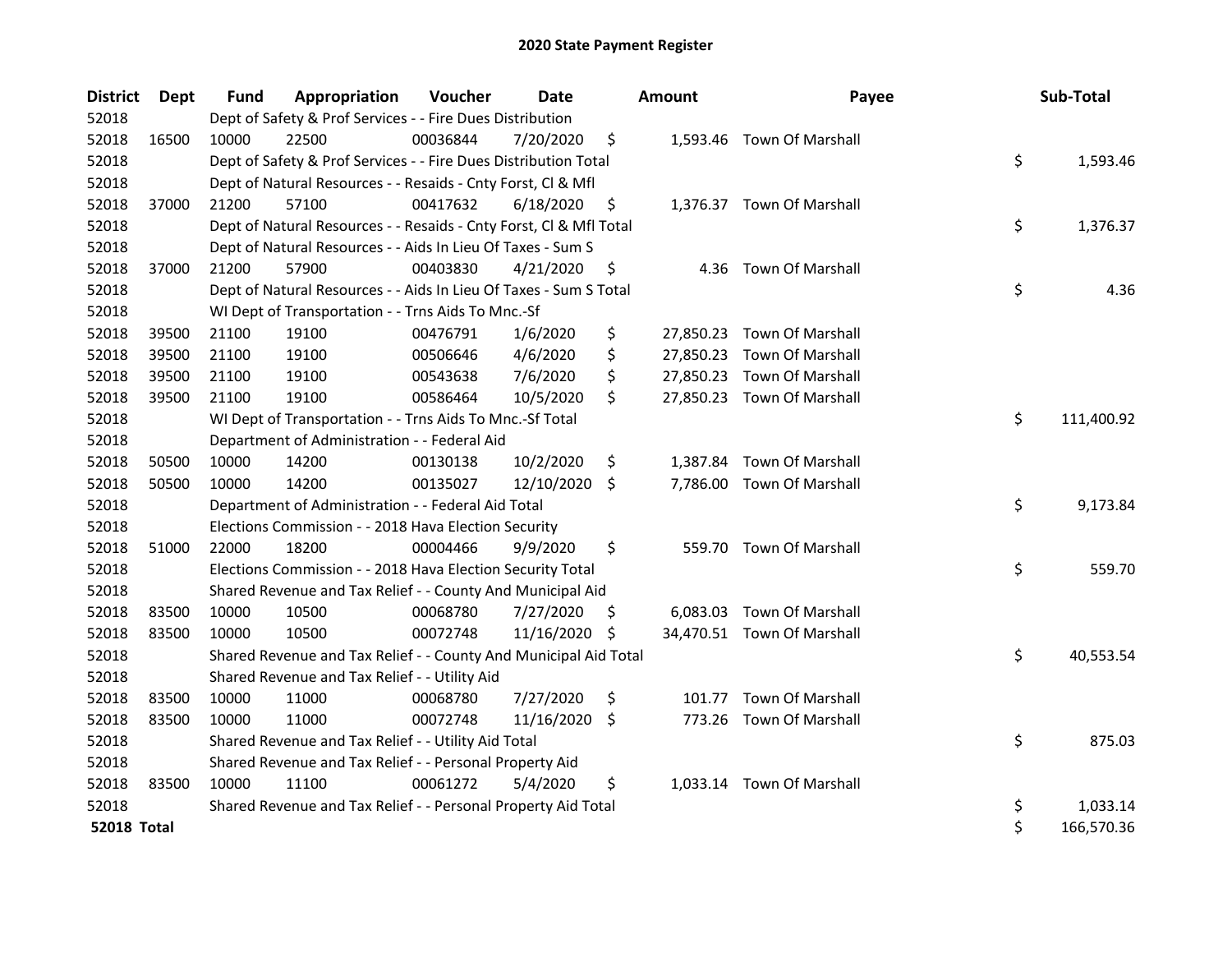| <b>District</b> | Dept  | Fund  | Appropriation                                                      | Voucher  | Date          |     | <b>Amount</b> |                         | Payee | Sub-Total       |
|-----------------|-------|-------|--------------------------------------------------------------------|----------|---------------|-----|---------------|-------------------------|-------|-----------------|
| 52020           |       |       | Dept of Safety & Prof Services - - Fire Dues Distribution          |          |               |     |               |                         |       |                 |
| 52020           | 16500 | 10000 | 22500                                                              | 00036845 | 7/20/2020     | \$  |               | 2,399.52 Town Of Orion  |       |                 |
| 52020           |       |       | Dept of Safety & Prof Services - - Fire Dues Distribution Total    |          |               |     |               |                         |       | \$<br>2,399.52  |
| 52020           |       |       | Dept of Natural Resources - - Aids In Lieu Of Taxes - Gener        |          |               |     |               |                         |       |                 |
| 52020           | 37000 | 10000 | 50300                                                              | 00386770 | 1/31/2020     | \$  |               | 819.78 Town Of Orion    |       |                 |
| 52020           | 37000 | 10000 | 50300                                                              | 00386771 | 1/31/2020     | \$  |               | 9,811.61 Town Of Orion  |       |                 |
| 52020           | 37000 | 10000 | 50300                                                              | 00386772 | 1/31/2020     | \$  |               | 19,069.12 Town Of Orion |       |                 |
| 52020           | 37000 | 10000 | 50300                                                              | 00404006 | 4/21/2020     | \$  |               | 226.82 Town Of Orion    |       |                 |
| 52020           |       |       | Dept of Natural Resources - - Aids In Lieu Of Taxes - Gener Total  |          |               |     |               |                         |       | \$<br>29,927.33 |
| 52020           |       |       | Dept of Natural Resources - - Resaids - Cnty Forst, Cl & Mfl       |          |               |     |               |                         |       |                 |
| 52020           | 37000 | 21200 | 57100                                                              | 00417633 | 6/18/2020     | \$  |               | 873.69 Town Of Orion    |       |                 |
| 52020           |       |       | Dept of Natural Resources - - Resaids - Cnty Forst, Cl & Mfl Total |          |               |     |               |                         |       | \$<br>873.69    |
| 52020           |       |       | Dept of Natural Resources - - Aids In Lieu Of Taxes - Sum S        |          |               |     |               |                         |       |                 |
| 52020           | 37000 | 21200 | 57900                                                              | 00404007 | 4/21/2020     | \$  |               | 7.31 Town Of Orion      |       |                 |
| 52020           |       |       | Dept of Natural Resources - - Aids In Lieu Of Taxes - Sum S Total  |          |               |     |               |                         |       | \$<br>7.31      |
| 52020           |       |       | WI Dept of Transportation - - Trns Aids To Mnc.-Sf                 |          |               |     |               |                         |       |                 |
| 52020           | 39500 | 21100 | 19100                                                              | 00476792 | 1/6/2020      | \$  |               | 21,884.67 Town Of Orion |       |                 |
| 52020           | 39500 | 21100 | 19100                                                              | 00506647 | 4/6/2020      | \$  |               | 21,884.67 Town Of Orion |       |                 |
| 52020           | 39500 | 21100 | 19100                                                              | 00543639 | 7/6/2020      | \$  | 21,884.67     | Town Of Orion           |       |                 |
| 52020           | 39500 | 21100 | 19100                                                              | 00586465 | 10/5/2020     | \$  |               | 21,884.67 Town Of Orion |       |                 |
| 52020           |       |       | WI Dept of Transportation - - Trns Aids To Mnc.-Sf Total           |          |               |     |               |                         |       | \$<br>87,538.68 |
| 52020           |       |       | Department of Administration - - Federal Aid                       |          |               |     |               |                         |       |                 |
| 52020           | 50500 | 10000 | 14200                                                              | 00135028 | 12/10/2020 \$ |     |               | 7,976.50 Town Of Orion  |       |                 |
| 52020           |       |       | Department of Administration - - Federal Aid Total                 |          |               |     |               |                         |       | \$<br>7,976.50  |
| 52020           |       |       | Shared Revenue and Tax Relief - - County And Municipal Aid         |          |               |     |               |                         |       |                 |
| 52020           | 83500 | 10000 | 10500                                                              | 00068781 | 7/27/2020     | \$. |               | 3,926.92 Town Of Orion  |       |                 |
| 52020           | 83500 | 10000 | 10500                                                              | 00072749 | 11/16/2020    | \$  |               | 22,252.56 Town Of Orion |       |                 |
| 52020           |       |       | Shared Revenue and Tax Relief - - County And Municipal Aid Total   |          |               |     |               |                         |       | \$<br>26,179.48 |
| 52020           |       |       | Shared Revenue and Tax Relief - - Exempt Computer Aid              |          |               |     |               |                         |       |                 |
| 52020           | 83500 | 10000 | 10900                                                              | 00065867 | 7/27/2020     | \$  |               | 11.43 Town Of Orion     |       |                 |
| 52020           |       |       | Shared Revenue and Tax Relief - - Exempt Computer Aid Total        |          |               |     |               |                         |       | \$<br>11.43     |
| 52020           |       |       | Shared Revenue and Tax Relief - - Utility Aid                      |          |               |     |               |                         |       |                 |
| 52020           | 83500 | 10000 | 11000                                                              | 00068781 | 7/27/2020     | \$  | 22.28         | Town Of Orion           |       |                 |
| 52020           | 83500 | 10000 | 11000                                                              | 00072749 | 11/16/2020    | \$  | 128.37        | Town Of Orion           |       |                 |
| 52020           |       |       | Shared Revenue and Tax Relief - - Utility Aid Total                |          |               |     |               |                         |       | \$<br>150.65    |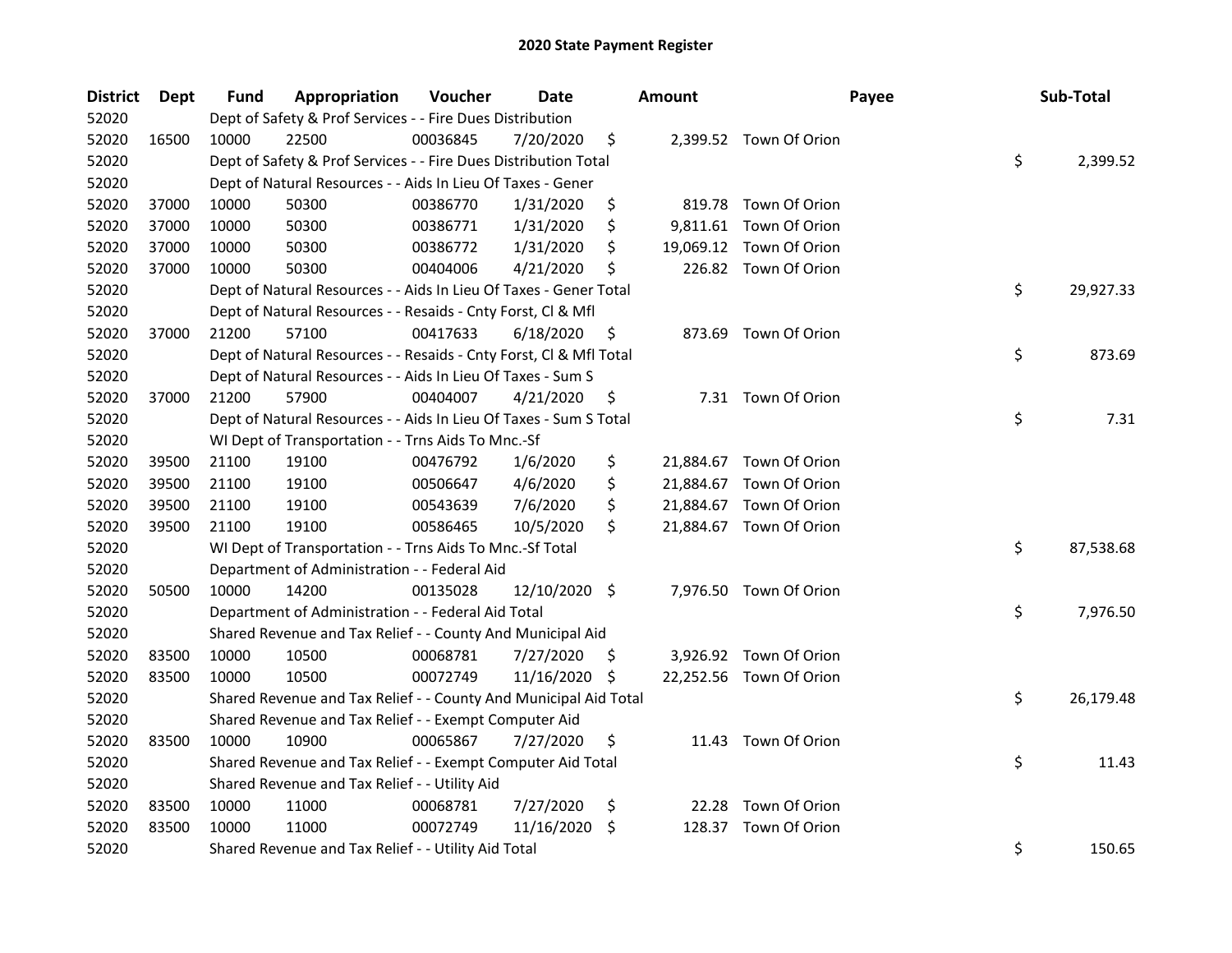| <b>District</b> | <b>Dept</b> | <b>Fund</b> | Appropriation                                                 | <b>Voucher</b> | Date     | Amount | <b>Pavee</b>  | Sub-Total  |
|-----------------|-------------|-------------|---------------------------------------------------------------|----------------|----------|--------|---------------|------------|
| 52020           |             |             | Shared Revenue and Tax Relief - - Personal Property Aid       |                |          |        |               |            |
| 52020           | 83500       | 10000       | 11100                                                         | 00061273       | 5/4/2020 | 93.37  | Town Of Orion |            |
| 52020           |             |             | Shared Revenue and Tax Relief - - Personal Property Aid Total |                |          |        |               | 93.37      |
| 52020 Total     |             |             |                                                               |                |          |        |               | 155,157.96 |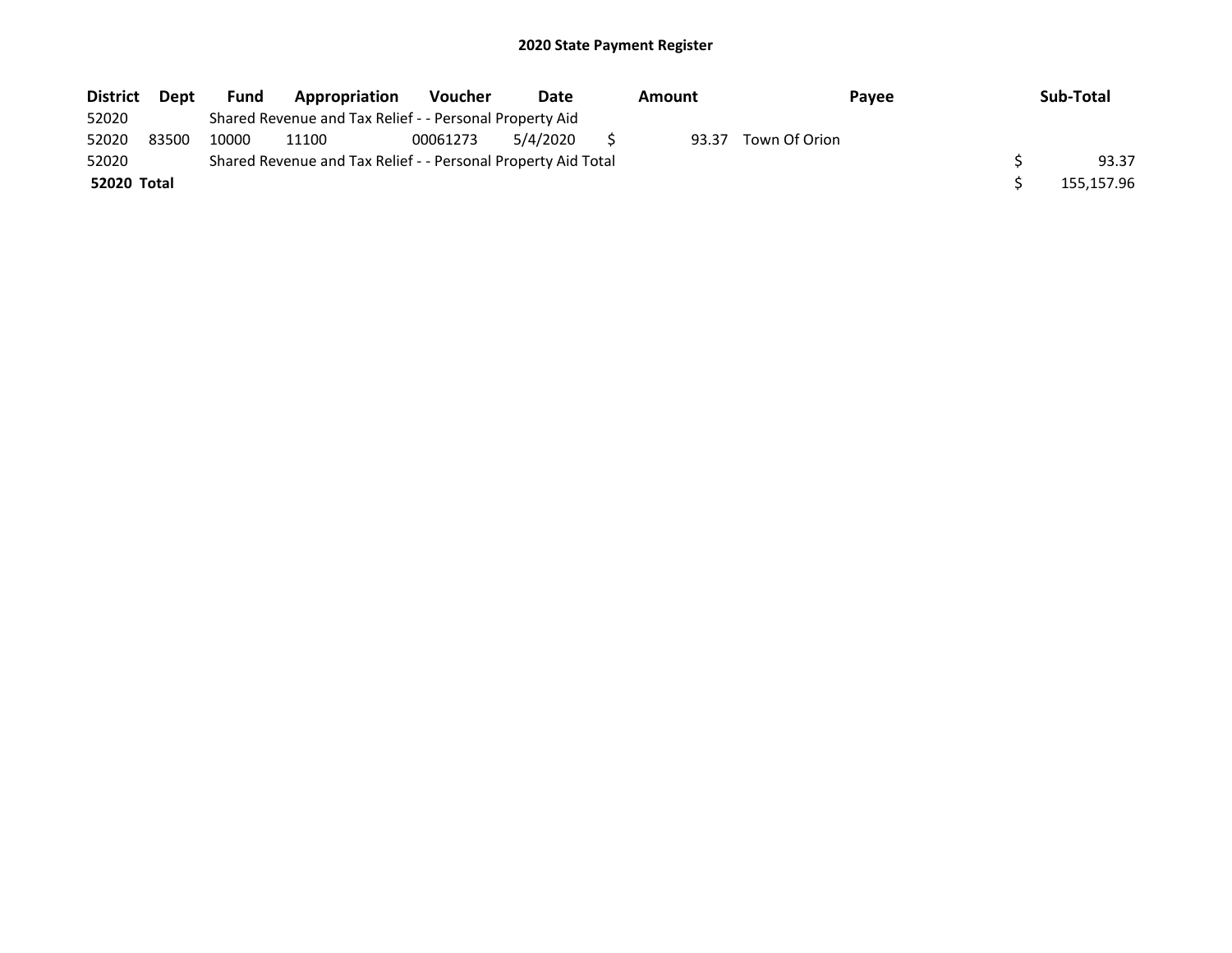| <b>District</b> | Dept  | Fund  | Appropriation                                                      | Voucher  | Date          |     | <b>Amount</b> | Payee                      | Sub-Total        |
|-----------------|-------|-------|--------------------------------------------------------------------|----------|---------------|-----|---------------|----------------------------|------------------|
| 52022           |       |       | Dept of Safety & Prof Services - - Fire Dues Distribution          |          |               |     |               |                            |                  |
| 52022           | 16500 | 10000 | 22500                                                              | 00036846 | 7/20/2020     | \$  |               | 3,796.15 Town Of Richland  |                  |
| 52022           |       |       | Dept of Safety & Prof Services - - Fire Dues Distribution Total    |          |               |     |               |                            | \$<br>3,796.15   |
| 52022           |       |       | Dept of Natural Resources - - Resaids - Cnty Forst, Cl & Mfl       |          |               |     |               |                            |                  |
| 52022           | 37000 | 21200 | 57100                                                              | 00417634 | 6/18/2020     | \$  |               | 927.28 Town Of Richland    |                  |
| 52022           |       |       | Dept of Natural Resources - - Resaids - Cnty Forst, Cl & Mfl Total |          |               |     |               |                            | \$<br>927.28     |
| 52022           |       |       | WI Dept of Transportation - - Trns Aids To Mnc.-Sf                 |          |               |     |               |                            |                  |
| 52022           | 39500 | 21100 | 19100                                                              | 00476793 | 1/6/2020      | \$  |               | 25,721.55 Town Of Richland |                  |
| 52022           | 39500 | 21100 | 19100                                                              | 00506648 | 4/6/2020      | \$  |               | 25,721.55 Town Of Richland |                  |
| 52022           | 39500 | 21100 | 19100                                                              | 00543640 | 7/6/2020      | \$  |               | 25,721.55 Town Of Richland |                  |
| 52022           | 39500 | 21100 | 19100                                                              | 00586466 | 10/5/2020     | \$  |               | 25,721.55 Town Of Richland |                  |
| 52022           |       |       | WI Dept of Transportation - - Trns Aids To Mnc.-Sf Total           |          |               |     |               |                            | \$<br>102,886.20 |
| 52022           |       |       | WI Dept of Transportation - - Loc Rd Imp Prg St Fd                 |          |               |     |               |                            |                  |
| 52022           | 39500 | 21100 | 27800                                                              | 00593707 | 10/2/2020     | \$  |               | 50,000.00 Town Of Richland |                  |
| 52022           |       |       | WI Dept of Transportation - - Loc Rd Imp Prg St Fd Total           |          |               |     |               |                            | \$<br>50,000.00  |
| 52022           |       |       | WI Dept of Transportation - - Hwy Mgmt & Opers Sf                  |          |               |     |               |                            |                  |
| 52022           | 39500 | 21100 | 36500                                                              | 00577099 | 9/25/2020     | \$  |               | 500.00 Town Of Richland    |                  |
| 52022           |       |       | WI Dept of Transportation - - Hwy Mgmt & Opers Sf Total            |          |               |     |               |                            | \$<br>500.00     |
| 52022           |       |       | Department of Administration - - Federal Aid                       |          |               |     |               |                            |                  |
| 52022           | 50500 | 10000 | 14200                                                              | 00135029 | 12/10/2020 \$ |     |               | 8,347.52 Town Of Richland  |                  |
| 52022           |       |       | Department of Administration - - Federal Aid Total                 |          |               |     |               |                            | \$<br>8,347.52   |
| 52022           |       |       | Shared Revenue and Tax Relief - - County And Municipal Aid         |          |               |     |               |                            |                  |
| 52022           | 83500 | 10000 | 10500                                                              | 00068782 | 7/27/2020     | \$. |               | 5,660.55 Town Of Richland  |                  |
| 52022           | 83500 | 10000 | 10500                                                              | 00072750 | 11/16/2020    | -\$ |               | 32,076.45 Town Of Richland |                  |
| 52022           |       |       | Shared Revenue and Tax Relief - - County And Municipal Aid Total   |          |               |     |               |                            | \$<br>37,737.00  |
| 52022           |       |       | Shared Revenue and Tax Relief - - Exempt Computer Aid              |          |               |     |               |                            |                  |
| 52022           | 83500 | 10000 | 10900                                                              | 00065868 | 7/27/2020     | \$  |               | 42.61 Town Of Richland     |                  |
| 52022           |       |       | Shared Revenue and Tax Relief - - Exempt Computer Aid Total        |          |               |     |               |                            | \$<br>42.61      |
| 52022           |       |       | Shared Revenue and Tax Relief - - Utility Aid                      |          |               |     |               |                            |                  |
| 52022           | 83500 | 10000 | 11000                                                              | 00068782 | 7/27/2020     | \$  | 38.56         | Town Of Richland           |                  |
| 52022           | 83500 | 10000 | 11000                                                              | 00072750 | 11/16/2020    | -S  |               | 353.43 Town Of Richland    |                  |
| 52022           |       |       | Shared Revenue and Tax Relief - - Utility Aid Total                |          |               |     |               |                            | \$<br>391.99     |
| 52022           |       |       | Shared Revenue and Tax Relief - - Personal Property Aid            |          |               |     |               |                            |                  |
| 52022           | 83500 | 10000 | 11100                                                              | 00061274 | 5/4/2020      | \$  |               | 667.63 Town Of Richland    |                  |
| 52022           |       |       | Shared Revenue and Tax Relief - - Personal Property Aid Total      |          |               |     |               |                            | \$<br>667.63     |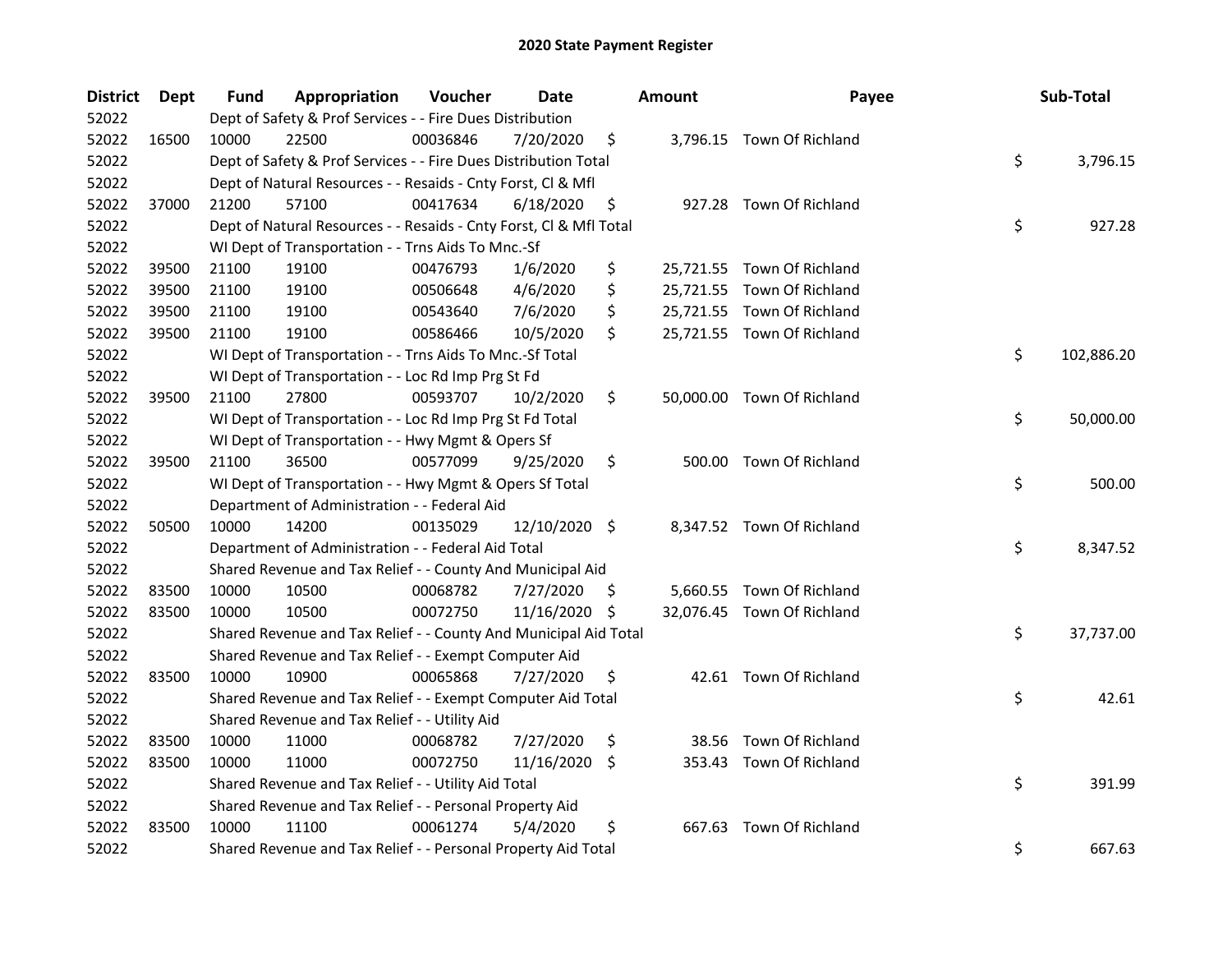| District Dept      | Fund | <b>Appropriation</b> | Voucher | Date | <b>Amount</b> | Payee | Sub-Total  |
|--------------------|------|----------------------|---------|------|---------------|-------|------------|
| <b>52022 Total</b> |      |                      |         |      |               |       | 205,296.38 |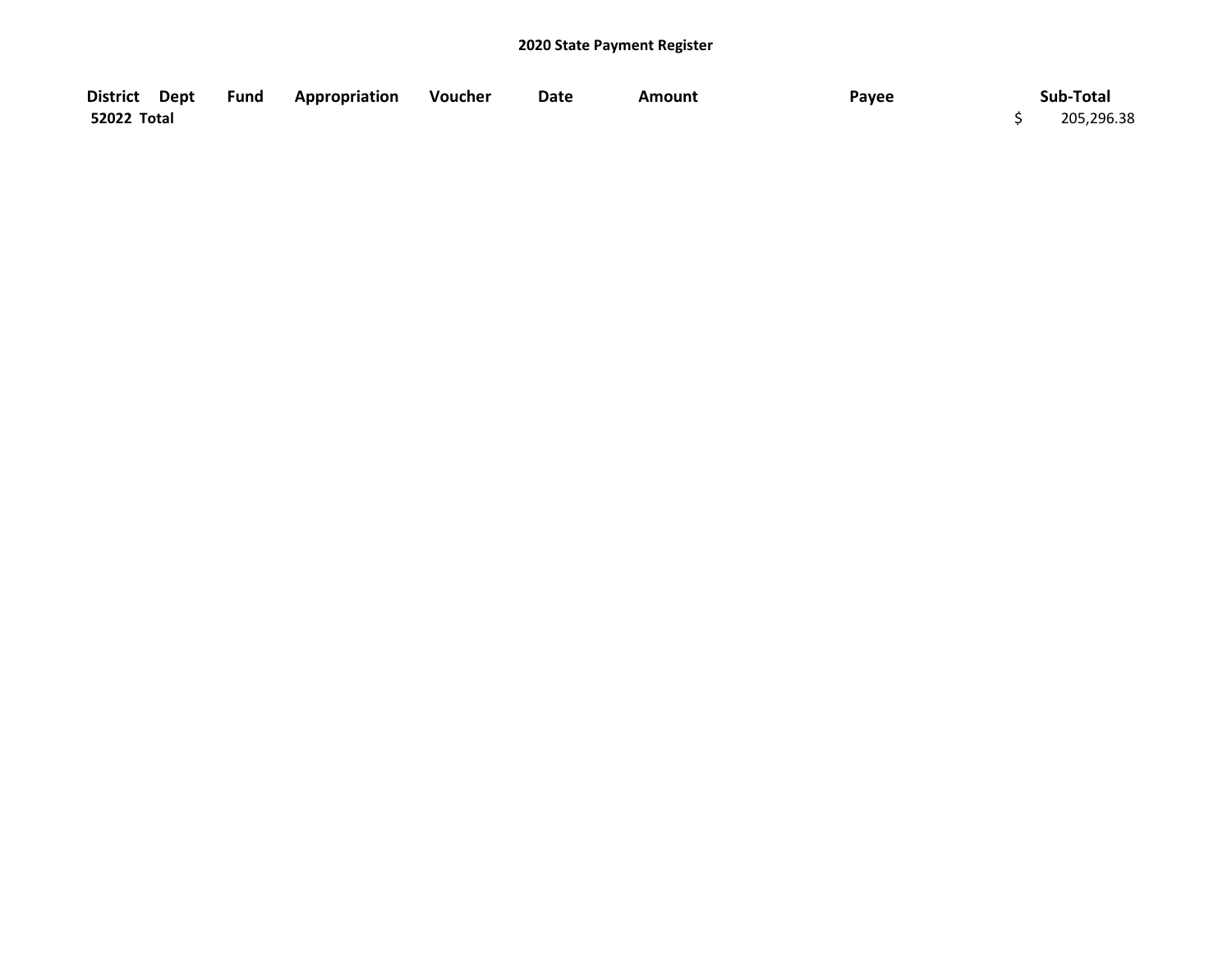| <b>District</b> | <b>Dept</b> | Fund  | Appropriation                                                      | Voucher  | <b>Date</b>   |     | <b>Amount</b> | Payee                      | Sub-Total        |
|-----------------|-------------|-------|--------------------------------------------------------------------|----------|---------------|-----|---------------|----------------------------|------------------|
| 52024           |             |       | Dept of Safety & Prof Services - - Fire Dues Distribution          |          |               |     |               |                            |                  |
| 52024           | 16500       | 10000 | 22500                                                              | 00036847 | 7/20/2020     | \$  |               | 1,592.31 Town Of Richwood  |                  |
| 52024           |             |       | Dept of Safety & Prof Services - - Fire Dues Distribution Total    |          |               |     |               |                            | \$<br>1,592.31   |
| 52024           |             |       | Dept of Natural Resources - - Aids In Lieu Of Taxes - Gener        |          |               |     |               |                            |                  |
| 52024           | 37000       | 10000 | 50300                                                              | 00386813 | 1/31/2020     | \$  |               | 20,641.83 Town Of Richwood |                  |
| 52024           | 37000       | 10000 | 50300                                                              | 00404954 | 4/21/2020     | \$  |               | 766.11 Town Of Richwood    |                  |
| 52024           |             |       | Dept of Natural Resources - - Aids In Lieu Of Taxes - Gener Total  |          |               |     |               |                            | \$<br>21,407.94  |
| 52024           |             |       | Dept of Natural Resources - - Resaids - Cnty Forst, Cl & Mfl       |          |               |     |               |                            |                  |
| 52024           | 37000       | 21200 | 57100                                                              | 00417635 | 6/18/2020     | \$  |               | 643.78 Town Of Richwood    |                  |
| 52024           |             |       | Dept of Natural Resources - - Resaids - Cnty Forst, Cl & Mfl Total |          |               |     |               |                            | \$<br>643.78     |
| 52024           |             |       | WI Dept of Transportation - - Trns Aids To Mnc.-Sf                 |          |               |     |               |                            |                  |
| 52024           | 39500       | 21100 | 19100                                                              | 00476794 | 1/6/2020      | \$  |               | 30,504.51 Town Of Richwood |                  |
| 52024           | 39500       | 21100 | 19100                                                              | 00506649 | 4/6/2020      | \$  |               | 30,504.51 Town Of Richwood |                  |
| 52024           | 39500       | 21100 | 19100                                                              | 00543641 | 7/6/2020      | \$  |               | 30,504.51 Town Of Richwood |                  |
| 52024           | 39500       | 21100 | 19100                                                              | 00586467 | 10/5/2020     | \$  |               | 30,504.51 Town Of Richwood |                  |
| 52024           |             |       | WI Dept of Transportation - - Trns Aids To Mnc.-Sf Total           |          |               |     |               |                            | \$<br>122,018.04 |
| 52024           |             |       | Department of Military Affairs - - Disaster Recovery Aid           |          |               |     |               |                            |                  |
| 52024           | 46500       | 10000 | 30500                                                              | 00071663 | 1/10/2020     | \$  |               | 770.31 Town Of Richwood    |                  |
| 52024           |             |       | Department of Military Affairs - - Disaster Recovery Aid Total     |          |               |     |               |                            | \$<br>770.31     |
| 52024           |             |       | Department of Administration - - Federal Aid                       |          |               |     |               |                            |                  |
| 52024           | 50500       | 10000 | 14200                                                              | 00135030 | 12/10/2020 \$ |     |               | 2,458.97 Town Of Richwood  |                  |
| 52024           |             |       | Department of Administration - - Federal Aid Total                 |          |               |     |               |                            | \$<br>2,458.97   |
| 52024           |             |       | Elections Commission - - 2018 Hava Election Security               |          |               |     |               |                            |                  |
| 52024           | 51000       | 22000 | 18200                                                              | 00004810 | 10/27/2020 \$ |     |               | 520.10 Town Of Richwood    |                  |
| 52024           |             |       | Elections Commission - - 2018 Hava Election Security Total         |          |               |     |               |                            | \$<br>520.10     |
| 52024           |             |       | Shared Revenue and Tax Relief - - County And Municipal Aid         |          |               |     |               |                            |                  |
| 52024           | 83500       | 10000 | 10500                                                              | 00068783 | 7/27/2020     | \$. |               | 7,947.36 Town Of Richwood  |                  |
| 52024           | 83500       | 10000 | 10500                                                              | 00072751 | 11/16/2020    | \$, |               | 45,035.07 Town Of Richwood |                  |
| 52024           |             |       | Shared Revenue and Tax Relief - - County And Municipal Aid Total   |          |               |     |               |                            | \$<br>52,982.43  |
| 52024           |             |       | Shared Revenue and Tax Relief - - Exempt Computer Aid              |          |               |     |               |                            |                  |
| 52024           | 83500       | 10000 | 10900                                                              | 00065869 | 7/27/2020     | \$  |               | 5.19 Town Of Richwood      |                  |
| 52024           |             |       | Shared Revenue and Tax Relief - - Exempt Computer Aid Total        |          |               |     |               |                            | \$<br>5.19       |
| 52024           |             |       | Shared Revenue and Tax Relief - - Personal Property Aid            |          |               |     |               |                            |                  |
| 52024           | 83500       | 10000 | 11100                                                              | 00061275 | 5/4/2020      | \$  | 52.46         | Town Of Richwood           |                  |
| 52024           |             |       | Shared Revenue and Tax Relief - - Personal Property Aid Total      |          |               |     |               |                            | \$<br>52.46      |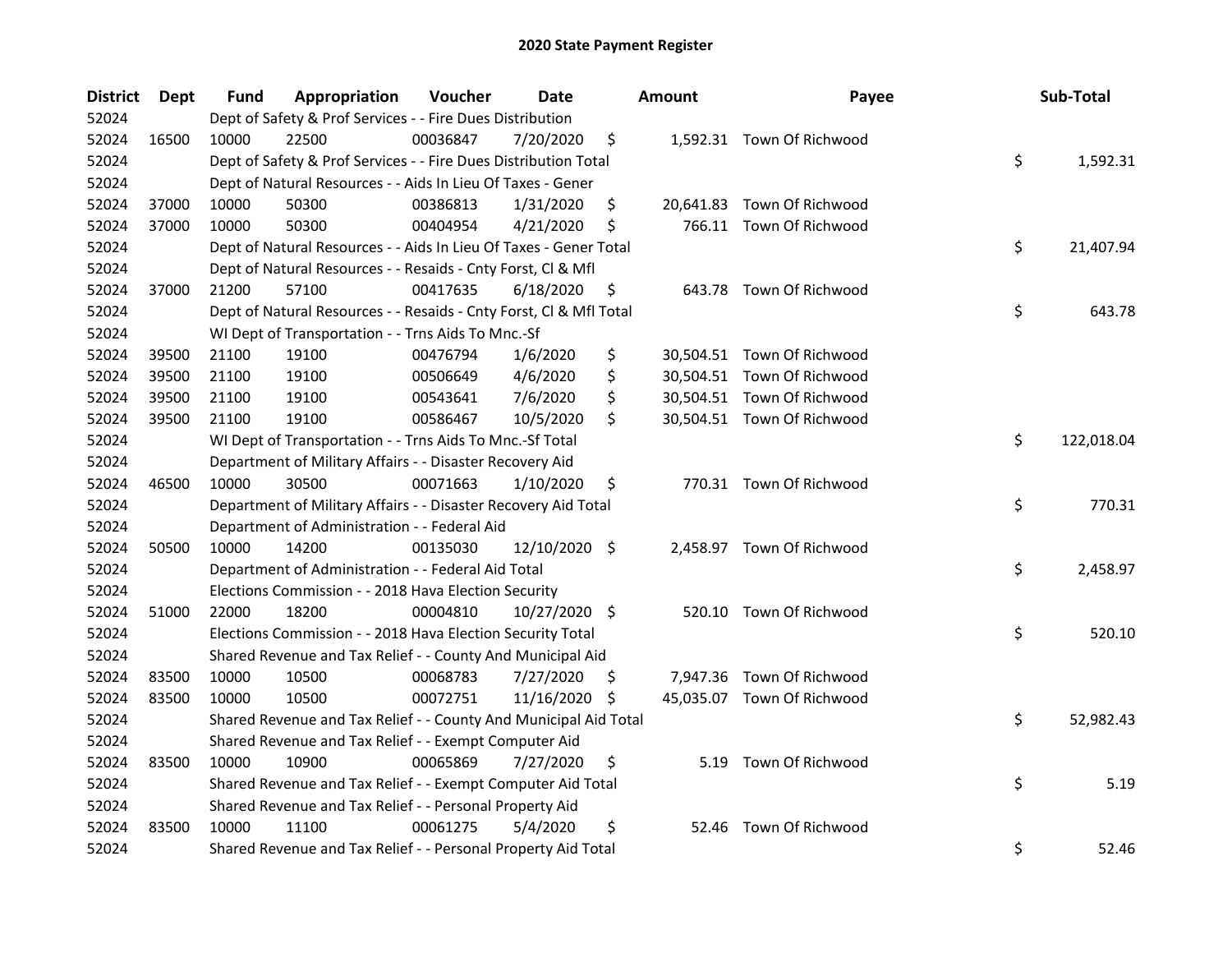| District Dept | <b>Fund Appropriation</b> | Voucher | Date | <b>Amount</b> | Payee | Sub-Total  |
|---------------|---------------------------|---------|------|---------------|-------|------------|
| 52024 Total   |                           |         |      |               |       | 202,451.53 |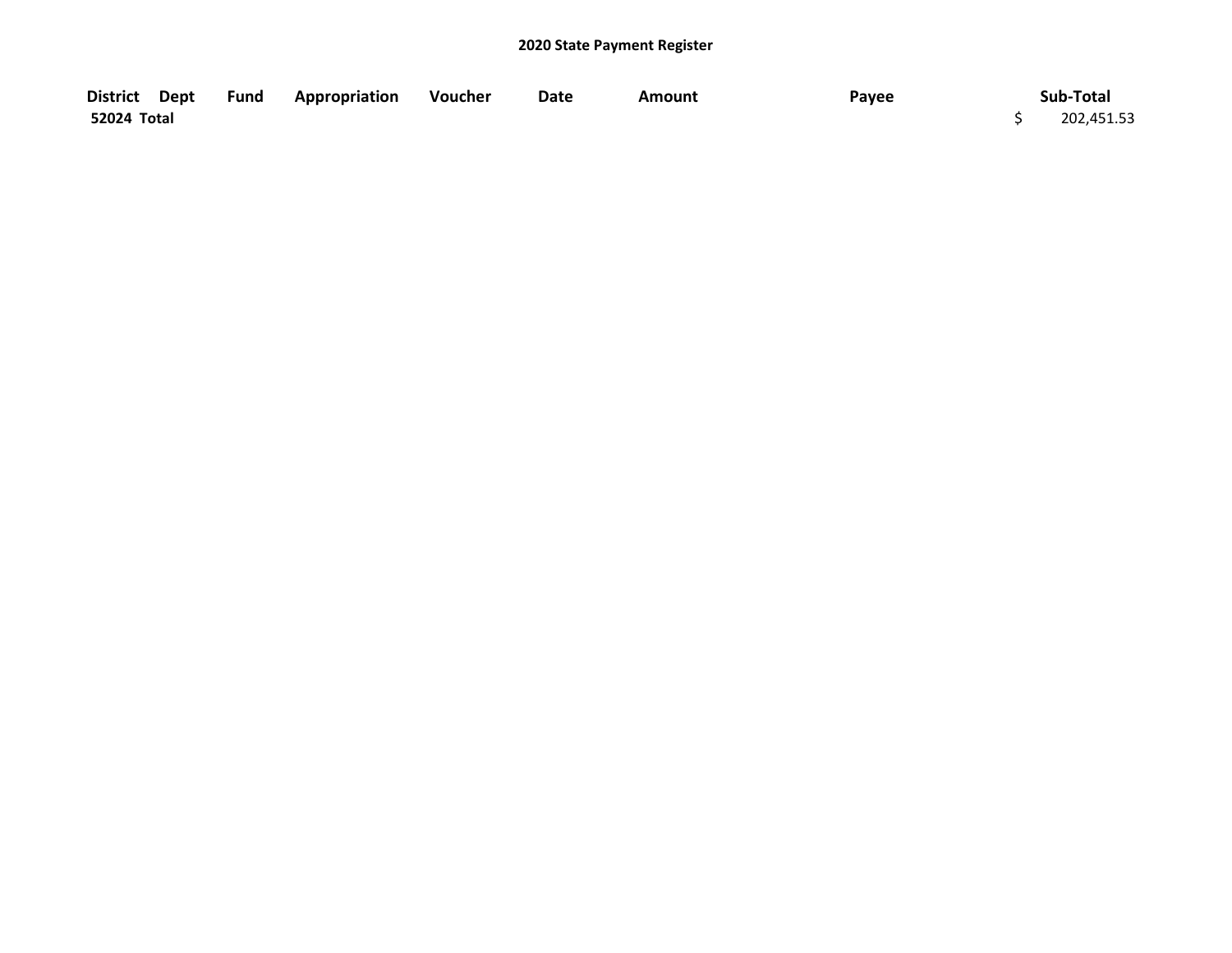| <b>District</b> | Dept  | <b>Fund</b> | Appropriation                                                      | Voucher  | <b>Date</b> |    | <b>Amount</b> | Payee                        | Sub-Total        |
|-----------------|-------|-------------|--------------------------------------------------------------------|----------|-------------|----|---------------|------------------------------|------------------|
| 52026           |       |             | Dept of Safety & Prof Services - - Fire Dues Distribution          |          |             |    |               |                              |                  |
| 52026           | 16500 | 10000       | 22500                                                              | 00036848 | 7/20/2020   | \$ |               | 2,206.46 Town Of Rockbridge  |                  |
| 52026           |       |             | Dept of Safety & Prof Services - - Fire Dues Distribution Total    |          |             |    |               |                              | \$<br>2,206.46   |
| 52026           |       |             | Dept of Natural Resources - - Aids In Lieu Of Taxes - Gener        |          |             |    |               |                              |                  |
| 52026           | 37000 | 10000       | 50300                                                              | 00386818 | 1/31/2020   | \$ | 2,497.45      | Town Of Rockbridge           |                  |
| 52026           | 37000 | 10000       | 50300                                                              | 00386819 | 1/31/2020   | \$ |               | 1,810.48 Town Of Rockbridge  |                  |
| 52026           |       |             | Dept of Natural Resources - - Aids In Lieu Of Taxes - Gener Total  |          |             |    |               |                              | \$<br>4,307.93   |
| 52026           |       |             | Dept of Natural Resources - - Resaids - Cnty Forst, Cl & Mfl       |          |             |    |               |                              |                  |
| 52026           | 37000 | 21200       | 57100                                                              | 00417636 | 6/18/2020   | \$ |               | 793.96 Town Of Rockbridge    |                  |
| 52026           |       |             | Dept of Natural Resources - - Resaids - Cnty Forst, Cl & Mfl Total |          |             |    |               |                              | \$<br>793.96     |
| 52026           |       |             | WI Dept of Transportation - - Trns Aids To Mnc.-Sf                 |          |             |    |               |                              |                  |
| 52026           | 39500 | 21100       | 19100                                                              | 00476795 | 1/6/2020    | \$ | 21,838.68     | Town Of Rockbridge           |                  |
| 52026           | 39500 | 21100       | 19100                                                              | 00506650 | 4/6/2020    | \$ | 21,838.68     | Town Of Rockbridge           |                  |
| 52026           | 39500 | 21100       | 19100                                                              | 00543642 | 7/6/2020    | \$ |               | 21,838.68 Town Of Rockbridge |                  |
| 52026           | 39500 | 21100       | 19100                                                              | 00586468 | 10/5/2020   | \$ | 21,838.68     | Town Of Rockbridge           |                  |
| 52026           |       |             | WI Dept of Transportation - - Trns Aids To Mnc.-Sf Total           |          |             |    |               |                              | \$<br>87,354.72  |
| 52026           |       |             | Shared Revenue and Tax Relief - - County And Municipal Aid         |          |             |    |               |                              |                  |
| 52026           | 83500 | 10000       | 10500                                                              | 00068784 | 7/27/2020   | S. | 7,470.36      | Town Of Rockbridge           |                  |
| 52026           | 83500 | 10000       | 10500                                                              | 00072752 | 11/16/2020  | -S |               | 42,332.06 Town Of Rockbridge |                  |
| 52026           |       |             | Shared Revenue and Tax Relief - - County And Municipal Aid Total   |          |             |    |               |                              | \$<br>49,802.42  |
| 52026           |       |             | Shared Revenue and Tax Relief - - Exempt Computer Aid              |          |             |    |               |                              |                  |
| 52026           | 83500 | 10000       | 10900                                                              | 00065870 | 7/27/2020   | \$ | 15.59         | Town Of Rockbridge           |                  |
| 52026           |       |             | Shared Revenue and Tax Relief - - Exempt Computer Aid Total        |          |             |    |               |                              | \$<br>15.59      |
| 52026           |       |             | Shared Revenue and Tax Relief - - Utility Aid                      |          |             |    |               |                              |                  |
| 52026           | 83500 | 10000       | 11000                                                              | 00068784 | 7/27/2020   | \$ | 127.90        | Town Of Rockbridge           |                  |
| 52026           | 83500 | 10000       | 11000                                                              | 00072752 | 11/16/2020  | \$ | 743.48        | Town Of Rockbridge           |                  |
| 52026           |       |             | Shared Revenue and Tax Relief - - Utility Aid Total                |          |             |    |               |                              | \$<br>871.38     |
| 52026           |       |             | Shared Revenue and Tax Relief - - Personal Property Aid            |          |             |    |               |                              |                  |
| 52026           | 83500 | 10000       | 11100                                                              | 00061276 | 5/4/2020    | \$ | 60.87         | Town Of Rockbridge           |                  |
| 52026           |       |             | Shared Revenue and Tax Relief - - Personal Property Aid Total      |          |             |    |               |                              | \$<br>60.87      |
| 52026 Total     |       |             |                                                                    |          |             |    |               |                              | \$<br>145,413.33 |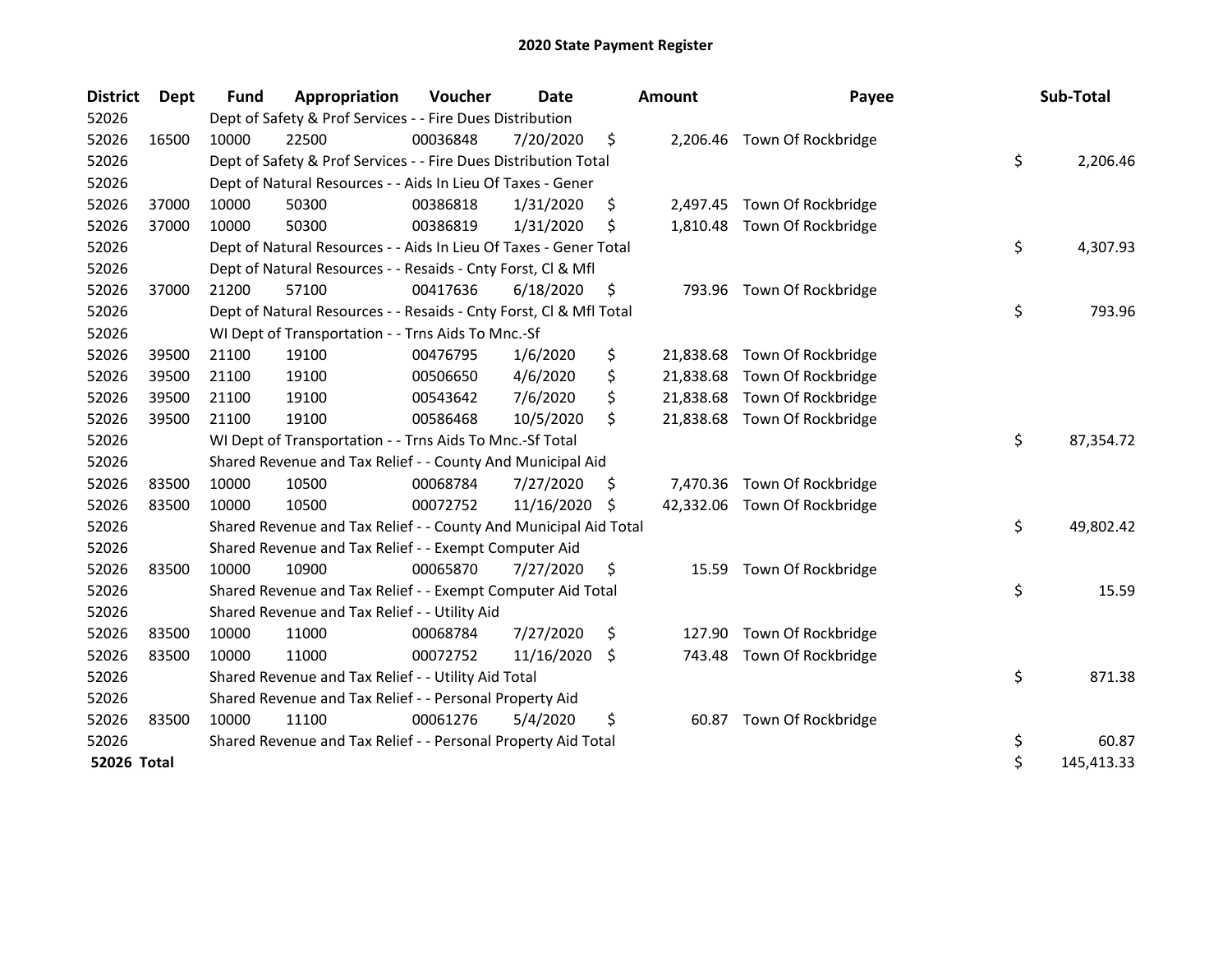| <b>District</b> | Dept  | <b>Fund</b> | Appropriation                                                          | Voucher  | <b>Date</b> |    | <b>Amount</b> | Payee                    | Sub-Total        |
|-----------------|-------|-------------|------------------------------------------------------------------------|----------|-------------|----|---------------|--------------------------|------------------|
| 52028           |       |             | Dept of Safety & Prof Services - - Fire Dues Distribution              |          |             |    |               |                          |                  |
| 52028           | 16500 | 10000       | 22500                                                                  | 00036849 | 7/20/2020   | \$ |               | 1,295.78 Town Of Sylvan  |                  |
| 52028           |       |             | Dept of Safety & Prof Services - - Fire Dues Distribution Total        |          |             |    |               |                          | \$<br>1,295.78   |
| 52028           |       |             | Dept of Natural Resources - - Aids In Lieu Of Taxes - Gener            |          |             |    |               |                          |                  |
| 52028           | 37000 | 10000       | 50300                                                                  | 00386820 | 1/31/2020   | \$ | 257.44        | Town Of Sylvan           |                  |
| 52028           | 37000 | 10000       | 50300                                                                  | 00405197 | 4/21/2020   | \$ | 114.93        | Town Of Sylvan           |                  |
| 52028           |       |             | Dept of Natural Resources - - Aids In Lieu Of Taxes - Gener Total      |          |             |    |               |                          | \$<br>372.37     |
| 52028           |       |             | Dept of Natural Resources - - Resaids - Cnty Forst, Cl & Mfl           |          |             |    |               |                          |                  |
| 52028           | 37000 | 21200       | 57100                                                                  | 00417637 | 6/18/2020   | \$ | 848.13        | Town Of Sylvan           |                  |
| 52028           |       |             | Dept of Natural Resources - - Resaids - Cnty Forst, Cl & Mfl Total     |          |             |    |               |                          | \$<br>848.13     |
| 52028           |       |             | WI Dept of Transportation - - Trns Aids To Mnc.-Sf                     |          |             |    |               |                          |                  |
| 52028           | 39500 | 21100       | 19100                                                                  | 00476796 | 1/6/2020    | \$ |               | 28,067.04 Town Of Sylvan |                  |
| 52028           | 39500 | 21100       | 19100                                                                  | 00506651 | 4/6/2020    | \$ |               | 28,067.04 Town Of Sylvan |                  |
| 52028           | 39500 | 21100       | 19100                                                                  | 00543643 | 7/6/2020    | \$ | 28,067.04     | Town Of Sylvan           |                  |
| 52028           | 39500 | 21100       | 19100                                                                  | 00586469 | 10/5/2020   | \$ | 28,067.04     | Town Of Sylvan           |                  |
| 52028           |       |             | WI Dept of Transportation - - Trns Aids To Mnc.-Sf Total               |          |             |    |               |                          | \$<br>112,268.16 |
| 52028           |       |             | Department of Military Affairs - - Disaster Recovery Aid               |          |             |    |               |                          |                  |
| 52028           | 46500 | 10000       | 30500                                                                  | 00073788 | 2/10/2020   | \$ |               | 2,794.68 Town Of Sylvan  |                  |
| 52028           |       |             | Department of Military Affairs - - Disaster Recovery Aid Total         |          |             |    |               |                          | \$<br>2,794.68   |
| 52028           |       |             | Department of Military Affairs - - Federal Aid, Local Assistance       |          |             |    |               |                          |                  |
| 52028           | 46500 | 10000       | 34200                                                                  | 00073788 | 2/10/2020   | S. |               | 16,768.07 Town Of Sylvan |                  |
| 52028           |       |             | Department of Military Affairs - - Federal Aid, Local Assistance Total |          |             |    |               |                          | \$<br>16,768.07  |
| 52028           |       |             | Shared Revenue and Tax Relief - - County And Municipal Aid             |          |             |    |               |                          |                  |
| 52028           | 83500 | 10000       | 10500                                                                  | 00068785 | 7/27/2020   | S. |               | 5,588.91 Town Of Sylvan  |                  |
| 52028           | 83500 | 10000       | 10500                                                                  | 00072753 | 11/16/2020  | \$ | 31,670.49     | Town Of Sylvan           |                  |
| 52028           |       |             | Shared Revenue and Tax Relief - - County And Municipal Aid Total       |          |             |    |               |                          | \$<br>37,259.40  |
| 52028           |       |             | Shared Revenue and Tax Relief - - Exempt Computer Aid                  |          |             |    |               |                          |                  |
| 52028           | 83500 | 10000       | 10900                                                                  | 00065871 | 7/27/2020   | \$ |               | 48.84 Town Of Sylvan     |                  |
| 52028           |       |             | Shared Revenue and Tax Relief - - Exempt Computer Aid Total            |          |             |    |               |                          | \$<br>48.84      |
| 52028           |       |             | Shared Revenue and Tax Relief - - Personal Property Aid                |          |             |    |               |                          |                  |
| 52028           | 83500 | 10000       | 11100                                                                  | 00061277 | 5/4/2020    | \$ | 66.23         | Town Of Sylvan           |                  |
| 52028           |       |             | Shared Revenue and Tax Relief - - Personal Property Aid Total          |          |             |    |               |                          | \$<br>66.23      |
| 52028 Total     |       |             |                                                                        |          |             |    |               |                          | \$<br>171,721.66 |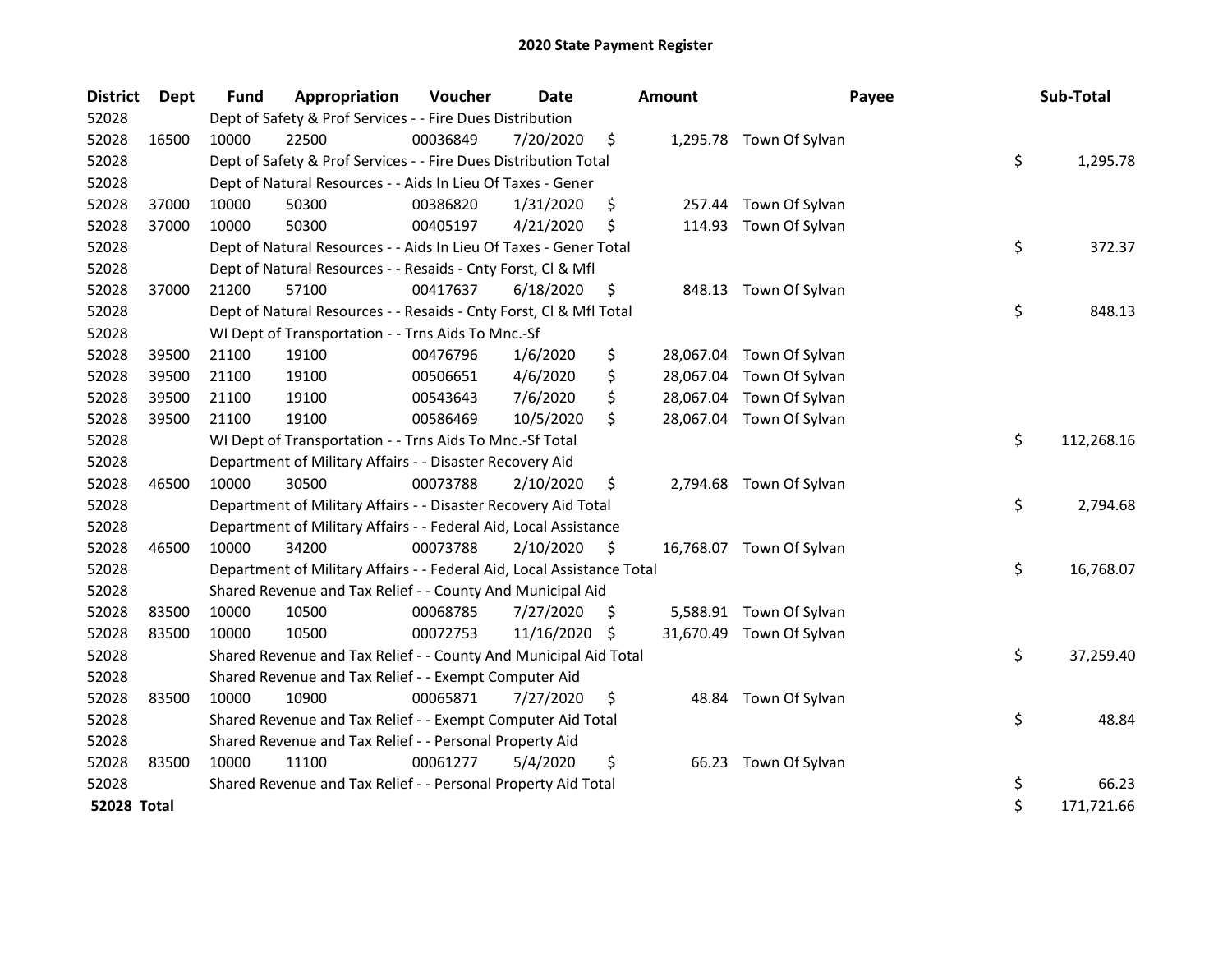| <b>District</b> | <b>Dept</b> | <b>Fund</b> | Appropriation                                                      | Voucher  | <b>Date</b>   |     | <b>Amount</b> | Payee                      | Sub-Total        |
|-----------------|-------------|-------------|--------------------------------------------------------------------|----------|---------------|-----|---------------|----------------------------|------------------|
| 52030           |             |             | Dept of Safety & Prof Services - - Fire Dues Distribution          |          |               |     |               |                            |                  |
| 52030           | 16500       | 10000       | 22500                                                              | 00036850 | 7/20/2020     | \$  |               | 1,319.07 Town Of Westford  |                  |
| 52030           |             |             | Dept of Safety & Prof Services - - Fire Dues Distribution Total    |          |               |     |               |                            | \$<br>1,319.07   |
| 52030           |             |             | Dept of Natural Resources - - Resaids - Cnty Forst, Cl & Mfl       |          |               |     |               |                            |                  |
| 52030           | 37000       | 21200       | 57100                                                              | 00417638 | 6/19/2020     | \$  |               | 607.87 Town Of Westford    |                  |
| 52030           |             |             | Dept of Natural Resources - - Resaids - Cnty Forst, Cl & Mfl Total |          |               |     |               |                            | \$<br>607.87     |
| 52030           |             |             | WI Dept of Transportation - - Trns Aids To Mnc.-Sf                 |          |               |     |               |                            |                  |
| 52030           | 39500       | 21100       | 19100                                                              | 00476797 | 1/6/2020      | \$  | 25,866.09     | Town Of Westford           |                  |
| 52030           | 39500       | 21100       | 19100                                                              | 00506652 | 4/6/2020      | \$  |               | 25,866.09 Town Of Westford |                  |
| 52030           | 39500       | 21100       | 19100                                                              | 00543644 | 7/6/2020      | \$  | 25,866.09     | Town Of Westford           |                  |
| 52030           | 39500       | 21100       | 19100                                                              | 00586470 | 10/5/2020     | \$  |               | 25,866.09 Town Of Westford |                  |
| 52030           |             |             | WI Dept of Transportation - - Trns Aids To Mnc.-Sf Total           |          |               |     |               |                            | \$<br>103,464.36 |
| 52030           |             |             | Department of Administration - - Federal Aid                       |          |               |     |               |                            |                  |
| 52030           | 50500       | 10000       | 14200                                                              | 00135031 | 12/10/2020 \$ |     |               | 4,535.81 Town Of Westford  |                  |
| 52030           |             |             | Department of Administration - - Federal Aid Total                 |          |               |     |               |                            | \$<br>4,535.81   |
| 52030           |             |             | Elections Commission - - 2018 Hava Election Security               |          |               |     |               |                            |                  |
| 52030           | 51000       | 22000       | 18200                                                              | 00004762 | 10/8/2020     | \$  | 530.00        | Town Of Westford           |                  |
| 52030           |             |             | Elections Commission - - 2018 Hava Election Security Total         |          |               |     |               |                            | \$<br>530.00     |
| 52030           |             |             | Shared Revenue and Tax Relief - - County And Municipal Aid         |          |               |     |               |                            |                  |
| 52030           | 83500       | 10000       | 10500                                                              | 00068786 | 7/27/2020     | \$. |               | 6,383.61 Town Of Westford  |                  |
| 52030           | 83500       | 10000       | 10500                                                              | 00072754 | 11/16/2020    | S   |               | 36,173.82 Town Of Westford |                  |
| 52030           |             |             | Shared Revenue and Tax Relief - - County And Municipal Aid Total   |          |               |     |               |                            | \$<br>42,557.43  |
| 52030           |             |             | Shared Revenue and Tax Relief - - Exempt Computer Aid              |          |               |     |               |                            |                  |
| 52030           | 83500       | 10000       | 10900                                                              | 00065872 | 7/27/2020     | \$  |               | 1.03 Town Of Westford      |                  |
| 52030           |             |             | Shared Revenue and Tax Relief - - Exempt Computer Aid Total        |          |               |     |               |                            | \$<br>1.03       |
| 52030           |             |             | Shared Revenue and Tax Relief - - Utility Aid                      |          |               |     |               |                            |                  |
| 52030           | 83500       | 10000       | 11000                                                              | 00068786 | 7/27/2020     | \$  | 12.50         | Town Of Westford           |                  |
| 52030           | 83500       | 10000       | 11000                                                              | 00072754 | 11/16/2020 \$ |     | 72.63         | Town Of Westford           |                  |
| 52030           |             |             | Shared Revenue and Tax Relief - - Utility Aid Total                |          |               |     |               |                            | \$<br>85.13      |
| 52030           |             |             | Shared Revenue and Tax Relief - - Personal Property Aid            |          |               |     |               |                            |                  |
| 52030           | 83500       | 10000       | 11100                                                              | 00061278 | 5/4/2020      | \$  |               | 4.51 Town Of Westford      |                  |
| 52030           |             |             | Shared Revenue and Tax Relief - - Personal Property Aid Total      |          |               |     |               |                            | \$<br>4.51       |
| 52030 Total     |             |             |                                                                    |          |               |     |               |                            | \$<br>153,105.21 |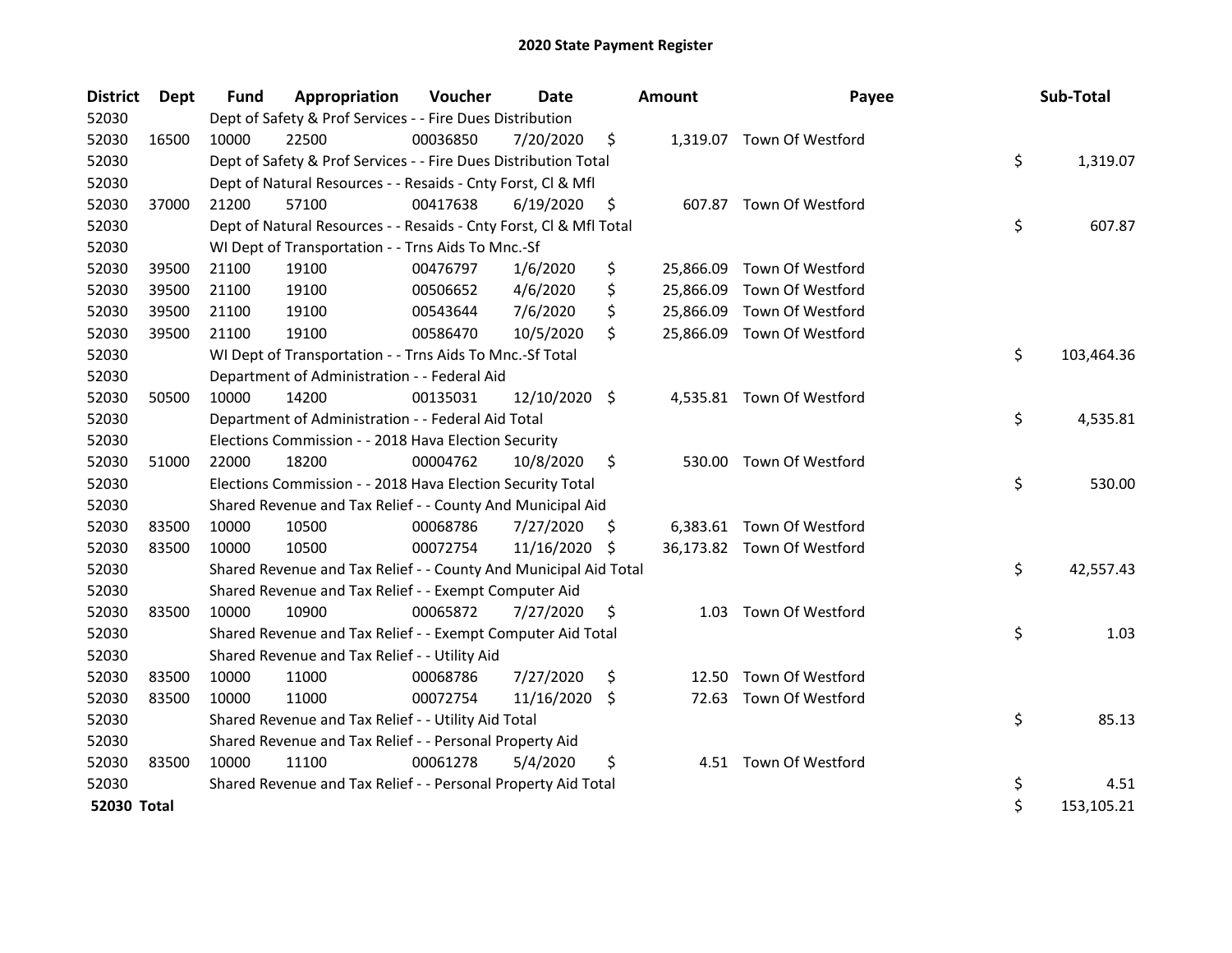| <b>District</b> | <b>Dept</b> | <b>Fund</b> | Appropriation                                                      | Voucher  | Date       |     | <b>Amount</b> | Payee                    | Sub-Total        |
|-----------------|-------------|-------------|--------------------------------------------------------------------|----------|------------|-----|---------------|--------------------------|------------------|
| 52032           |             |             | Dept of Safety & Prof Services - - Fire Dues Distribution          |          |            |     |               |                          |                  |
| 52032           | 16500       | 10000       | 22500                                                              | 00036851 | 7/20/2020  | \$  |               | 1,400.06 Town Of Willow  |                  |
| 52032           |             |             | Dept of Safety & Prof Services - - Fire Dues Distribution Total    |          |            |     |               |                          | \$<br>1,400.06   |
| 52032           |             |             | Dept of Natural Resources - - Aids In Lieu Of Taxes - Gener        |          |            |     |               |                          |                  |
| 52032           | 37000       | 10000       | 50300                                                              | 00386757 | 1/31/2020  | \$  | 4,467.48      | Town Of Willow           |                  |
| 52032           | 37000       | 10000       | 50300                                                              | 00403768 | 4/21/2020  | Ś   | 180.46        | Town Of Willow           |                  |
| 52032           |             |             | Dept of Natural Resources - - Aids In Lieu Of Taxes - Gener Total  |          |            |     |               |                          | \$<br>4,647.94   |
| 52032           |             |             | Dept of Natural Resources - - Resaids - Cnty Forst, CI & Mfl       |          |            |     |               |                          |                  |
| 52032           | 37000       | 21200       | 57100                                                              | 00417639 | 6/18/2020  | S   | 871.23        | Town Of Willow           |                  |
| 52032           |             |             | Dept of Natural Resources - - Resaids - Cnty Forst, CI & Mfl Total |          |            |     |               |                          | \$<br>871.23     |
| 52032           |             |             | WI Dept of Transportation - - Trns Aids To Mnc.-Sf                 |          |            |     |               |                          |                  |
| 52032           | 39500       | 21100       | 19100                                                              | 00476798 | 1/6/2020   | \$  | 28,572.93     | Town Of Willow           |                  |
| 52032           | 39500       | 21100       | 19100                                                              | 00516367 | 4/17/2020  | \$  | 28,572.93     | Town Of Willow           |                  |
| 52032           | 39500       | 21100       | 19100                                                              | 00543645 | 7/6/2020   |     |               | 28,572.93 Town Of Willow |                  |
| 52032           | 39500       | 21100       | 19100                                                              | 00586471 | 10/5/2020  | \$  |               | 28,572.93 Town Of Willow |                  |
| 52032           |             |             | WI Dept of Transportation - - Trns Aids To Mnc.-Sf Total           |          |            |     |               |                          | \$<br>114,291.72 |
| 52032           |             |             | WI Dept of Transportation - - Loc Rd Imp Prg St Fd                 |          |            |     |               |                          |                  |
| 52032           | 39500       | 21100       | 27800                                                              | 00521286 | 5/1/2020   | \$  |               | 30,107.31 Town Of Willow |                  |
| 52032           |             |             | WI Dept of Transportation - - Loc Rd Imp Prg St Fd Total           |          |            |     |               |                          | \$<br>30,107.31  |
| 52032           |             |             | Shared Revenue and Tax Relief - - County And Municipal Aid         |          |            |     |               |                          |                  |
| 52032           | 83500       | 10000       | 10500                                                              | 00068787 | 7/27/2020  | \$. | 5,987.56      | Town Of Willow           |                  |
| 52032           | 83500       | 10000       | 10500                                                              | 00072755 | 11/16/2020 | -S  |               | 33,929.49 Town Of Willow |                  |
| 52032           |             |             | Shared Revenue and Tax Relief - - County And Municipal Aid Total   |          |            |     |               |                          | \$<br>39,917.05  |
| 52032           |             |             | Shared Revenue and Tax Relief - - Exempt Computer Aid              |          |            |     |               |                          |                  |
| 52032           | 83500       | 10000       | 10900                                                              | 00065873 | 7/27/2020  | \$  | 4.16          | Town Of Willow           |                  |
| 52032           |             |             | Shared Revenue and Tax Relief - - Exempt Computer Aid Total        |          |            |     |               |                          | \$<br>4.16       |
| 52032 Total     |             |             |                                                                    |          |            |     |               |                          | \$<br>191,239.47 |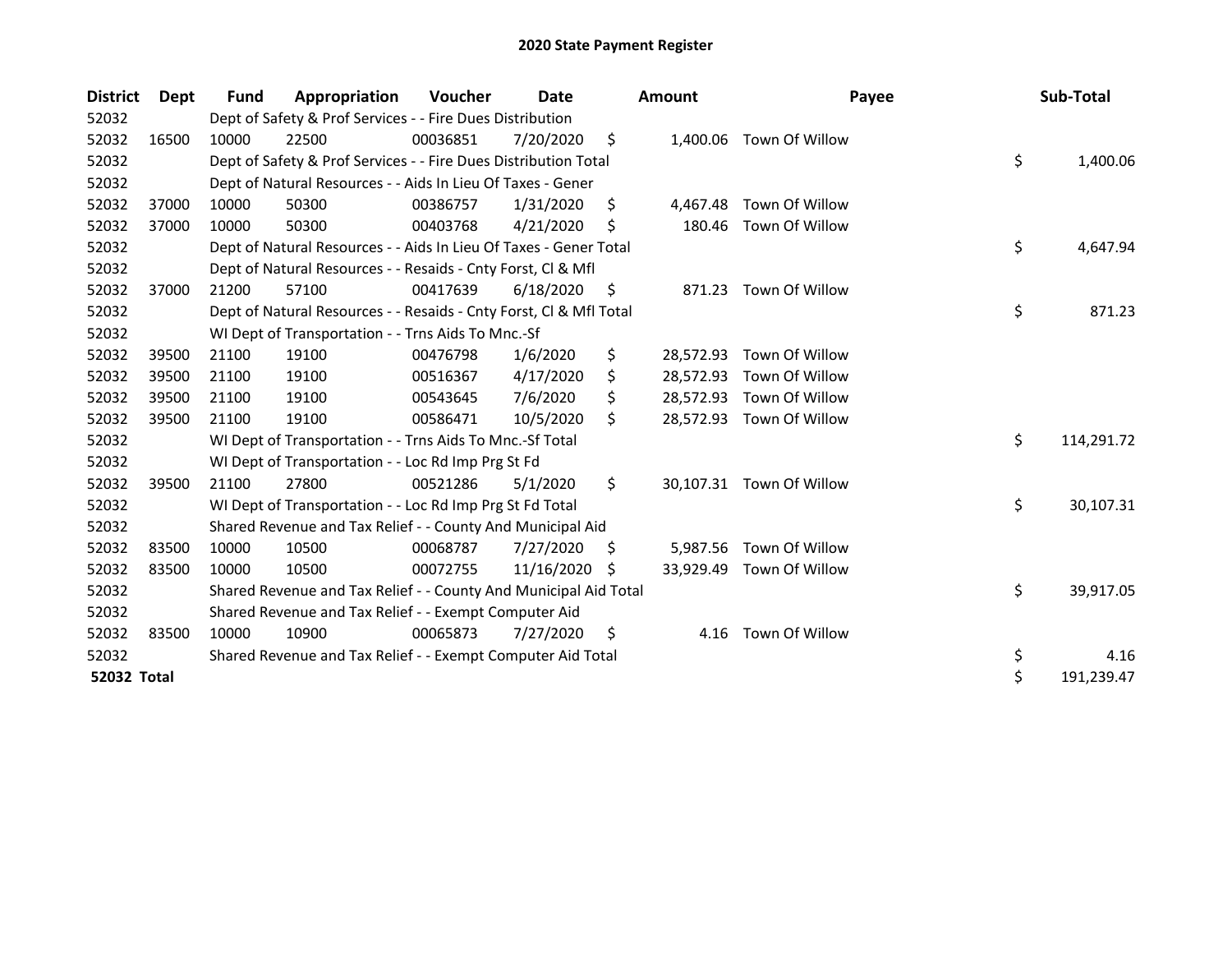| <b>District</b> | <b>Dept</b> | Fund  | Appropriation                                                    | Voucher  | Date          |     | <b>Amount</b> | Payee            | Sub-Total       |
|-----------------|-------------|-------|------------------------------------------------------------------|----------|---------------|-----|---------------|------------------|-----------------|
| 52106           |             |       | Dept of Safety & Prof Services - - Fire Dues Distribution        |          |               |     |               |                  |                 |
| 52106           | 16500       | 10000 | 22500                                                            | 00036852 | 7/20/2020     | \$  | 192.40        | Boaz, Village of |                 |
| 52106           |             |       | Dept of Safety & Prof Services - - Fire Dues Distribution Total  |          |               |     |               |                  | \$<br>192.40    |
| 52106           |             |       | WI Dept of Transportation - - Trns Aids To Mnc.-Sf               |          |               |     |               |                  |                 |
| 52106           | 39500       | 21100 | 19100                                                            | 00476799 | 1/6/2020      | \$  | 1,445.40      | Boaz, Village of |                 |
| 52106           | 39500       | 21100 | 19100                                                            | 00506654 | 4/6/2020      | \$  | 1,445.40      | Boaz, Village of |                 |
| 52106           | 39500       | 21100 | 19100                                                            | 00543646 | 7/6/2020      |     | 1,445.40      | Boaz, Village of |                 |
| 52106           | 39500       | 21100 | 19100                                                            | 00586472 | 10/5/2020     | \$  | 1,445.40      | Boaz, Village of |                 |
| 52106           |             |       | WI Dept of Transportation - - Trns Aids To Mnc.-Sf Total         |          |               |     |               |                  | \$<br>5,781.60  |
| 52106           |             |       | Department of Administration - - Federal Aid                     |          |               |     |               |                  |                 |
| 52106           | 50500       | 10000 | 14200                                                            | 00135032 | 12/10/2020 \$ |     | 657.17        | Boaz, Village of |                 |
| 52106           |             |       | Department of Administration - - Federal Aid Total               |          |               |     |               |                  | \$<br>657.17    |
| 52106           |             |       | Shared Revenue and Tax Relief - - County And Municipal Aid       |          |               |     |               |                  |                 |
| 52106           | 83500       | 10000 | 10500                                                            | 00068788 | 7/27/2020     | S.  | 8,558.93      | Boaz, Village of |                 |
| 52106           | 83500       | 10000 | 10500                                                            | 00072756 | 11/16/2020    | S   | 48,500.60     | Boaz, Village of |                 |
| 52106           |             |       | Shared Revenue and Tax Relief - - County And Municipal Aid Total |          |               |     |               |                  | \$<br>57,059.53 |
| 52106           |             |       | Shared Revenue and Tax Relief - - Exempt Computer Aid            |          |               |     |               |                  |                 |
| 52106           | 83500       | 10000 | 10900                                                            | 00065874 | 7/27/2020     | \$, | 2.08          | Boaz, Village of |                 |
| 52106           |             |       | Shared Revenue and Tax Relief - - Exempt Computer Aid Total      |          |               |     |               |                  | \$<br>2.08      |
| 52106           |             |       | Shared Revenue and Tax Relief - - Personal Property Aid          |          |               |     |               |                  |                 |
| 52106           | 83500       | 10000 | 11100                                                            | 00061279 | 5/4/2020      | \$  | 9.13          | Boaz, Village of |                 |
| 52106           |             |       | Shared Revenue and Tax Relief - - Personal Property Aid Total    |          |               |     |               |                  | \$<br>9.13      |
| 52106 Total     |             |       |                                                                  |          |               |     |               |                  | \$<br>63,701.91 |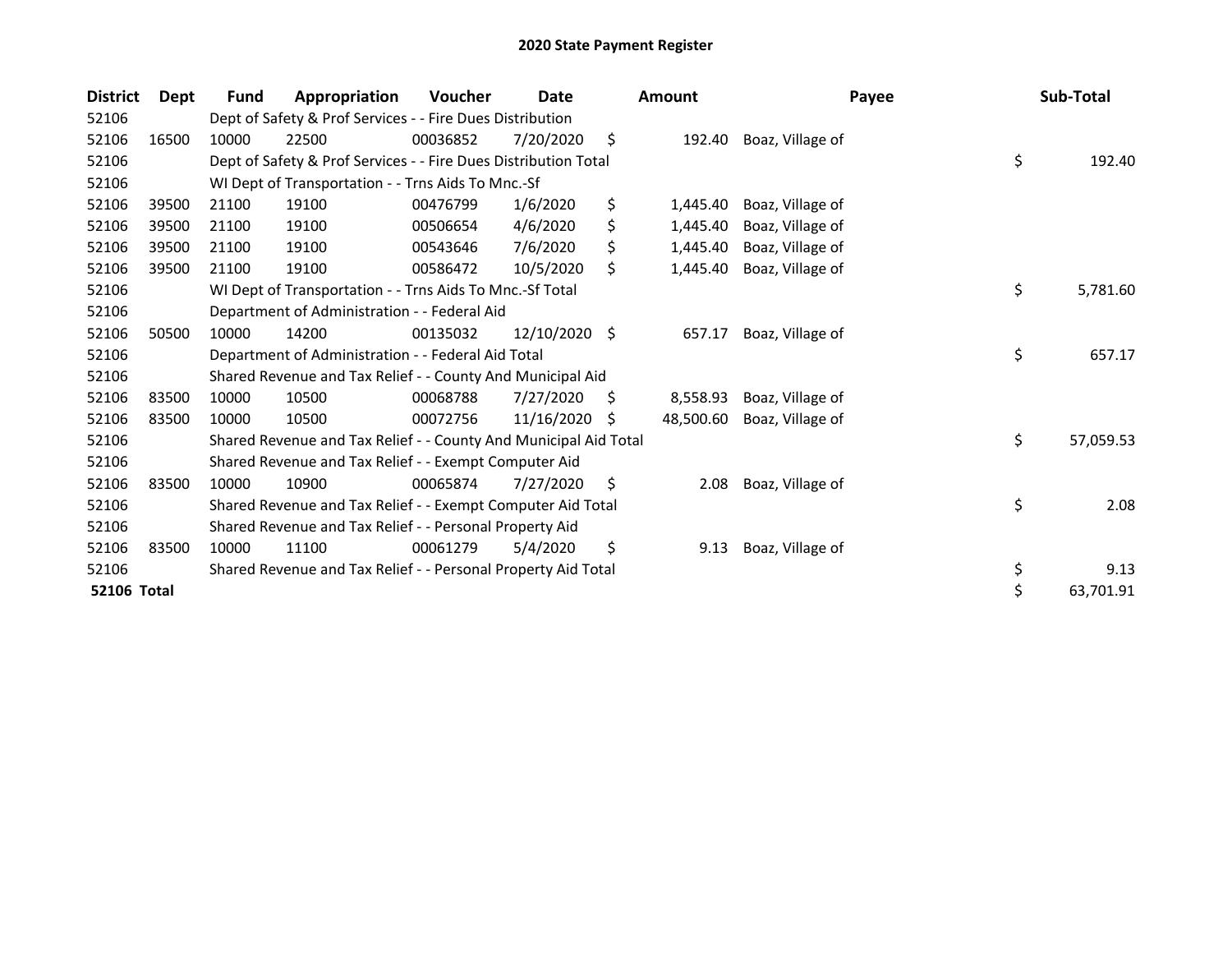| <b>District</b>    | <b>Dept</b> | <b>Fund</b> | Appropriation                                                      | Voucher  | Date       |     | <b>Amount</b> | Payee                          | Sub-Total        |
|--------------------|-------------|-------------|--------------------------------------------------------------------|----------|------------|-----|---------------|--------------------------------|------------------|
| 52111              |             |             | Dept of Safety & Prof Services - - Fire Dues Distribution          |          |            |     |               |                                |                  |
| 52111              | 16500       | 10000       | 22500                                                              | 00036853 | 7/20/2020  | \$  |               | 653.86 Village Of Cazenovia    |                  |
| 52111              |             |             | Dept of Safety & Prof Services - - Fire Dues Distribution Total    |          |            |     |               |                                | \$<br>653.86     |
| 52111              |             |             | Dept of Natural Resources - - Fin Asst For Responsible Units       |          |            |     |               |                                |                  |
| 52111              | 37000       | 27400       | 67000                                                              | 00413205 | 5/29/2020  | \$  | 1,754.89      | Village Of Cazenovia           |                  |
| 52111              |             |             | Dept of Natural Resources - - Fin Asst For Responsible Units Total |          |            |     |               |                                | \$<br>1,754.89   |
| 52111              |             |             | WI Dept of Transportation - - Trns Aids To Mnc.-Sf                 |          |            |     |               |                                |                  |
| 52111              | 39500       | 21100       | 19100                                                              | 00476800 | 1/6/2020   | \$  | 4,072.27      | Village Of Cazenovia           |                  |
| 52111              | 39500       | 21100       | 19100                                                              | 00516368 | 4/17/2020  | \$  | 4,072.27      | Village Of Cazenovia           |                  |
| 52111              | 39500       | 21100       | 19100                                                              | 00543647 | 7/6/2020   | \$  | 4,072.27      | Village Of Cazenovia           |                  |
| 52111              | 39500       | 21100       | 19100                                                              | 00586473 | 10/5/2020  | \$  | 4,072.29      | Village Of Cazenovia           |                  |
| 52111              |             |             | WI Dept of Transportation - - Trns Aids To Mnc.-Sf Total           |          |            |     |               |                                | \$<br>16,289.10  |
| 52111              |             |             | Department of Administration - - Federal Aid                       |          |            |     |               |                                |                  |
| 52111              | 50500       | 10000       | 14200                                                              | 00135033 | 12/10/2020 | -\$ | 5,121.00      | Village Of Cazenovia           |                  |
| 52111              | 50500       | 10000       | 14200                                                              | 00136488 | 12/17/2020 | Ŝ.  | 543.50        | Village Of Cazenovia           |                  |
| 52111              |             |             | Department of Administration - - Federal Aid Total                 |          |            |     |               |                                | \$<br>5,664.50   |
| 52111              |             |             | Shared Revenue and Tax Relief - - County And Municipal Aid         |          |            |     |               |                                |                  |
| 52111              | 83500       | 10000       | 10500                                                              | 00068789 | 7/27/2020  | S   | 8,055.18      | Village Of Cazenovia           |                  |
| 52111              | 83500       | 10000       | 10500                                                              | 00072757 | 11/16/2020 | S   |               | 69,111.68 Village Of Cazenovia |                  |
| 52111              |             |             | Shared Revenue and Tax Relief - - County And Municipal Aid Total   |          |            |     |               |                                | \$<br>77,166.86  |
| 52111              |             |             | Shared Revenue and Tax Relief - - Exempt Computer Aid              |          |            |     |               |                                |                  |
| 52111              | 83500       | 10000       | 10900                                                              | 00065875 | 7/27/2020  | \$  | 203.69        | Village Of Cazenovia           |                  |
| 52111              |             |             | Shared Revenue and Tax Relief - - Exempt Computer Aid Total        |          |            |     |               |                                | \$<br>203.69     |
| 52111              |             |             | Shared Revenue and Tax Relief - - Personal Property Aid            |          |            |     |               |                                |                  |
| 52111              | 83500       | 10000       | 11100                                                              | 00061280 | 5/4/2020   | \$  | 234.00        | Village Of Cazenovia           |                  |
| 52111              |             |             | Shared Revenue and Tax Relief - - Personal Property Aid Total      |          |            |     |               |                                | \$<br>234.00     |
| <b>52111 Total</b> |             |             |                                                                    |          |            |     |               |                                | \$<br>101,966.90 |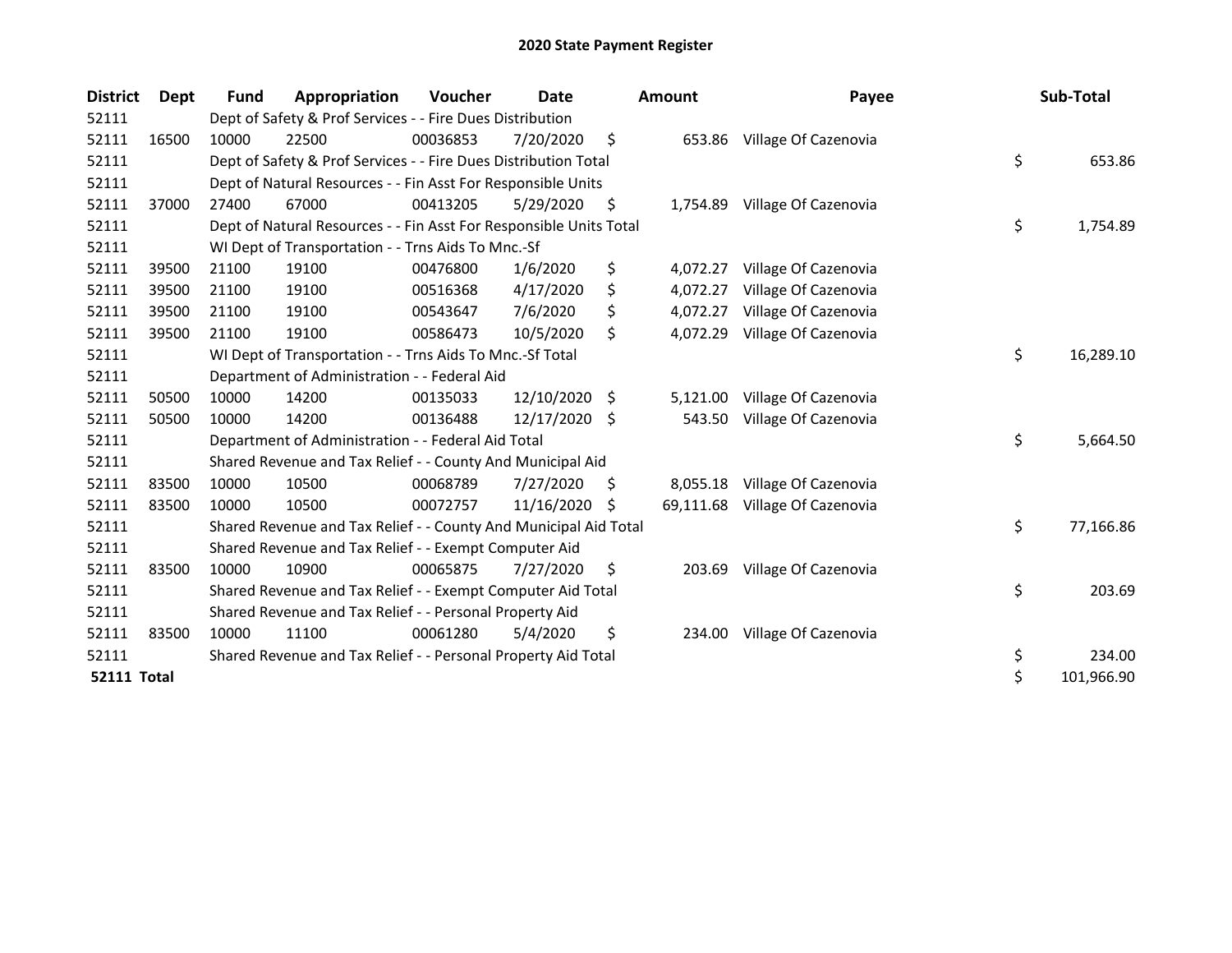| <b>District</b> | <b>Dept</b> | Fund                                                  | Appropriation                                                                   | Voucher   | Date          |    | <b>Amount</b> | Payee                           |    | Sub-Total  |
|-----------------|-------------|-------------------------------------------------------|---------------------------------------------------------------------------------|-----------|---------------|----|---------------|---------------------------------|----|------------|
| 52146           |             |                                                       | Dept of Safety & Prof Services - - Fire Dues Distribution                       |           |               |    |               |                                 |    |            |
| 52146           | 16500       | 10000                                                 | 22500                                                                           | 00036854  | 7/20/2020     | \$ |               | 1,595.75 Village Of Lone Rock   |    |            |
| 52146           |             |                                                       | Dept of Safety & Prof Services - - Fire Dues Distribution Total                 |           |               |    |               |                                 | \$ | 1,595.75   |
| 52146           |             |                                                       | Dept of Natural Resources - - Aids In Lieu Of Taxes - Gener                     |           |               |    |               |                                 |    |            |
| 52146           | 37000       | 10000                                                 | 50300                                                                           | 00405194  | 4/21/2020     | \$ |               | 13.75 Village Of Lone Rock      |    |            |
| 52146           |             |                                                       | Dept of Natural Resources - - Aids In Lieu Of Taxes - Gener Total               |           |               |    |               |                                 | \$ | 13.75      |
| 52146           |             |                                                       | Dept of Natural Resources - - Resaids - Cnty Forst, Cl & Mfl                    |           |               |    |               |                                 |    |            |
| 52146           | 37000       | 21200                                                 | 57100                                                                           | 00417640  | 6/18/2020     | \$ |               | 7.97 Village Of Lone Rock       |    |            |
| 52146           |             |                                                       | Dept of Natural Resources - - Resaids - Cnty Forst, Cl & Mfl Total              |           |               |    |               |                                 | \$ | 7.97       |
| 52146           |             |                                                       | WI Dept of Transportation - - Trns Aids To Mnc.-Sf                              |           |               |    |               |                                 |    |            |
| 52146           | 39500       | 21100                                                 | 19100                                                                           | 00476801  | 1/6/2020      | \$ | 6,878.79      | Village Of Lone Rock            |    |            |
| 52146           | 39500       | 21100                                                 | 19100                                                                           | 00506656  | 4/6/2020      | \$ | 6,878.79      | Village Of Lone Rock            |    |            |
| 52146           | 39500       | 21100                                                 | 19100                                                                           | 00543648  | 7/6/2020      | \$ | 6,878.79      | Village Of Lone Rock            |    |            |
| 52146           | 39500       | 21100                                                 | 19100                                                                           | 00586474  | 10/5/2020     | \$ | 6,878.79      | Village Of Lone Rock            |    |            |
| 52146           |             |                                                       | WI Dept of Transportation - - Trns Aids To Mnc.-Sf Total                        | \$        | 27,515.16     |    |               |                                 |    |            |
| 52146           |             |                                                       | Department of Health Services - - Prepaid Medical Transport Reimbursement       |           |               |    |               |                                 |    |            |
| 52146           | 43500       | 10000                                                 | 16300                                                                           | AMBULANCE | 11/16/2020 \$ |    |               | 4,862.17 Village Of Lone Rock   |    |            |
| 52146           |             |                                                       | Department of Health Services - - Prepaid Medical Transport Reimbursement Total |           |               |    |               |                                 | \$ | 4,862.17   |
| 52146           |             | Department of Administration - - Federal Aid          |                                                                                 |           |               |    |               |                                 |    |            |
| 52146           | 50500       | 10000                                                 | 14200                                                                           | 00135034  | 12/10/2020 \$ |    | 3,494.63      | Village Of Lone Rock            |    |            |
| 52146           |             |                                                       | Department of Administration - - Federal Aid Total                              |           |               |    |               |                                 | \$ | 3,494.63   |
| 52146           |             |                                                       | Department of Administration - - Federal Aid, Local Assistance                  |           |               |    |               |                                 |    |            |
| 52146           | 50500       | 10000                                                 | 74300                                                                           | 00124385  | 7/2/2020      | \$ | 60,000.00     | Village Of Lone Rock            |    |            |
| 52146           | 50500       | 10000                                                 | 74300                                                                           | 00124400  | 7/2/2020      | \$ | 125,960.00    | Village Of Lone Rock            |    |            |
| 52146           | 50500       | 10000                                                 | 74300                                                                           | 00127037  | 8/18/2020     | \$ | 94,040.00     | Village Of Lone Rock            |    |            |
| 52146           | 50500       | 10000                                                 | 74300                                                                           | 00127734  | 9/2/2020      | \$ | 200,000.00    | Village Of Lone Rock            |    |            |
| 52146           | 50500       | 10000                                                 | 74300                                                                           | 00129180  | 10/2/2020     | \$ | 60,000.00     | Village Of Lone Rock            |    |            |
| 52146           | 50500       | 10000                                                 | 74300                                                                           | 00131305  | 11/2/2020     | \$ | 160,000.00    | Village Of Lone Rock            |    |            |
| 52146           |             |                                                       | Department of Administration - - Federal Aid, Local Assistance Total            |           |               |    |               |                                 | \$ | 700,000.00 |
| 52146           |             |                                                       | Shared Revenue and Tax Relief - - County And Municipal Aid                      |           |               |    |               |                                 |    |            |
| 52146           | 83500       | 10000                                                 | 10500                                                                           | 00068790  | 7/27/2020     | \$ | 20,534.37     | Village Of Lone Rock            |    |            |
| 52146           | 83500       | 10000                                                 | 10500                                                                           | 00072758  | 11/16/2020    | \$ |               | 111,499.25 Village Of Lone Rock |    |            |
| 52146           |             |                                                       | Shared Revenue and Tax Relief - - County And Municipal Aid Total                |           |               |    |               |                                 | \$ | 132,033.62 |
| 52146           |             | Shared Revenue and Tax Relief - - Exempt Computer Aid |                                                                                 |           |               |    |               |                                 |    |            |
| 52146           | 83500       | 10000                                                 | 10900                                                                           | 00065876  | 7/27/2020     | \$ |               | 21.83 Village Of Lone Rock      |    |            |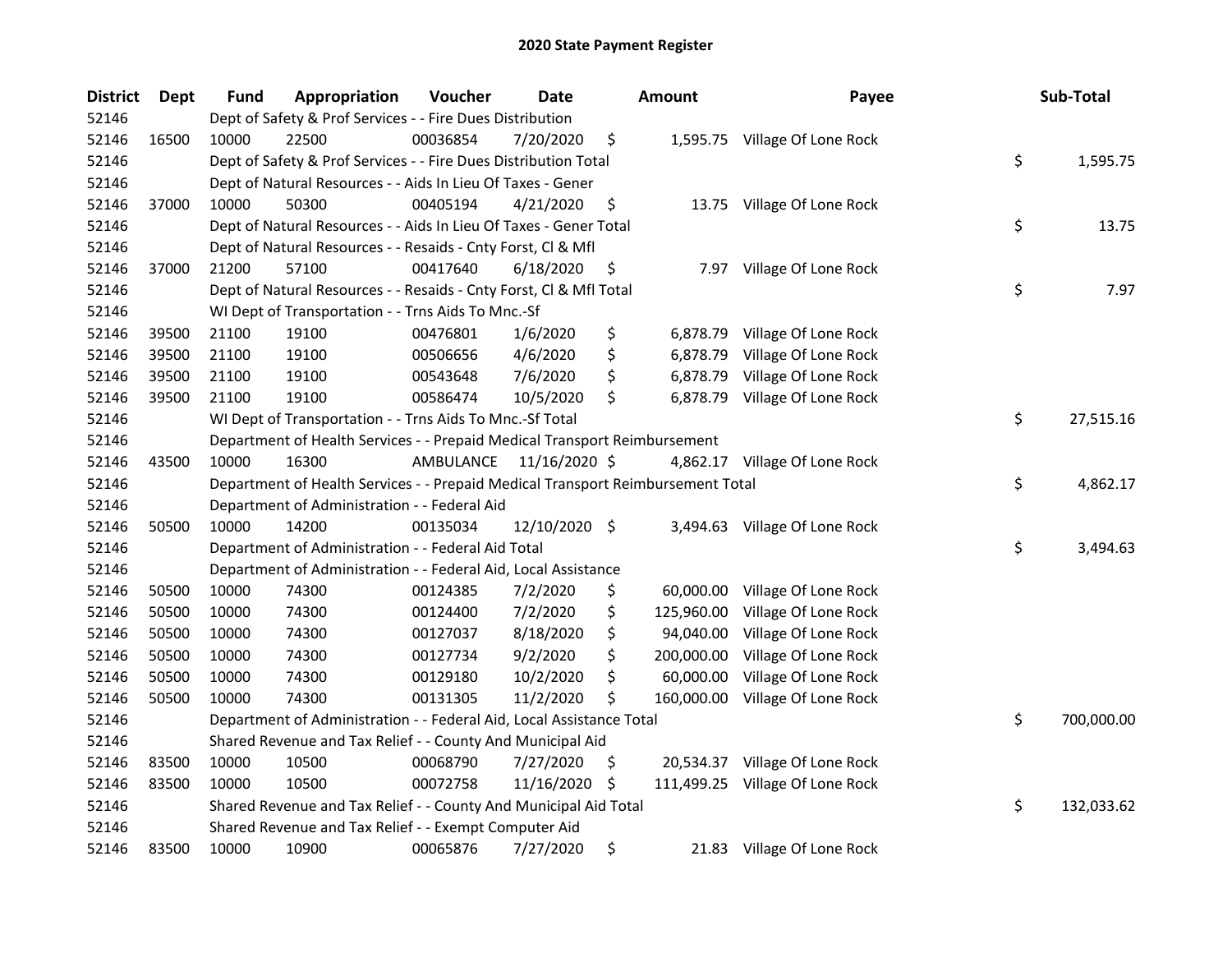| <b>District</b>    | Dept  | <b>Fund</b> | Appropriation                                                   | <b>Voucher</b> | Date      |  | Amount   | Payee                |  | Sub-Total  |  |
|--------------------|-------|-------------|-----------------------------------------------------------------|----------------|-----------|--|----------|----------------------|--|------------|--|
| 52146              |       |             | Shared Revenue and Tax Relief - - Exempt Computer Aid Total     |                |           |  |          |                      |  | 21.83      |  |
| 52146              |       |             | Shared Revenue and Tax Relief - - Personal Property Aid         |                |           |  |          |                      |  |            |  |
| 52146              | 83500 | 10000       | 11100                                                           | 00061281       | 5/4/2020  |  | 1.199.18 | Village Of Lone Rock |  |            |  |
| 52146              |       |             | Shared Revenue and Tax Relief - - Personal Property Aid Total   |                |           |  |          |                      |  |            |  |
| 52146              |       |             | Shared Revenue and Tax Relief - - Lottery & Gaming Credit       |                |           |  |          |                      |  |            |  |
| 52146              | 83500 | 52100       | 36300                                                           | 00055486       | 3/23/2020 |  | 3.150.72 | Village Of Lone Rock |  |            |  |
| 52146              |       |             | Shared Revenue and Tax Relief - - Lottery & Gaming Credit Total |                |           |  |          |                      |  | 3.150.72   |  |
| <b>52146 Total</b> |       |             |                                                                 |                |           |  |          |                      |  | 873,894.78 |  |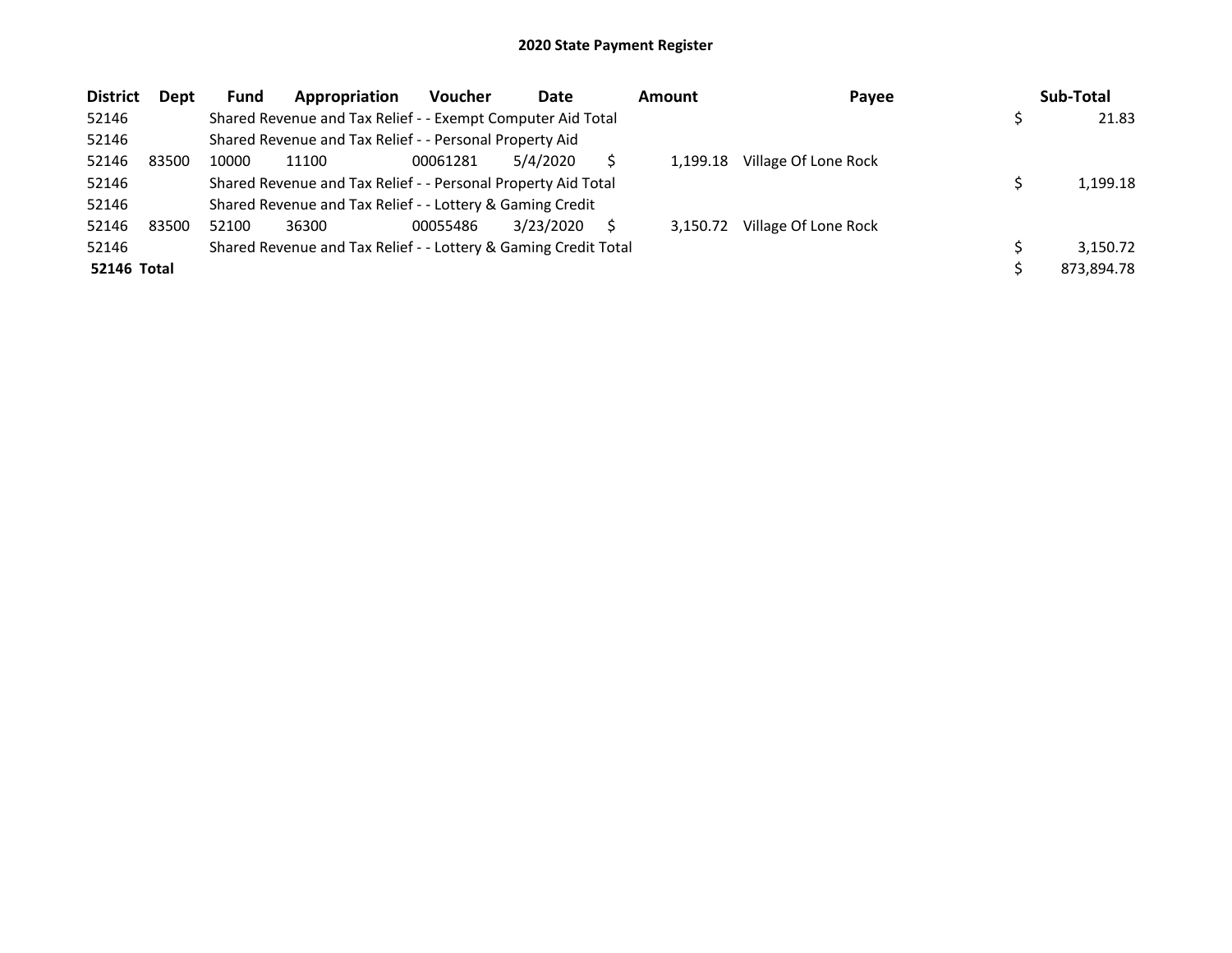| <b>District</b> | Dept  | <b>Fund</b>                                                               | Appropriation                                                                   | Voucher   | Date          |     | <b>Amount</b> | Payee                      |    | Sub-Total |
|-----------------|-------|---------------------------------------------------------------------------|---------------------------------------------------------------------------------|-----------|---------------|-----|---------------|----------------------------|----|-----------|
| 52186           |       |                                                                           | Dept of Safety & Prof Services - - Fire Dues Distribution                       |           |               |     |               |                            |    |           |
| 52186           | 16500 | 10000                                                                     | 22500                                                                           | 00036855  | 7/20/2020     | \$  | 1,084.04      | Village Of Viola           |    |           |
| 52186           |       |                                                                           | Dept of Safety & Prof Services - - Fire Dues Distribution Total                 |           |               |     |               |                            | \$ | 1,084.04  |
| 52186           |       |                                                                           | WI Dept of Transportation - - Trns Aids To Mnc.-Sf                              |           |               |     |               |                            |    |           |
| 52186           | 39500 | 21100                                                                     | 19100                                                                           | 00476802  | 1/6/2020      | \$  | 7,957.28      | Village Of Viola           |    |           |
| 52186           | 39500 | 21100                                                                     | 19100                                                                           | 00506657  | 4/6/2020      | \$  | 7,957.28      | Village Of Viola           |    |           |
| 52186           | 39500 | 21100                                                                     | 19100                                                                           | 00543649  | 7/6/2020      | \$  | 7,957.28      | Village Of Viola           |    |           |
| 52186           | 39500 | 21100                                                                     | 19100                                                                           | 00586475  | 10/5/2020     | \$  |               | 7,957.31 Village Of Viola  |    |           |
| 52186           |       | WI Dept of Transportation - - Trns Aids To Mnc.-Sf Total                  |                                                                                 |           |               |     |               |                            |    | 31,829.15 |
| 52186           |       | Department of Health Services - - Prepaid Medical Transport Reimbursement |                                                                                 |           |               |     |               |                            |    |           |
| 52186           | 43500 | 10000                                                                     | 16300                                                                           | AMBULANCE | 11/16/2020 \$ |     |               | 2,269.01 Village Of Viola  |    |           |
| 52186           |       |                                                                           | Department of Health Services - - Prepaid Medical Transport Reimbursement Total |           |               |     |               |                            | \$ | 2,269.01  |
| 52186           |       | Department of Justice - - Law Enforcement Train, Local                    |                                                                                 |           |               |     |               |                            |    |           |
| 52186           | 45500 | 10000                                                                     | 23100                                                                           | 00091880  | 12/9/2020     | \$  |               | 160.00 Village Of Viola    |    |           |
| 52186           |       |                                                                           | Department of Justice - - Law Enforcement Train, Local Total                    |           |               |     |               |                            | \$ | 160.00    |
| 52186           |       | Department of Military Affairs - - Disaster Recovery Aid                  |                                                                                 |           |               |     |               |                            |    |           |
| 52186           | 46500 | 10000                                                                     | 30500                                                                           | 00077410  | 5/8/2020      | \$  | 6,049.05      | Village Of Viola           |    |           |
| 52186           | 46500 | 10000                                                                     | 30500                                                                           | 00077545  | 5/12/2020     | \$  | 543.73        | Village Of Viola           |    |           |
| 52186           | 46500 | 10000                                                                     | 30500                                                                           | 00083815  | 10/1/2020     | \$  | 767.39        | Village Of Viola           |    |           |
| 52186           | 46500 | 10000                                                                     | 30500                                                                           | 00085439  | 11/12/2020    | \$  | 815.80        | Village Of Viola           |    |           |
| 52186           | 46500 | 10000                                                                     | 30500                                                                           | 00085639  | 11/17/2020    | \$. | 11,652.33     | Village Of Viola           |    |           |
| 52186           | 46500 | 10000                                                                     | 30500                                                                           | 00086881  | 12/17/2020    | \$  | 816.93        | Village Of Viola           |    |           |
| 52186           |       |                                                                           | Department of Military Affairs - - Disaster Recovery Aid Total                  |           |               |     |               |                            | \$ | 20,645.23 |
| 52186           |       |                                                                           | Department of Military Affairs - - Federal Aid, Local Assistance                |           |               |     |               |                            |    |           |
| 52186           | 46500 | 10000                                                                     | 34200                                                                           | 00073777  | 2/10/2020     | \$  | 4,604.33      | Village Of Viola           |    |           |
| 52186           | 46500 | 10000                                                                     | 34200                                                                           | 00077410  | 5/8/2020      | \$  | 36,294.30     | Village Of Viola           |    |           |
| 52186           | 46500 | 10000                                                                     | 34200                                                                           | 00077545  | 5/12/2020     | \$  | 3,262.40      | Village Of Viola           |    |           |
| 52186           | 46500 | 10000                                                                     | 34200                                                                           | 00085439  | 11/12/2020    | \$  | 948.00        | Village Of Viola           |    |           |
| 52186           | 46500 | 10000                                                                     | 34200                                                                           | 00085639  | 11/17/2020    | \$. |               | 14,552.72 Village Of Viola |    |           |
| 52186           |       |                                                                           | Department of Military Affairs - - Federal Aid, Local Assistance Total          |           |               |     |               |                            | \$ | 59,661.75 |
| 52186           |       |                                                                           | Department of Administration - - Federal Aid                                    |           |               |     |               |                            |    |           |
| 52186           | 50500 | 10000                                                                     | 14200                                                                           | 00135035  | 12/10/2020 \$ |     |               | 10,467.47 Village Of Viola |    |           |
| 52186           |       |                                                                           | Department of Administration - - Federal Aid Total                              |           |               |     |               |                            | \$ | 10,467.47 |
| 52186           |       |                                                                           | Elections Commission - - 2018 Hava Election Security                            |           |               |     |               |                            |    |           |
| 52186           | 51000 | 22000                                                                     | 18200                                                                           | 00004612  | 9/18/2020     | \$  |               | 591.60 Village Of Viola    |    |           |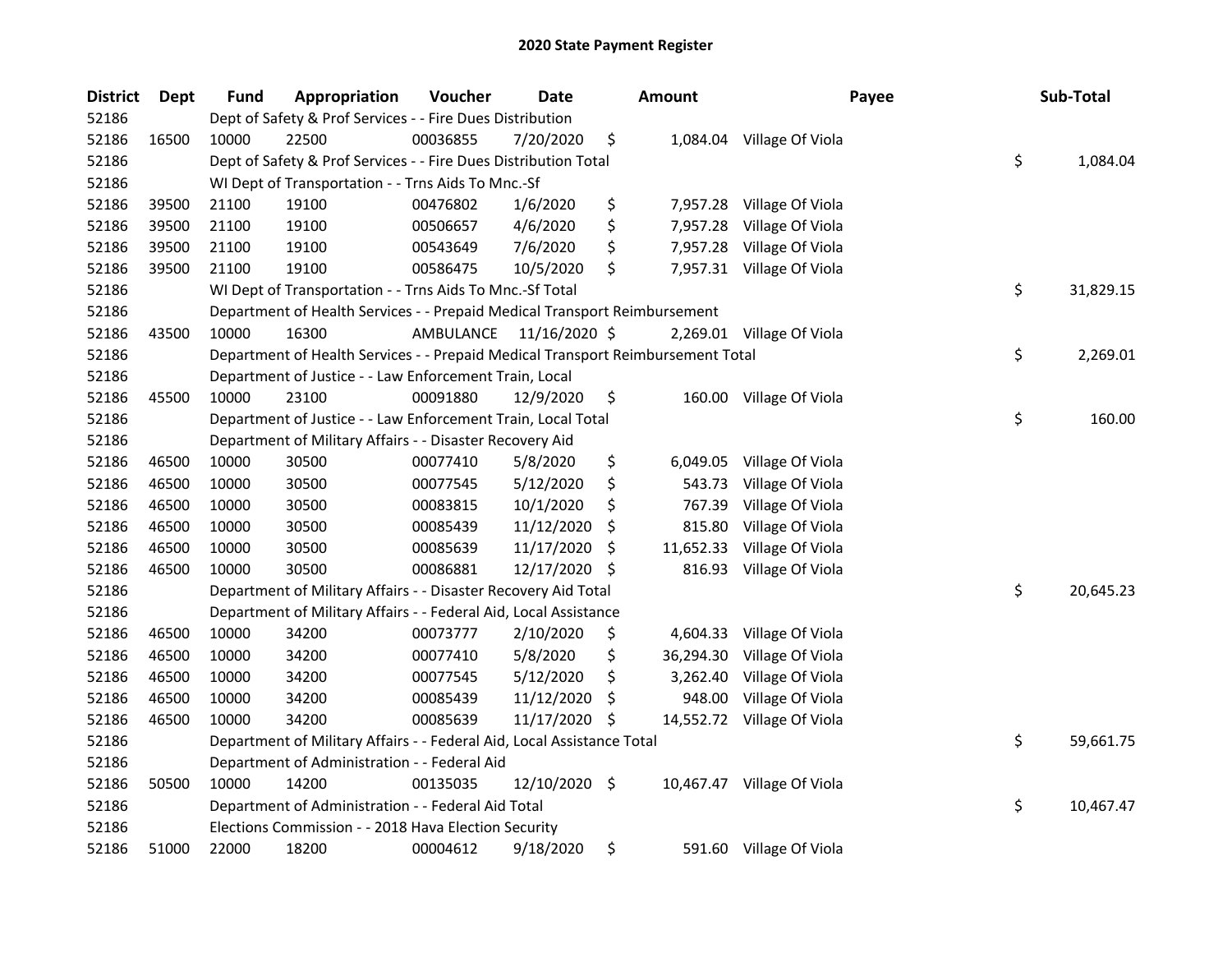| <b>District</b> | Dept        | Fund  | Appropriation                                                    | <b>Voucher</b> | Date            |    | <b>Amount</b> | Payee            |    | Sub-Total  |
|-----------------|-------------|-------|------------------------------------------------------------------|----------------|-----------------|----|---------------|------------------|----|------------|
| 52186           |             |       | Elections Commission - - 2018 Hava Election Security Total       |                |                 |    |               |                  | \$ | 591.60     |
| 52186           |             |       | Shared Revenue and Tax Relief - - County And Municipal Aid       |                |                 |    |               |                  |    |            |
| 52186           | 83500       | 10000 | 10500                                                            | 00068791       | 7/27/2020       | S  | 42,303.26     | Village Of Viola |    |            |
| 52186           | 83500       | 10000 | 10500                                                            | 00072759       | 11/16/2020      | S. | 237,449.48    | Village Of Viola |    |            |
| 52186           |             |       | Shared Revenue and Tax Relief - - County And Municipal Aid Total |                |                 |    |               |                  | \$ | 279,752.74 |
| 52186           |             |       | Shared Revenue and Tax Relief - - Exempt Computer Aid            |                |                 |    |               |                  |    |            |
| 52186           | 83500       | 10000 | 10900                                                            | 00065877       | 7/27/2020       | Ś. | 4.16          | Village Of Viola |    |            |
| 52186           | 83500       | 10000 | 10900                                                            | 00067166       | 7/27/2020       | S  | 100.10        | Village Of Viola |    |            |
| 52186           |             |       | Shared Revenue and Tax Relief - - Exempt Computer Aid Total      |                |                 |    |               |                  |    |            |
| 52186           |             |       | Shared Revenue and Tax Relief - - Utility Aid                    |                |                 |    |               |                  |    |            |
| 52186           | 83500       | 10000 | 11000                                                            | 00072759       | $11/16/2020$ \$ |    | 850.71        | Village Of Viola |    |            |
| 52186           |             |       | Shared Revenue and Tax Relief - - Utility Aid Total              |                |                 |    |               |                  | \$ | 850.71     |
| 52186           |             |       | Shared Revenue and Tax Relief - - Personal Property Aid          |                |                 |    |               |                  |    |            |
| 52186           | 83500       | 10000 | 11100                                                            | 00061282       | 5/4/2020        | \$ | 38.34         | Village Of Viola |    |            |
| 52186           | 83500       | 10000 | 11100                                                            | 00062609       | 5/4/2020        |    | 268.57        | Village Of Viola |    |            |
| 52186           |             |       | Shared Revenue and Tax Relief - - Personal Property Aid Total    |                |                 |    |               |                  | \$ | 306.91     |
|                 | 52186 Total |       |                                                                  |                |                 |    |               |                  |    |            |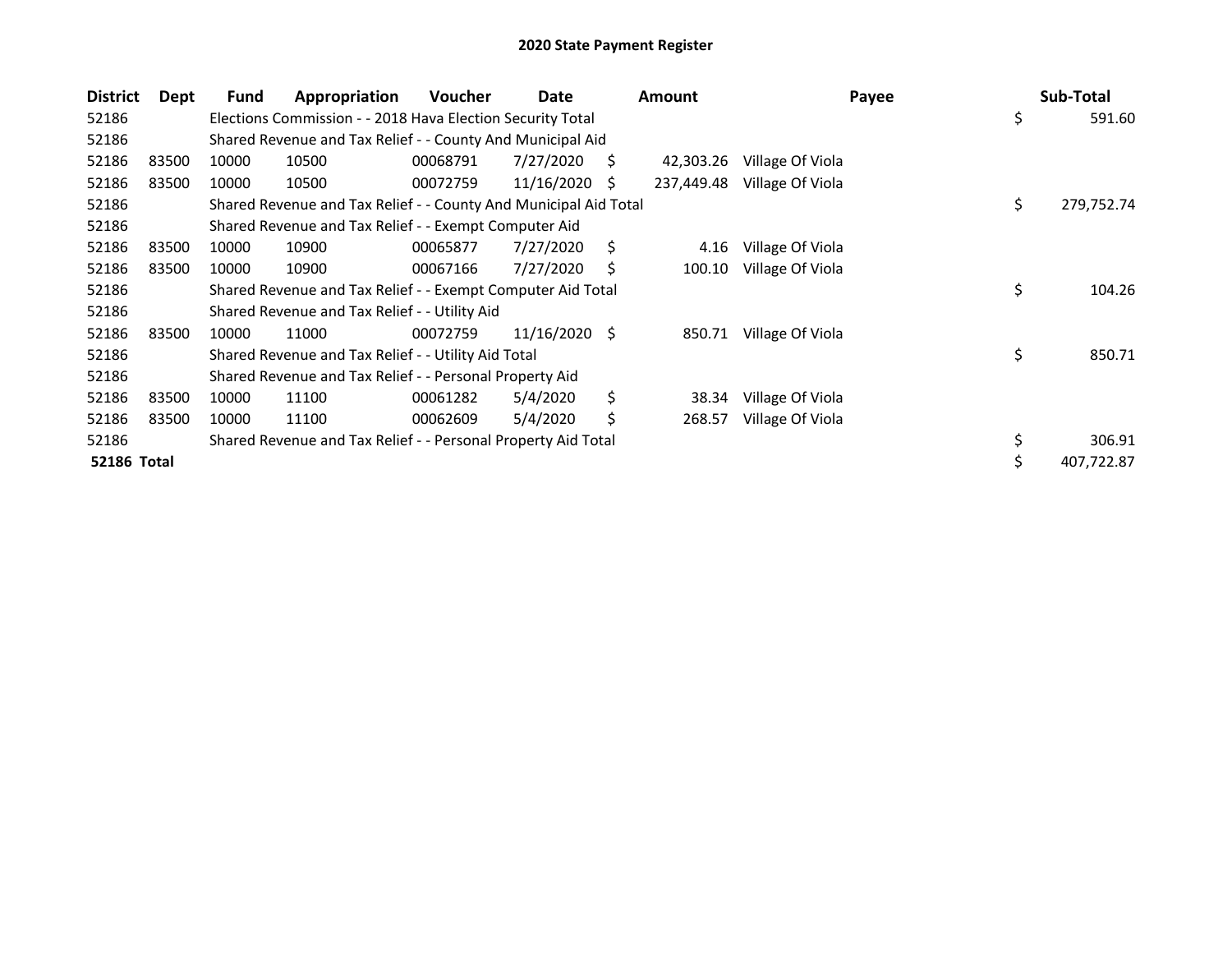| <b>District</b>    | Dept  | Fund  | Appropriation                                                    | Voucher  | Date         |     | <b>Amount</b> | Payee           | Sub-Total       |
|--------------------|-------|-------|------------------------------------------------------------------|----------|--------------|-----|---------------|-----------------|-----------------|
| 52196              |       |       | Dept of Safety & Prof Services - - Fire Dues Distribution        |          |              |     |               |                 |                 |
| 52196              | 16500 | 10000 | 22500                                                            | 00036856 | 7/20/2020    | \$  | 141.45        | Village Of Yuba |                 |
| 52196              |       |       | Dept of Safety & Prof Services - - Fire Dues Distribution Total  |          | \$<br>141.45 |     |               |                 |                 |
| 52196              |       |       | WI Dept of Transportation - - Trns Aids To Mnc.-Sf               |          |              |     |               |                 |                 |
| 52196              | 39500 | 21100 | 19100                                                            | 00476803 | 1/6/2020     | \$  | 676.71        | Village Of Yuba |                 |
| 52196              | 39500 | 21100 | 19100                                                            | 00506658 | 4/6/2020     | S.  | 676.71        | Village Of Yuba |                 |
| 52196              | 39500 | 21100 | 19100                                                            | 00543650 | 7/6/2020     | Ś   | 676.71        | Village Of Yuba |                 |
| 52196              | 39500 | 21100 | 19100                                                            | 00586476 | 10/5/2020    | \$. | 676.71        | Village Of Yuba |                 |
| 52196              |       |       | WI Dept of Transportation - - Trns Aids To Mnc.-Sf Total         |          |              |     |               |                 | \$<br>2,706.84  |
| 52196              |       |       | Shared Revenue and Tax Relief - - County And Municipal Aid       |          |              |     |               |                 |                 |
| 52196              | 83500 | 10000 | 10500                                                            | 00068792 | 7/27/2020    | S   | 1,415.69      | Village Of Yuba |                 |
| 52196              | 83500 | 10000 | 10500                                                            | 00072760 | 11/16/2020   | S   | 8,022.24      | Village Of Yuba |                 |
| 52196              |       |       | Shared Revenue and Tax Relief - - County And Municipal Aid Total |          |              |     |               |                 | \$<br>9,437.93  |
| 52196              |       |       | Shared Revenue and Tax Relief - - Personal Property Aid          |          |              |     |               |                 |                 |
| 52196              | 83500 | 10000 | 11100                                                            | 00061283 | 5/4/2020     | \$  | 52.02         | Village Of Yuba |                 |
| 52196              |       |       | Shared Revenue and Tax Relief - - Personal Property Aid Total    |          |              |     |               |                 | \$<br>52.02     |
| <b>52196 Total</b> |       |       |                                                                  |          |              |     |               |                 | \$<br>12,338.24 |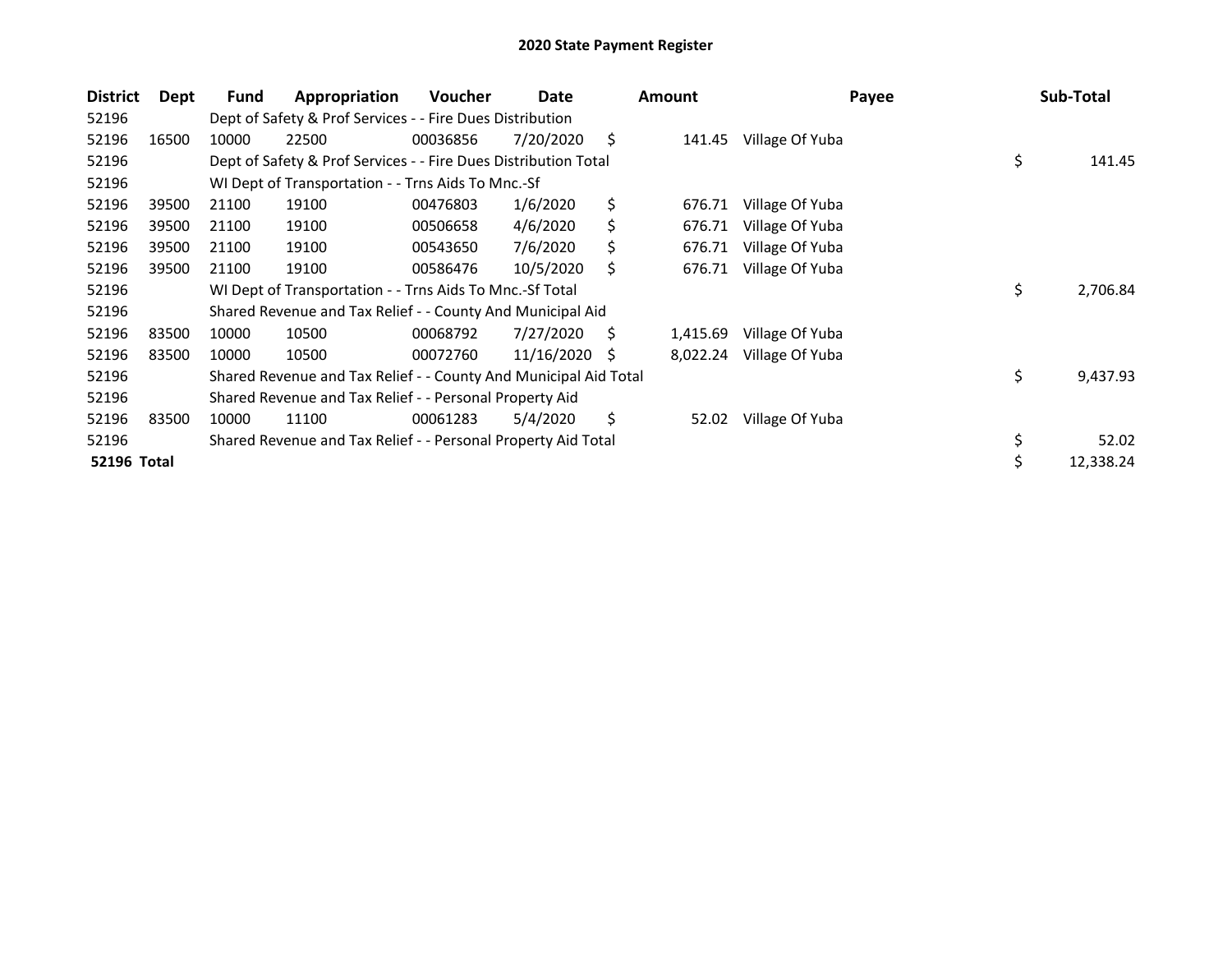| <b>District</b> | Dept  | Fund                                                     | Appropriation                                                      | Voucher  | Date          | <b>Amount</b>   | Payee                             | Sub-Total        |
|-----------------|-------|----------------------------------------------------------|--------------------------------------------------------------------|----------|---------------|-----------------|-----------------------------------|------------------|
| 52276           |       |                                                          | Dept of Safety & Prof Services - - Fire Dues Distribution          |          |               |                 |                                   |                  |
| 52276           | 16500 | 10000                                                    | 22500                                                              | 00036857 | 7/17/2020     | \$              | 13,130.02 City Of Richland Center |                  |
| 52276           |       |                                                          | Dept of Safety & Prof Services - - Fire Dues Distribution Total    |          |               |                 |                                   | \$<br>13,130.02  |
| 52276           |       |                                                          | Dept of Natural Resources - - Resaids - Cnty Forst, Cl & Mfl       |          |               |                 |                                   |                  |
| 52276           | 37000 | 21200                                                    | 57100                                                              | 00417641 | 6/18/2020     | \$<br>14.60     | City Of Richland Center           |                  |
| 52276           |       |                                                          | Dept of Natural Resources - - Resaids - Cnty Forst, Cl & Mfl Total |          |               |                 |                                   | \$<br>14.60      |
| 52276           |       |                                                          | WI Dept of Transportation - - Conn Hwy Aids St Fds                 |          |               |                 |                                   |                  |
| 52276           | 39500 | 21100                                                    | 16200                                                              | 00477428 | 1/6/2020      | \$<br>11,626.66 | City Of Richland Center           |                  |
| 52276           | 39500 | 21100                                                    | 16200                                                              | 00507283 | 4/6/2020      | \$<br>11,626.66 | City Of Richland Center           |                  |
| 52276           | 39500 | 21100                                                    | 16200                                                              | 00544275 | 7/6/2020      | \$<br>11,626.66 | City Of Richland Center           |                  |
| 52276           | 39500 | 21100                                                    | 16200                                                              | 00587101 | 10/5/2020     | \$<br>11,626.67 | City Of Richland Center           |                  |
| 52276           |       |                                                          | WI Dept of Transportation - - Conn Hwy Aids St Fds Total           |          |               |                 |                                   | \$<br>46,506.65  |
| 52276           |       |                                                          | WI Dept of Transportation - - Tc, Trns Oper Aid Sf                 |          |               |                 |                                   |                  |
| 52276           | 39500 | 21100                                                    | 17700                                                              | 00525259 | 5/12/2020     | \$<br>11,659.00 | City Of Richland Center           |                  |
| 52276           | 39500 | 21100                                                    | 17700                                                              | 00574297 | 8/27/2020     | \$<br>34,976.00 | City Of Richland Center           |                  |
| 52276           |       |                                                          | WI Dept of Transportation - - Tc, Trns Oper Aid Sf Total           |          |               |                 |                                   | \$<br>46,635.00  |
| 52276           |       |                                                          | WI Dept of Transportation - - Trnst/Trns-Rel Aid F                 |          |               |                 |                                   |                  |
| 52276           | 39500 | 21100                                                    | 18200                                                              | 00501006 | 3/10/2020     | \$<br>27,136.09 | City Of Richland Center           |                  |
| 52276           | 39500 | 21100                                                    | 18200                                                              | 00536317 | 6/12/2020     | \$<br>32,735.28 | City Of Richland Center           |                  |
| 52276           | 39500 | 21100                                                    | 18200                                                              | 00578937 | 9/8/2020      | \$<br>47,837.00 | City Of Richland Center           |                  |
| 52276           |       |                                                          | WI Dept of Transportation - - Trnst/Trns-Rel Aid F Total           |          |               |                 |                                   | \$<br>107,708.37 |
| 52276           |       |                                                          | WI Dept of Transportation - - Trns Aids To Mnc.-Sf                 |          |               |                 |                                   |                  |
| 52276           | 39500 | 21100                                                    | 19100                                                              | 00476804 | 1/6/2020      | \$<br>80,461.32 | City Of Richland Center           |                  |
| 52276           | 39500 | 21100                                                    | 19100                                                              | 00506659 | 4/6/2020      | \$<br>80,461.32 | City Of Richland Center           |                  |
| 52276           | 39500 | 21100                                                    | 19100                                                              | 00543651 | 7/6/2020      | \$<br>80,461.32 | City Of Richland Center           |                  |
| 52276           | 39500 | 21100                                                    | 19100                                                              | 00586477 | 10/5/2020     | \$<br>80,461.34 | City Of Richland Center           |                  |
| 52276           |       |                                                          | WI Dept of Transportation - - Trns Aids To Mnc.-Sf Total           |          |               |                 |                                   | \$<br>321,845.30 |
| 52276           |       |                                                          | Department of Justice - - Law Enforcement Train, Local             |          |               |                 |                                   |                  |
| 52276           | 45500 | 10000                                                    | 23100                                                              | 00092218 | 12/18/2020 \$ | 2,240.00        | City Of Richland Center           |                  |
| 52276           |       |                                                          | Department of Justice - - Law Enforcement Train, Local Total       |          |               |                 |                                   | \$<br>2,240.00   |
| 52276           |       | Department of Justice - - Internet Crimes Against Childr |                                                                    |          |               |                 |                                   |                  |
| 52276           | 45500 | 10000                                                    | 28400                                                              | 00090191 | 11/9/2020     | \$<br>914.00    | City Of Richland Center           |                  |
| 52276           |       |                                                          | Department of Justice - - Internet Crimes Against Childr Total     |          |               |                 |                                   | \$<br>914.00     |
| 52276           |       |                                                          | Department of Administration - - Federal Aid                       |          |               |                 |                                   |                  |
| 52276           | 50500 | 10000                                                    | 14200                                                              | 00130135 | 10/1/2020     | \$<br>4,987.79  | <b>City Of Richland Center</b>    |                  |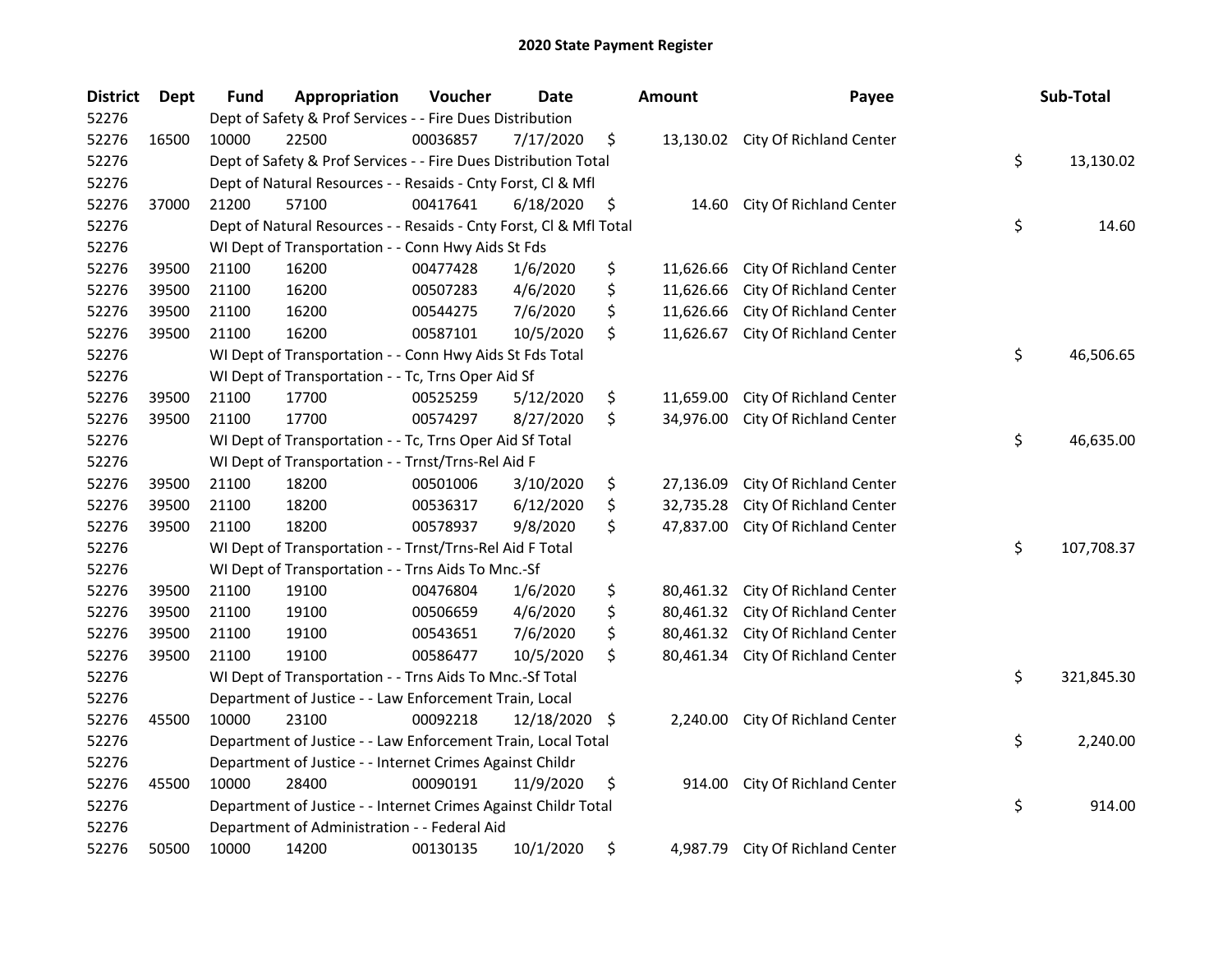| <b>District</b>    | <b>Dept</b> | <b>Fund</b>                                               | Appropriation                                                                                     | Voucher  | <b>Date</b> |                     | Amount       | Payee                                                                                                   |    | Sub-Total    |
|--------------------|-------------|-----------------------------------------------------------|---------------------------------------------------------------------------------------------------|----------|-------------|---------------------|--------------|---------------------------------------------------------------------------------------------------------|----|--------------|
| 52276              | 50500       | 10000                                                     | 14200                                                                                             | 00135019 | 12/9/2020   | $\zeta$             | 30,855.01    | City Of Richland Center                                                                                 |    |              |
| 52276              |             |                                                           | Department of Administration - - Federal Aid Total                                                |          |             |                     |              |                                                                                                         | \$ | 35,842.80    |
| 52276              |             |                                                           | Public Defender Board - - Transcript, Discovery and Records Provided to the Public Defender Board |          |             |                     |              |                                                                                                         |    |              |
| 52276              | 55000       | 10000                                                     | 10600                                                                                             | 00238154 | 3/13/2020   | \$                  |              | 20.00 City Of Richland Center                                                                           |    |              |
| 52276              |             |                                                           |                                                                                                   |          |             |                     |              | Public Defender Board - - Transcript, Discovery and Records Provided to the Public Defender Board Total | \$ | 20.00        |
| 52276              |             |                                                           | Shared Revenue and Tax Relief - - County And Municipal Aid                                        |          |             |                     |              |                                                                                                         |    |              |
| 52276              | 83500       | 10000                                                     | 10500                                                                                             | 00068793 | 7/27/2020   | S.                  | 191,915.08   | City Of Richland Center                                                                                 |    |              |
| 52276              | 83500       | 10000                                                     | 10500                                                                                             | 00072761 | 11/16/2020  | $\ddot{\varsigma}$  | 1,087,518.81 | City Of Richland Center                                                                                 |    |              |
| 52276              |             |                                                           | Shared Revenue and Tax Relief - - County And Municipal Aid Total                                  |          |             |                     |              |                                                                                                         | \$ | 1,279,433.89 |
| 52276              |             |                                                           | Shared Revenue and Tax Relief - - Exempt Computer Aid                                             |          |             |                     |              |                                                                                                         |    |              |
| 52276              | 83500       | 10000                                                     | 10900                                                                                             | 00065878 | 7/27/2020   | \$                  | 16,830.97    | City Of Richland Center                                                                                 |    |              |
| 52276              | 83500       | 10000                                                     | 10900                                                                                             | 00067167 | 7/27/2020   | Ŝ.                  | 7,953.94     | City Of Richland Center                                                                                 |    |              |
| 52276              |             |                                                           | Shared Revenue and Tax Relief - - Exempt Computer Aid Total                                       | \$       | 24,784.91   |                     |              |                                                                                                         |    |              |
| 52276              |             | Shared Revenue and Tax Relief - - Utility Aid             |                                                                                                   |          |             |                     |              |                                                                                                         |    |              |
| 52276              | 83500       | 10000                                                     | 11000                                                                                             | 00068793 | 7/27/2020   | \$.                 | 2,411.16     | City Of Richland Center                                                                                 |    |              |
| 52276              | 83500       | 10000                                                     | 11000                                                                                             | 00072761 | 11/16/2020  | S.                  | 14,189.79    | City Of Richland Center                                                                                 |    |              |
| 52276              |             |                                                           | Shared Revenue and Tax Relief - - Utility Aid Total                                               |          |             |                     |              |                                                                                                         | \$ | 16,600.95    |
| 52276              |             |                                                           | Shared Revenue and Tax Relief - - Personal Property Aid                                           |          |             |                     |              |                                                                                                         |    |              |
| 52276              | 83500       | 10000                                                     | 11100                                                                                             | 00061284 | 5/4/2020    | \$                  | 4,467.85     | City Of Richland Center                                                                                 |    |              |
| 52276              | 83500       | 10000                                                     | 11100                                                                                             | 00062610 | 5/4/2020    | \$                  | 4,191.92     | City Of Richland Center                                                                                 |    |              |
| 52276              |             |                                                           | Shared Revenue and Tax Relief - - Personal Property Aid Total                                     |          |             |                     |              |                                                                                                         | \$ | 8,659.77     |
| 52276              |             |                                                           | Shared Revenue and Tax Relief - - State Aid; Video Service Provider Fee                           |          |             |                     |              |                                                                                                         |    |              |
| 52276              | 83500       | 10000                                                     | 11200                                                                                             | 00064384 | 7/27/2020   | $\ddot{\mathsf{S}}$ | 5,248.06     | City Of Richland Center                                                                                 |    |              |
| 52276              |             |                                                           | Shared Revenue and Tax Relief - - State Aid; Video Service Provider Fee Total                     |          |             |                     |              |                                                                                                         | \$ | 5,248.06     |
| 52276              |             |                                                           | Shared Revenue and Tax Relief - - Payments For Municipal Svcs                                     |          |             |                     |              |                                                                                                         |    |              |
| 52276              | 83500       | 10000                                                     | 50100                                                                                             | 00054798 | 2/3/2020    | \$                  |              | 36,747.78 City Of Richland Center                                                                       |    |              |
| 52276              |             |                                                           | Shared Revenue and Tax Relief - - Payments For Municipal Svcs Total                               |          |             |                     |              |                                                                                                         | \$ | 36,747.78    |
| 52276              |             | Shared Revenue and Tax Relief - - Lottery & Gaming Credit |                                                                                                   |          |             |                     |              |                                                                                                         |    |              |
| 52276              | 83500       | 52100                                                     | 36300                                                                                             | 00055487 | 3/23/2020   | \$                  |              | 8,089.42 City Of Richland Center                                                                        |    |              |
| 52276              |             |                                                           | Shared Revenue and Tax Relief - - Lottery & Gaming Credit Total                                   |          |             |                     |              |                                                                                                         | \$ | 8,089.42     |
| <b>52276 Total</b> |             |                                                           |                                                                                                   |          |             |                     |              |                                                                                                         | \$ | 1,954,421.52 |